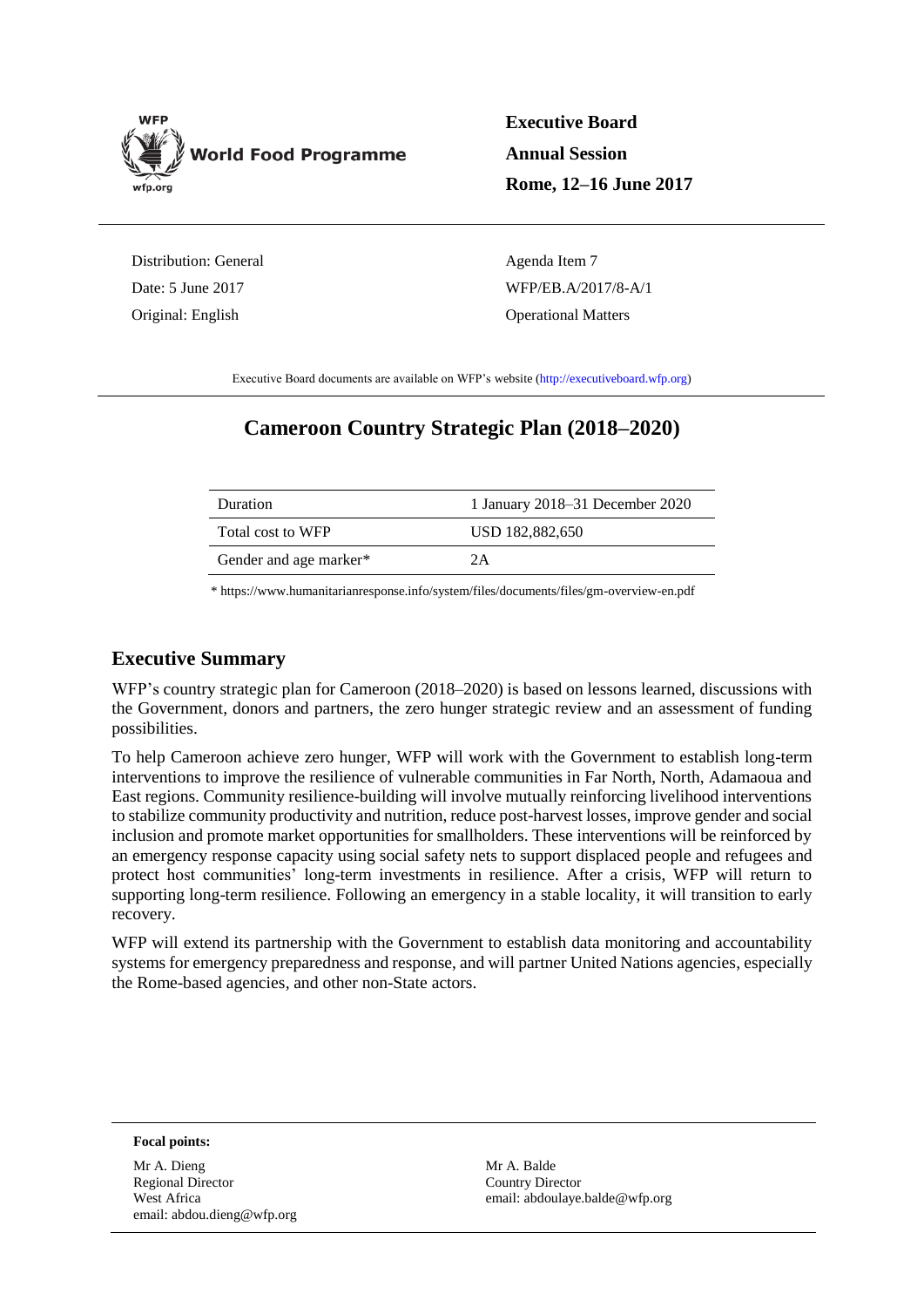This country strategic plan supports achievement of the following strategic outcomes:

- i) Populations affected by disasters, including refugees, internally displaced persons and host populations in Far North, North, Adamaoua and Eastern regions, have safe access to adequate and nutritious food during and after crises.
- ii) Vulnerable households in protracted displacement and communities at risk in chronically food-insecure areas have safe year-round access to adequate and nutritious food, and increase their resilience to shocks.
- iii) Children aged 6–59 months and vulnerable women and men in food-insecure prioritized districts have reduced malnutrition rates in line with national standards by 2020.
- iv) Food-insecure smallholders, especially women, in priority districts of Far North, North, Adamaoua and Eastern regions have sustainably increased incomes to enhance their self-reliance and livelihoods and improve their productivity by 2020.
- v) The Government's work to achieve zero hunger is supported by effective partnerships by 2030.
- vi) The humanitarian community in Cameroon has access to United Nations Humanitarian Air Services until satisfactory alternatives are available.

The Government is WFP's primary partner, with the Food and Agriculture Organization of the United Nations, the International Fund for Agricultural Development, the United Nations Development Programme, the Office of the United Nations High Commissioner for Refugees, the Joint United Nations Programme on HIV, the United Nations Children's Fund, UN Women, the Scaling Up Nutrition initiative and the World Bank.

The plan is aligned with Cameroon Vision 2035 and the Growth and Employment Strategy Paper (2010–2020); it is integrated with the United Nations Development Assistance Framework (2018–2020) and contributes to WFP Strategic Results 1, 2, 3, 5 and 8.

# **Draft decision\***

-

The Board approves Cameroon Country Strategic Plan (2018–2020) (WFP/EB.A/2017/8-A/1), at a total cost to WFP of USD 182.9 million.

<sup>\*</sup> This is a draft decision. For the final decision adopted by the Board, please refer to the Decisions and Recommendations document issued at the end of the session.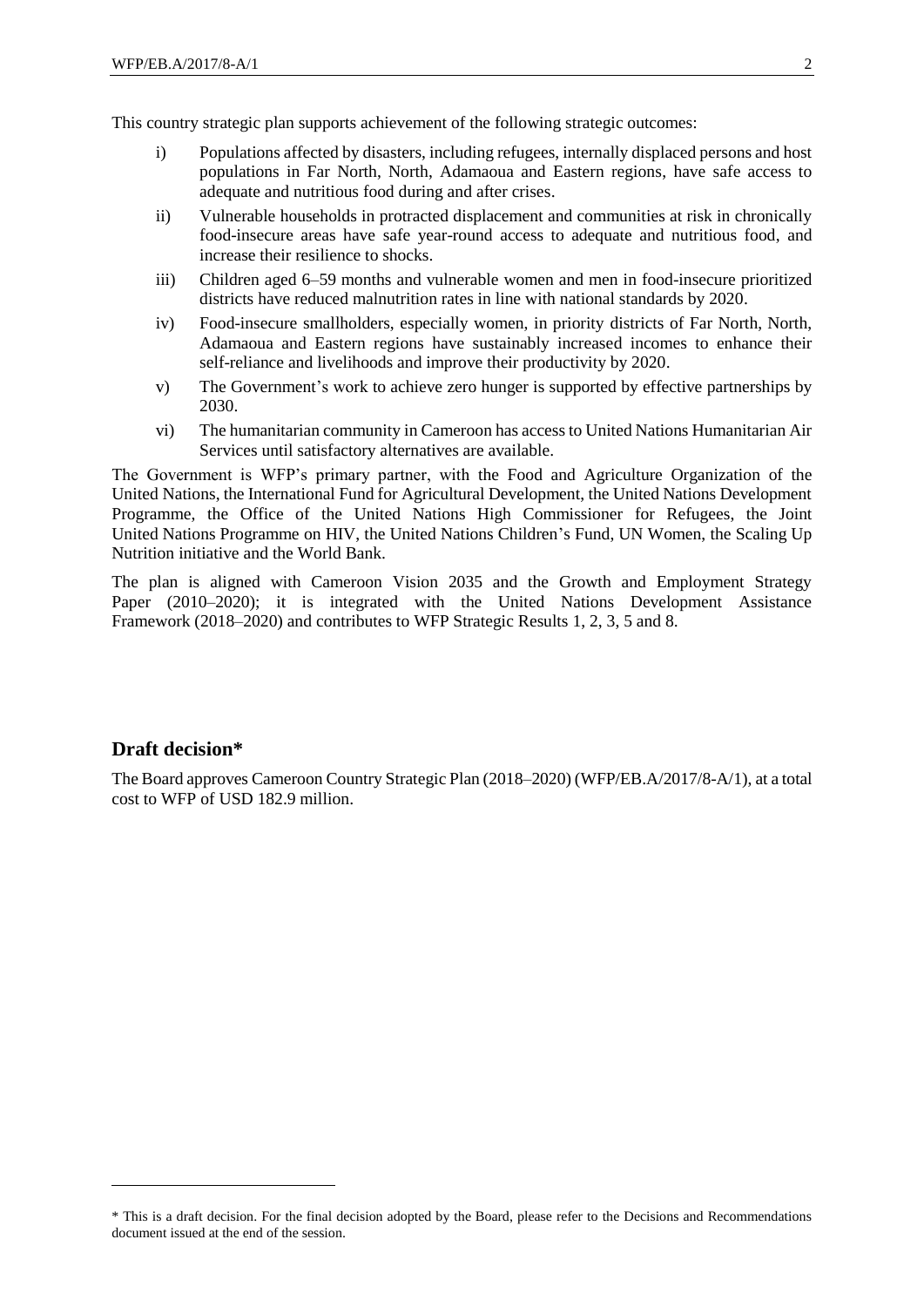# **1. Country Analysis**

#### **1.1 Country Context**

- 1. Cameroon is a lower-middle-income country with a population of 23.3 million people of 230 ethnic and linguistic groups; 80 percent of the people live in eight French-speaking regions, the remainder in two English-speaking regions; 54 percent live in urban areas. There are five agro-ecological zones. The country produces many agricultural goods and benefits from natural resources, including oil, gas, timber and minerals.
- 2. Cameroon is politically stable and peaceful, but it ranks 153rd of 188 countries in the Human Development Index.<sup>1</sup> Between 2007 and 2014, the number of poor people increased by 12 percent to 8.1 million.<sup>2</sup> The poverty rate is 39 percent, and poverty is concentrated in the Far North, North, Adamaoua and Eastern regions, where 90 percent of people requiring humanitarian support reside.<sup>3</sup>
- 3. Conflicts in northern Nigeria and northwestern Central African Republic exacerbate poverty by displacing refugees to Cameroon; insecurity hampers humanitarian access in Far North and along the border in the east.
- 4. Far North has been the target of Boko Haram attacks since 2013. Joint military operations by Cameroon and Nigeria have dispersed many of the fighters, but small groups still carry out unpredictable attacks that make many areas difficult to reach. Even in areas where security has improved sufficiently for populations to return, unexploded munitions pose a risk.
- 5. The national gender inequality index of 0.879 places Cameroon 132nd of 188 countries in the Human Development Report;<sup>4</sup> 65 percent of women are literate compared with 78 percent of men. In 2015, primary school enrolment was 90 percent, and enrolment in secondary education was 50 percent for girls and boys.<sup>5</sup>

#### **1.2 Progress Towards Sustainable Development Goal (SDG) 2**

#### *Progress on SDG 2 targets*

- 6. *Access to food.* Food consumption rose from 2,200 kcal/person/day in 2011 to 2,550 kcal/person/day in 2015, above the Food and Agriculture Organization of the United Nations (FAO) minimum threshold for national food availability of 2,400 kcal/person/day. The Government has stabilized food prices since 2011 by building buffer stocks, setting up warehouses and introducing specialized markets under the *Mission de régulation des approvisionnements des produits de grande consommation*. 6
- 7. Food insecurity increased from 19 percent in 2015 to 24 percent in 2016 in the target regions, where food production is limited by frequent droughts and flooding, poor roads and access to markets, land degradation, lack of technical services and institutional support, and property rights that disproportionately limit access for women. Limited access to food affects 25 percent of rural and 12 percent of urban households.<sup>7</sup> In the target regions, 14 percent of households are headed by women, and 16 percent of these households are food insecure.

<sup>1</sup> UNDP. http://hdr.undp.org/en/data.

[Human Development Reports HDI,](http://hdr.undp.org/en/data) http://hdr.undp.org/en/data.

<sup>&</sup>lt;sup>2</sup> The data do not show gender disparity in areas affected by poverty.

<sup>3</sup> OCHA. *Aperçu des Besoins humanitaires*:

[https://www.humanitarianresponse.info/en/system/files/documents/files/hno\\_cameroun\\_2016.pdf](https://www.humanitarianresponse.info/en/system/files/documents/files/hno_cameroun_2016.pdf)

<sup>4</sup> UNDP[. Human Development Reports GII.](http://hdr.undp.org/en/indicators/68606)

<sup>5</sup> According to UN Women, the female/male ratios were 94/100 in primary education, 93/100 in secondary education and 88/100 in tertiary education.

<sup>6</sup> *[Mission de régulation des approvisionnements des produits de grande consommation.](http://www.cameroun24.net/actualite-cameroun-Commerce_3A_La_Mirap_veut_investir_340_millions-1-1-34593.html)*

<sup>7</sup> [WFP Emergency Food Security Assessment](https://www.wfp.org/food-security/assessments/emergency-food-security-assessment) 2016.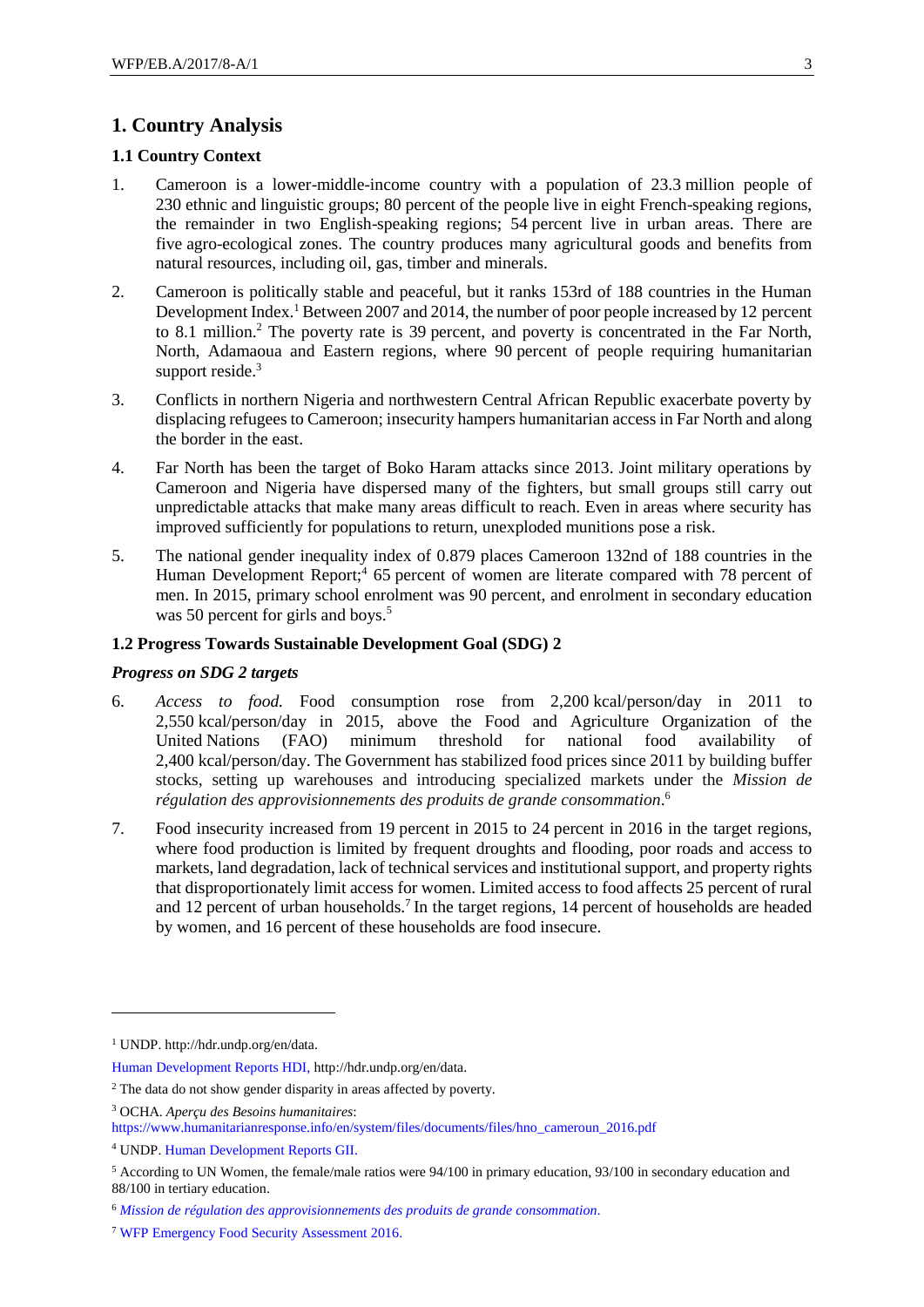- 8. Insecurity compounds these problems: 200,000 people have been internally displaced by the Boko Haram crisis, and there are 65,000 Nigerian refugees in Far North and 259,000 refugees from the Central African Republic, who have been moving into Cameroon's Eastern region since 2008.
- 9. The arrival of displaced people in food-insecure areas affects host communities by reducing farm productivity and access to land and food markets.<sup>8</sup> Food insecurity threatened 1.4 million people in Far North in 2016, where 180,000 people were severely food insecure; 8 in Adamaoua, food insecurity increased unexpectedly to an alarming 39 percent, highlighting the lack of a robust evidence base to inform decision-makers.
- 10. *End malnutrition.* The 2014 multiple indicator cluster survey found that stunting affected 32 percent of children under 5, 13 percent of them severely.<sup>9</sup> Of the 258,000 children under 5 affected by moderate acute malnutrition  $(MAM) - 14.8$  percent of the total  $-49$  percent were boys and 51 percent girls. In Far North, 42 percent of children in this age group were stunted, in North 34 percent, in Adamaoua 38 percent and in Eastern 36 percent.<sup>10</sup>
- 11. The 2016 zero hunger strategic review showed that at the individual level the main cause of malnutrition was high incidence of diarrhoeal diseases limiting the bioavailability of nutrients. At the household and community levels, the main causes were low consumption of nutritious food by young children, diarrhoeal diseases, limited access to clean water and sanitation, poor health coverage and limited access to vitamin A treatment. Capacity constraints mean that 500,000 people living with HIV have no access to anti-retroviral treatment (ART); malnutrition is a major factor contributing to non-completion of  $ART$ <sup>11</sup>. Women are more affected by HIV than men: the prevalence among women aged 15–49 years is 5.6 percent compared with 2.9 percent among men. The 2011 vulnerability study of people living with HIV on ART showed that 14.1 percent suffered from acute malnutrition.
- 12. Treatment has not significantly reduced the prevalence of acute malnutrition and the associated mortality, largely because the coverage of treatment programmes for MAM is between 20 and 30 percent in rural areas, well below Sphere standards. The causes of infant malnutrition must be addressed as a matter of urgency.

#### *Smallholder productivity and incomes*

- 13. Per capita food availability is satisfactory, but 2 percent annual growth in agricultural production lags behind the 3 percent of population growth. Local production accounts for 74 percent of cereals and most livestock, but although urban food supplies are augmented by imports, provincial markets rely on smallholders, of whom 56 percent are poor. Productivity is low, with cereal yields averaging 1.68 mt/ha in 2014.<sup>12</sup>
- 14. The importance of smallholders to national food security is recognized,<sup>13</sup> but increased productivity is hampered by the small size of farms, low level of mechanization, high labour demands, limited use of external inputs, and absence of soil conservation strategies. In addition, with 66 percent of cultivated land under customary control, access to land can be uncertain, giving smallholders little incentive to invest in their farming systems. Low productivity is compounded by an absence of an enabling agricultural infrastructure, and high post-harvest losses of 25 percent, making the sustainability of local food systems fragile and vulnerable to climate events.<sup>14</sup>

-

<sup>8</sup> : *[Stratégie Nationale du Secteur Protection au Cameroun 2016–2017.](https://www.humanitarianresponse.info/en/operations/cameroon/document/stratégie-nationale-du-secteur-protection-au-cameroun-2016-2017)*

<sup>9</sup> [Multiple Indicator Cluster Survey.](http://slmp-550-104.slc.westdc.net/~stat54/downloads/2016/MICS5_CMR2014_RAPPORT_FINAL.pdf)

<sup>&</sup>lt;sup>10</sup> Gender-disaggregated data on stunting are not available. The 2014 SMART survey in the four most food-insecure areas found stunting to be higher among boys than girls.

<sup>11</sup> UNAIDS [estimates 4.5 percent HIV prevalence rate in Cameroon.](http://www.unaids.org/en/regionscountries/countries/cameroon)

<sup>&</sup>lt;sup>12</sup> [FAOSTAT](http://www.fao.org/faostat/en/#country/32) and [World Bank Systematic Country Diagnostic.](https://openknowledge.worldbank.org/handle/10986/24697) Productivity data are not disaggregated by gender or age or by commercial and smallholder status.

<sup>13</sup> *[Plan National d'Investissement Agricole](https://www.google.co.uk/url?sa=t&rct=j&q=&esrc=s&source=web&cd=2&cad=rja&uact=8&ved=0ahUKEwjG-rTxi7_RAhWHC8AKHasaB20QFgglMAE&url=https%3A%2F%2Fxa.yimg.com%2Fkq%2Fgroups%2F18227766%2F1908176323%2Fname%2FPNIA_2014_2020_Cameroun_Dernier_draft_AVRIL_)* (2014).

<sup>14</sup> [World Bank Systematic Country Diagnostic.](https://openknowledge.worldbank.org/handle/10986/24697)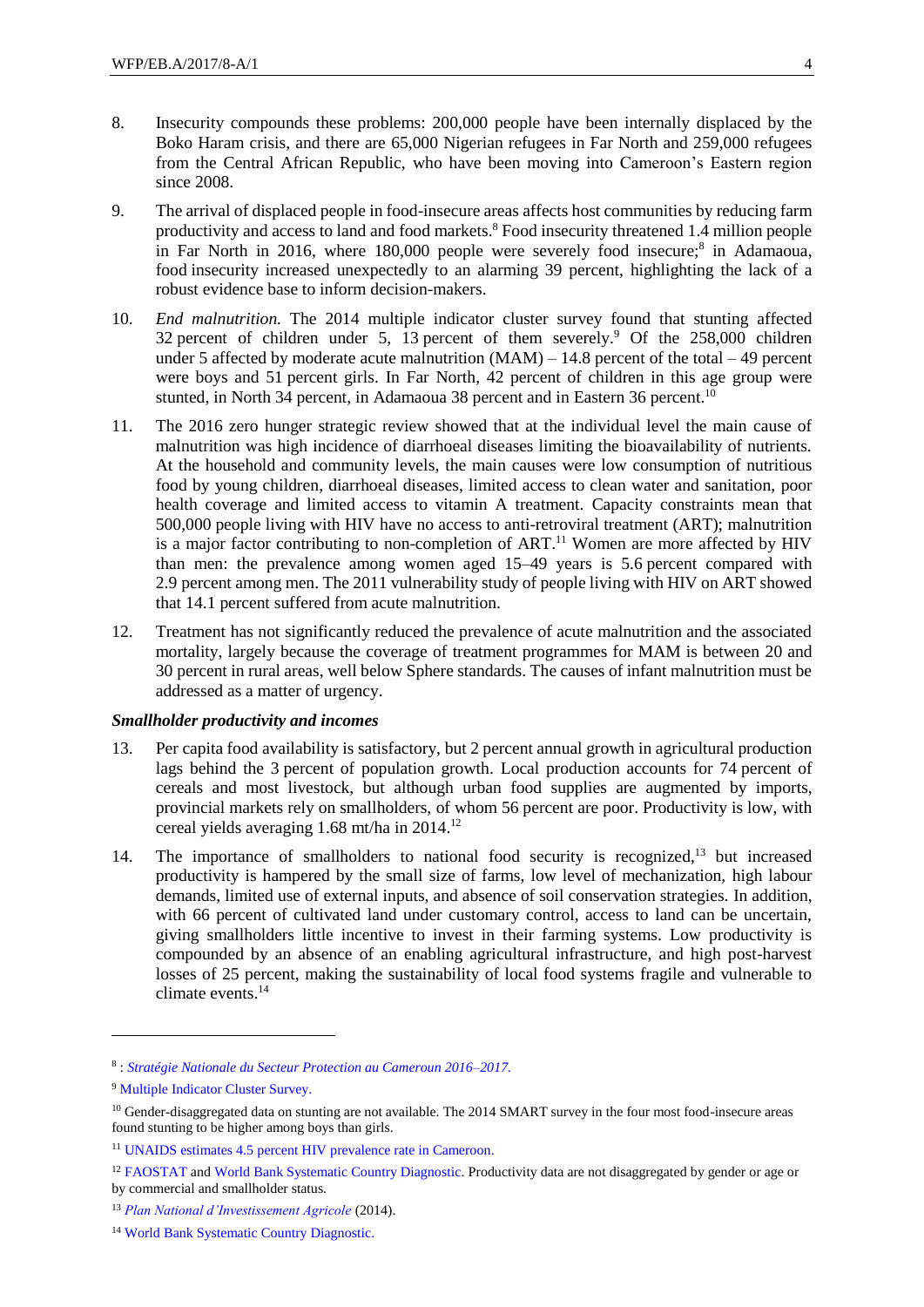15. Participation in markets<sup>15</sup> is low because only 1.3 percent of smallholders are members of farmers' organizations, and only 4.4 percent of all farmers have access to financial support. Rural trade is informal and dominated by cross-border traders, most of whom are men, supplying Chad, Gabon and Nigeria, where demand for food imports is high.<sup>15</sup> These factors limit the ability of rural producers, especially women, to innovate, organize or invest in production and marketing.<sup>16</sup>

#### *Sustainable food systems*

- 16. National investments focus on commercial productivity for export and national food supplies. There is little use of new varieties, fertilizers or machinery. Climate change is recognized as a challenge to food systems, particularly in North and Far North, but seasonal weather forecasts are unavailable and there is no national strategy to address this.<sup>17</sup>
- 17. There is no monitoring system to track progress towards SDG 2, and no multi-sector platform to develop national programmes for zero hunger: a gender-sensitive comprehensive food security and vulnerability assessment (CFSVA) is accordingly planned for mid-2017.

#### *Macroeconomic environment*

- 18. Per capita gross domestic product was USD 2,739 in 2013, and social indicators reflected low-income status;<sup>18</sup> per capita income is currently lower than in the 1980s when structural reforms and currency devaluation caused public-sector wages to collapse by 50 percent. Wealth is unevenly distributed, particularly between the north and south, and underemployment is aggravated by insecurity and displacements. Women's 54.7 percent participation in economic activity is concentrated in the precarious informal sector because women's access to land, capital and financing is poor.
- 19. Gross domestic product is nonetheless expected to grow by an average of 5.6 percent a year over the coming years as a result of political stability, good terms of trade, urbanization and a large public investment programme, in line with the Growth and Employment Strategic Plan (GESP) (2010–2020). However, global prices, especially recent low oil prices, have put pressure on public debt repayments.

#### *Cross-sector linkages*

20. The Government intends to focus on the development of institutional partnerships for achieving SDG 17. The food and agriculture sectors provide opportunities to address underemployment and reduce poverty through improved social protection under SDG 1, particularly among women and young people. Women's increased participation in agricultural decision-making and organizations will contribute to gender equality.

#### **1.3 Hunger Gaps and Challenges**

21. An estimated 259,000 refugees require immediate food assistance, and 589,000 internally displaced persons (IDPs) and vulnerable residents affected by crisis require food assistance for long-term livelihood recovery.<sup>19</sup> With the arrival of large numbers of refugees and IDPs in North, competition over resources has increased, which exacerbates tensions among pastoralists and farmers over transhumance routes and access to land and water.<sup>20</sup>

<sup>&</sup>lt;sup>15</sup> [Evaluation of the WFP Protracted Relief and Recovery Operation.](https://www.wfp.org/content/cameroon-prro-200552-food-and-nutrition-assistance-nigerian-and-central-african-refugees-and)

<sup>&</sup>lt;sup>16</sup> Cameroon Zero Hunger Country Strategic Review, Gender and Markets and Value Chain Analysis in the North and [Far-North Regions of Cameroon](http://documents.wfp.org/stellent/groups/public/documents/ena/wfp287842.pdf) and [Gender and Markets Case Study for the Lake Chad Basin.](http://documents.wfp.org/stellent/groups/public/documents/ena/wfp287848.pdf)

<sup>17</sup> [World Bank Policy Research Working Paper 4364.](https://openknowledge.worldbank.org/bitstream/handle/10986/7362/WPS4364.pdf?sequence=1)

<sup>18</sup> [http://hdr.undp.org/en/countries/profiles/CMR.](http://hdr.undp.org/en/countries/profiles/CMR)

<sup>19</sup> *[Plan de Réponse Humanitaire.](https://www.humanitarianresponse.info/en/node/138095)*

<sup>20</sup> *[Stratégie Nationale du Secteur Protection au Cameroun 2016–2017.](https://www.humanitarianresponse.info/en/operations/cameroon/document/stratégie-nationale-du-secteur-protection-au-cameroun-2016-2017)*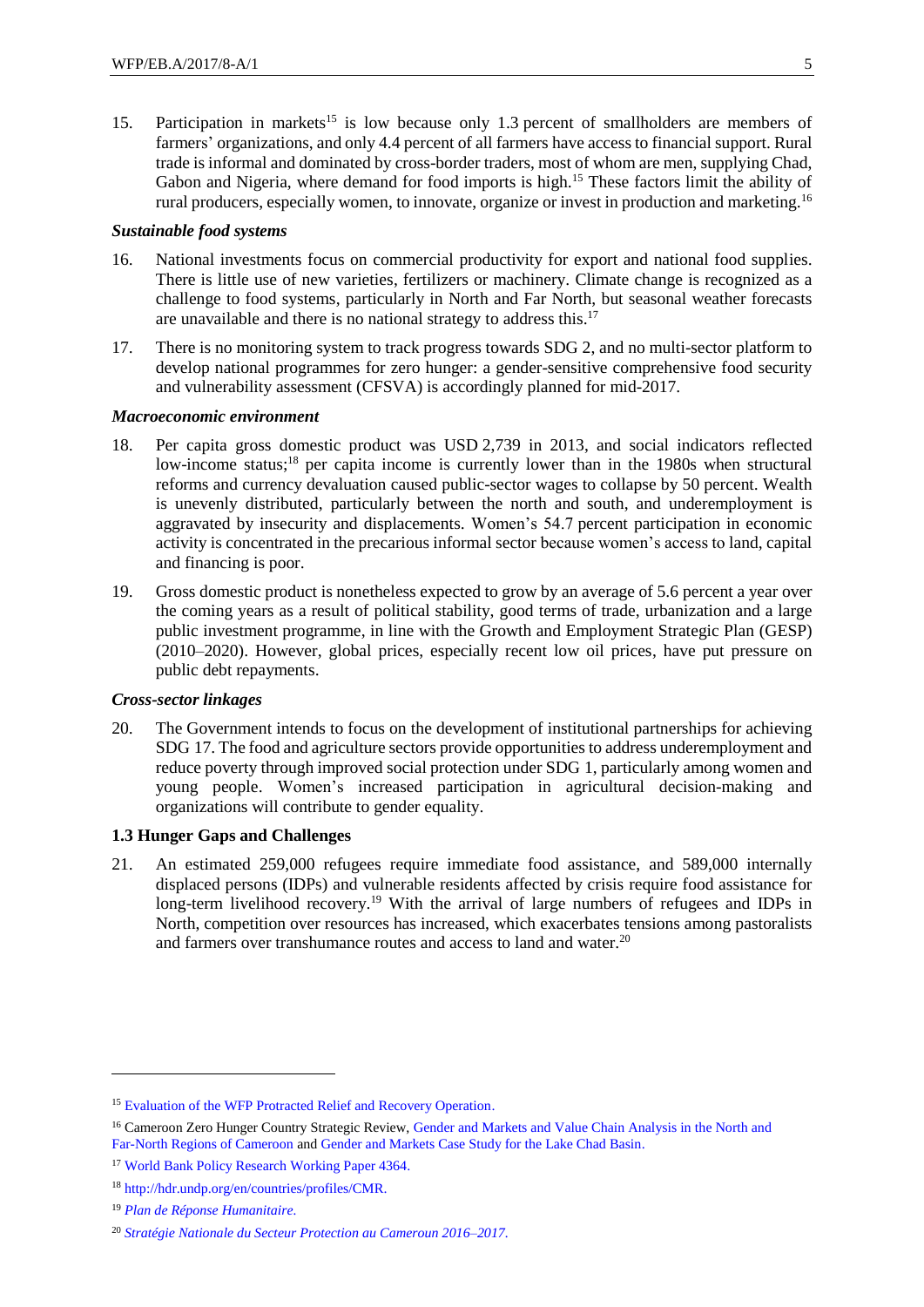- 22. Global acute malnutrition in the target regions averages 6–7 percent. In the Logone department in Far North it is 10.9 percent, with 2 percent severe acute malnutrition – above the emergency threshold; <sup>21</sup> severe acute malnutrition at 1.8 percent also affects Adamaoua. There are calls for a shift from treatment of malnutrition to long-term prevention through coordinated joint actions by all sectors to improve nutrition, health and food security, access to water, hygiene and protection.<sup>22</sup>
- 23. The 2015/2016 zero hunger strategic review identified the requirements for achieving SDG 2 targets:
	- $\triangleright$  A coherent regulatory and institutional framework for agriculture and food security;
	- $\triangleright$  A policy framework to rationalize food security programmes and initiatives;
	- $\triangleright$  Improved food security and nutrition monitoring in coordinated preparedness and response systems;
	- $\triangleright$  Regular production of agricultural statistics to support decision-making:
	- $\triangleright$  Commitment to the Scaling Up Nutrition (SUN) movement focusing on prevention of malnutrition;
	- $\triangleright$  Greater access to food through improvements in food storage and processing, and provision of social safety nets for poor households; and
	- Increased support for local production and diversification of nutritious foods in regions at risk of food insecurity, primarily Far North, North, Adamaoua and Eastern regions.

## **1.4 Country Priorities**

#### *Government*

- 24. National policies and programmes for agriculture, food security and nutrition are guided by the Government's Vision 2035 and the GESP,<sup>23</sup> which aims to achieve 5.5 percent average annual growth, a 33 percent reduction in underemployment, a reduction of poverty rates to below 28 percent by 2020, and a doubling of agricultural production.
- 25. The National Agricultural Investment Plan  $(2014-2020)^{24}$  will create an enabling environment for increased agricultural production for export and national needs through increased access to markets to improve the living standards of rural producers and increase investment in land and water resources. The Government has met its funding commitments to date but has so far raised only USD 950 million from external sources, leading to a USD 2.5 billion – 43 percent – funding gap.
- 26. The Government is examining social protection policies that take into account the rights of women and social safety nets that support women's increased participation in the national economy.
- 27. The National Food and Nutrition Policy (2015–2035) will provide a multi-sector approach to coordinating malnutrition prevention, in line with SUN.<sup>25</sup> It will introduce complementary strategies to reduce non-communicable diseases, increase the production and consumption of safe and nutritious foods and incorporate food and nutrition objectives into agricultural programmes with the support of the Strategy for the Health Sector (2016–2027) for prevention of malnutrition and provision of nutrition education.

<sup>21</sup> UNICEF/MINSANTE. [Résultat Préliminaire Enquête Nutritionnelle SMART.](https://www.humanitarianresponse.info/en/operations/cameroon/document/minsante-unicef-cameroun-résultat-préliminaire-enquête-nutritionnelle)

<sup>22</sup> OCHA. 2017. *[Plan de Réponse Humanitaire.](https://www.humanitarianresponse.info/en/node/138095)*

<sup>23</sup> *[Cameroun Vision 2035.](http://www.camerounenmarche.com/download/?lang=fr&strMode=getDoc&id=31)*

<sup>24</sup> *[Plan National d'Investissement Agricole.](https://www.google.co.uk/url?sa=t&rct=j&q=&esrc=s&source=web&cd=2&cad=rja&uact=8&ved=0ahUKEwjG-rTxi7_RAhWHC8AKHasaB20QFgglMAE&url=https%3A%2F%2Fxa.yimg.com%2Fkq%2Fgroups%2F18227766%2F1908176323%2Fname%2FPNIA_2014_2020_Cameroun_Dernier_draft_AVRIL_)*

<sup>25</sup> <http://scalingupnutrition.org/sun-countries/Cameroon/>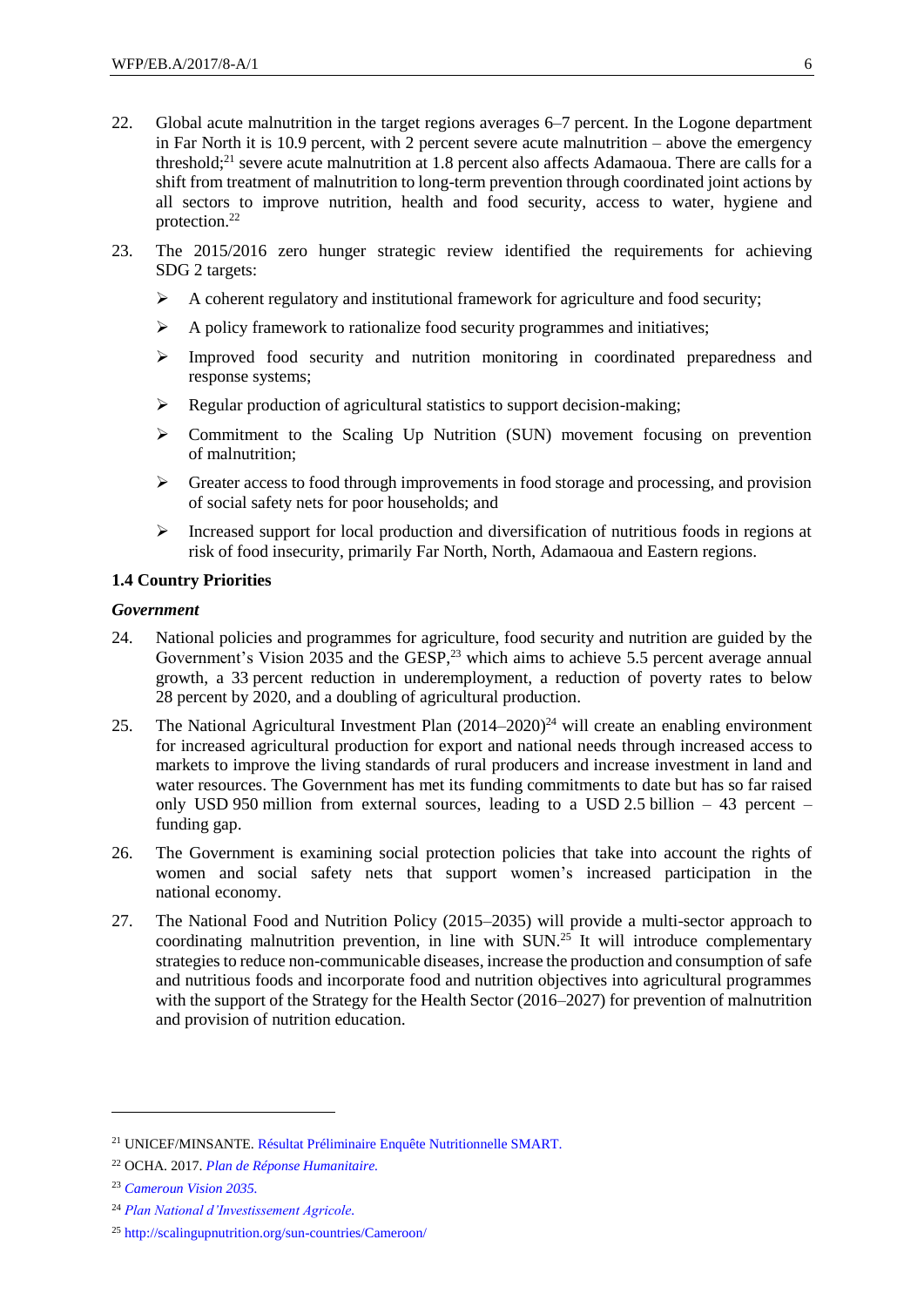28. School feeding is led by the Ministry of Basic Education and supported by the ministries of agriculture and health. Under the Partnership for National Social Development Initiatives a government team visiting Brazil in 2014 identified the need for a cross-sector business approach to school feeding that links schools to producers.

#### *United Nations and other partners*

- 29. The United Nations country team will work with the Government in the GESP with a view to reducing the vulnerability of the most marginalized people by targeting "... support to geographical regions most at risk, while focusing on the development of social protection systems, access to social services, development of employment opportunities, and promotion of gender sensitive approaches that strengthen resilience and empower women". 26
- 30. The United Nations Development Assistance Framework (UNDAF) (2018–2020) prioritizes the United Nations Delivering as One approach in supporting the Government in achieving the SDGs, focusing on the four target regions and coordinating the work of United Nations agencies to:
	- i) Increase decent employment opportunities and measures to protect women, young people, children and socially vulnerable people in target areas;
	- ii) Improve the health of target populations and introduce measures to prevent child malnutrition in all its forms;
	- iii) Improve access to education and quality vocational training, especially for vulnerable groups; and
	- iv) Strengthen the resilience of target populations, including women, by addressing food insecurity and environmental, social and economic shocks.

# **2. Strategic Implications for WFP**

#### **2.1 WFP's Experience and Lessons Learned**

- 31. The 2016 evaluations of regional emergency operation 200777 and protracted relief and recovery operation 200552 recommended that WFP provide integrated, cross-cutting and scalable approaches to operational and technical assistance, $^{27}$  in line with the zero hunger strategic review and the UNDAF, which recommend that WFP adopt a flexible approach to accelerate the shift from emergency response to early recovery and long-term, gender-sensitive resilience approaches based on local needs, requests and capacities.
- 32. WFP will assist the Government in establishing institutional capacities to set up sustainable safety nets for food and nutrition security. There is evidence that in such an environment women participate more in decision-making<sup>28</sup> and vulnerable households have increased access to food and engage in community recovery activities that bring humanitarian, development and peacebuilding benefits. 29
- 33. WFP's experience in nutrition shows that targeted supplementary feeding alone is inadequate to address high rates of MAM and stunting: a package of nutrition support is therefore recommended along with support for communities to improve the management of water, sanitation, hygiene and food security.<sup>31</sup>
- 34. The achievement of zero hunger will rely on resilient farming communities that manage natural resources sustainably and equitably and increase productivity. WFP and FAO will therefore leverage a package of extended support through the three-pronged approach and *Communes de*

<sup>26</sup> UNDAF (2018–2020).

<sup>27</sup> Independent evaluations of [PRRO 200552](https://www.wfp.org/content/cameroon-prro-200552-food-and-nutrition-assistance-nigerian-and-central-african-refugees-and) an[d EMOP 200777](https://www.wfp.org/content/west-africa-regional-emop-200777-providing-life-saving-support-households-cameroon-chad-an-0) in 2016.

<sup>28</sup> [West Africa gender and market initiative.](https://resources.vam.wfp.org/node/103)

<sup>&</sup>lt;sup>29</sup> [The impact of cash transfers on nutrition in emergency and transitional contexts;](https://www.odi.org/publications/6338-cash-transfer-nutrition-emergency-transition-humanitarian) The role of social safety nets in social [protection: update of WFP's safety nets policy;](http://documents.wfp.org/stellent/groups/public/documents/eb/wfpdoc061855.pdf?_ga=1.259300298.1350827426.1481102572) [Safety Nets Guidelines;](http://documents.wfp.org/stellent/groups/public/documents/reports/wfp270032.pdf) [From Protection to Production;](http://www.fao.org/3/a-az994e.pdf) an[d Cash transfers:](https://www.odi.org/publications/10505-cash-transfers-what-does-evidence-say-rigorous-review-impacts-and-role-design-and-implementation)  [what does the evidence say?](https://www.odi.org/publications/10505-cash-transfers-what-does-evidence-say-rigorous-review-impacts-and-role-design-and-implementation)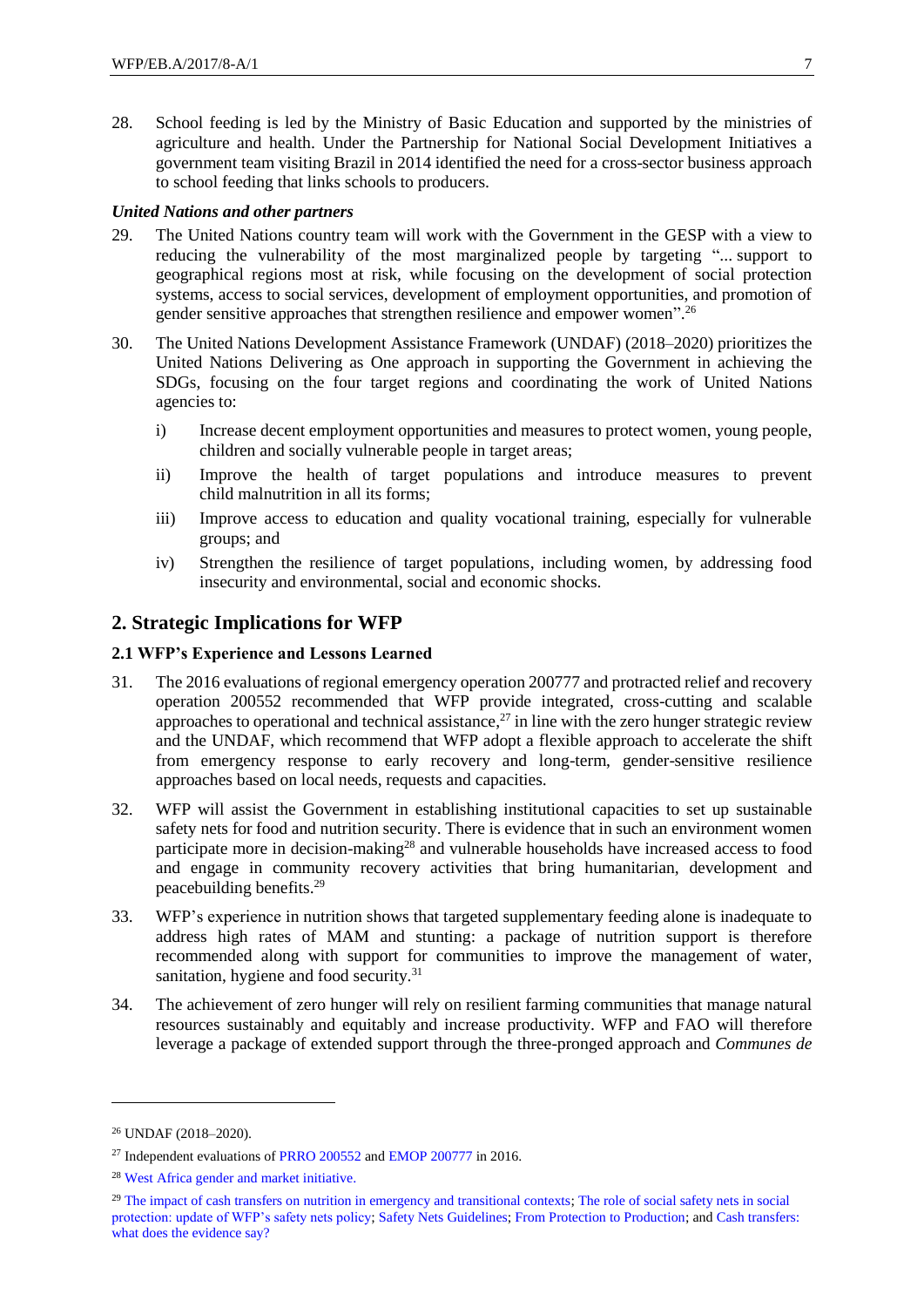Convergence to achieve sustainable impacts:<sup>30</sup> this will include community-based participatory planning<sup>31</sup> and modalities such as school voucher schemes that link smallholders to value chains.<sup>32</sup>

- 35. The diverse needs of women, men, girls and boys, as well as whole communities, will be addressed in crisis, post-crisis and resilience-building periods on the basis of robust gender and economic analyses supported by effective data collection, monitoring and accountability systems with data disaggregated by sex and age and information sharing and response planning among countries and organizations. This will be supported by the enhancement of national partnerships and systems in all sectors to coordinate and deliver common approaches at all levels.
- 36. WFP's country portfolio evaluation and evaluations by FAO and the International Fund for Agricultural Development (IFAD) in 2017 will inform a common agenda for the Rome-based agencies (RBAs) that will explore community procurement and asset transfers to support market access and supply national-level data, monitoring and accountability systems to improve the evidence base for preparedness and response.

#### **2.2 Opportunities for WFP**

- 37. The zero hunger strategic review identified six recommendations for WFP. These involve strengthening national capacities to:
	- i) Increase access to school feeding using local produce;
	- ii) Expand social safety nets;
	- iii) Establish an early-warning and response system based on robust data monitoring;
	- iv) Support the reduction of post-harvest losses to improve household food availability;
	- v) Expand the processing and biofortification of food products; and
	- vi) Support the prevention of malnutrition through enhanced nutrition education.
- 38. The theory of change for WFP provides for long-term work to improve the resilience of vulnerable households and communities in target regions by enhancing their capacities to support community-led nutrition and livelihood interventions, establish infrastructure, stabilize productive resources, open market opportunities and improve social inclusion.
- 39. This will require flexible and mutually reinforcing interventions, including a preparedness and response capacity that supports displaced groups and refugees and protects the long-term resilience of host communities to ensure sustainability. After a crisis, WFP will focus on early recovery through disaster risk education and social safety nets for community resilience (see section 3.1).
- 40. Operations will be brought to scale through enhanced partnerships with the Government and the RBAs. WFP will support the Government in establishing an enabling environment in which multi-sector partnerships support a national social safety net system, the joint action plan for the prevention of malnutrition, improved information systems for disaster preparedness, contingency planning for emergency preparedness and response, and joint programming with the RBAs and non-governmental organizations (NGOs) to build community resilience.

#### **2.3 Strategic Changes**

41. WFP will use a community-led approach to address emergency response, early recovery, and resilience building. The expansion of social safety nets will link emergency support to early recovery: this will require a flexible approach using conditional or unconditional transfers of cash or food and seasonal support as required.

-

<sup>30</sup> Carucci, V. 2016. *Livelihood assets (FFA) for community resilience building in Cameroon.* Douala, WFP. See also: [Resilient Livelihoods: Disaster Risk Reduction for Food and Nutrition Security;](http://www.fao.org/3/a-i3270e.pdf) an[d Increasing the Resilience of](http://www.fao.org/3/a-i5615e.pdf)  [Agricultural Livelihoods.](http://www.fao.org/3/a-i5615e.pdf)

<sup>31</sup> [WFP's 3-Pronged Approach.](http://documents.wfp.org/stellent/groups/public/documents/manual_guide_proced/wfp276340.pdf)

<sup>&</sup>lt;sup>32</sup> [Building Resilience through Asset Creation.](https://www.wfp.org/content/building-resilience-through-asset-creation)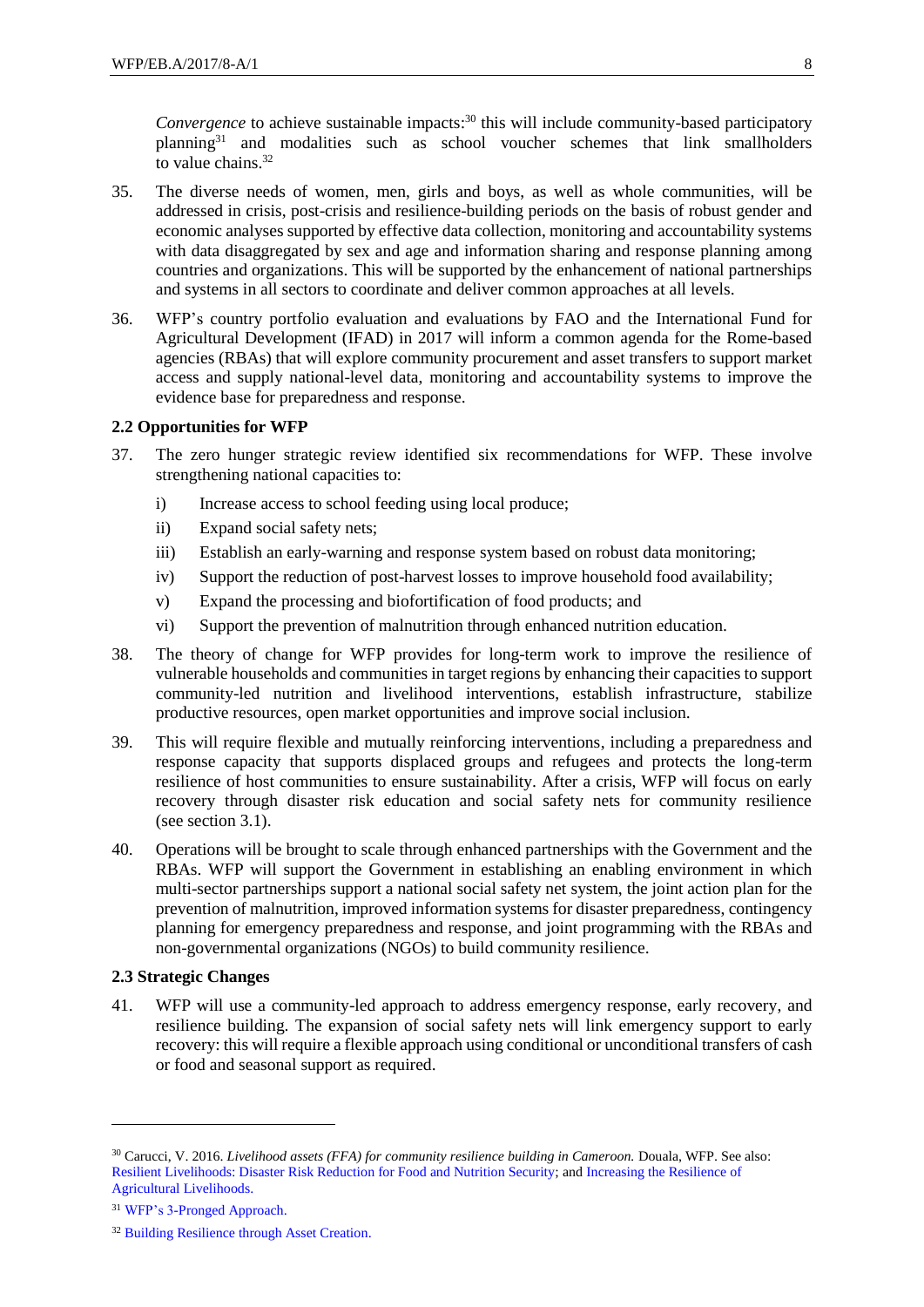- <span id="page-8-0"></span>42. Resilience strategies will be informed by participatory community-based plans developed under the three-pronged approach in which households and communities participate in decision-making.<sup>33</sup> Support will focus on the creation of sustainable assets, promotion of resilience and regeneration of ecosystems through improved management of water, land and forest resources that reduces the risk of conflict. WFP will work with local authorities, FAO, IFAD and other actors to synchronize activities and provide complementary inputs and support.<sup>[33](#page-8-0)</sup>
- 43. WFP will support the Government in setting up social protection systems that are nutrition-sensitive, equitable and shock-responsive, and in ensuring that social transfers are designed with measurable objectives to address the underlying causes of undernutrition and that future transfer systems address the causes of malnutrition, including gender inequalities.
- 44. Nutrition partners will advocate for strengthening national capacities in nutrition-related safety nets, in line with SUN, and for private-sector initiatives for food bio-fortification.
- 45. WFP will work with partners to strengthen government capacities to manage social safety nets to achieve SDG 2. South–South learning will involve countries in the Lake Chad basin and China, Brazil and Ethiopia in establishing a coherent policy framework for expanding safety nets using WFP's corporate digital beneficiary and transfer-management platform (SCOPE).<sup>34</sup> Gender considerations will be embedded in all initiatives.
- 46. By focusing on sound data, monitoring and accountability WFP will help to enhance the Government's capacities for early warning, preparedness and response and subregional food-security analyses that will inform evidence-based programming; the results will be made available to communities to enable them to engage in early recovery and resilience planning.
- 47. WFP will support the Government in working with FAO, IFAD and the food security cluster to integrate agency-led frameworks and develop a national monitoring and accountability system to optimize the evidence base and track progress towards SDG 2.

### **3. Strategic Orientation**

#### **3.1 Direction, Focus and Intended Impacts**

- 48. The UNDAF (2018–2020) and the 2016 zero hunger strategic review constitute the framework for WFP's contributions in six areas:
	- i) Ensuring that vulnerable refugees and IDPs have access to food during times of crisis;
	- ii) Supporting government training interventions for community-focused asset creation to help households and communities affected by crises to transition to early recovery and improve their resilience to shocks;
	- iii) Shifting from treatment of acute malnutrition to support for integrated approaches for prevention of acute and chronic malnutrition;
	- iv) Supporting the Government in linking activities to improve community assets, productivity and regeneration of ecosystems through management of natural resources that is sensitive to the risk of conflict, increased access to markets and a possible home-grown school feeding programme;
	- v) Helping the Government to shape national social safety nets and monitoring systems and enhance resource mobilization for achieving SDG 2; and
	- vi) Providing air services to enable the humanitarian community to reach beneficiaries as required.
- 49. Each area is linked to a strategic outcome of the country strategic plan (CSP). The strategic outcomes are mutually reinforcing and foster synergies and partnerships for a national agenda of gender-sensitive household and community resilience building.

<sup>33</sup> [WFP's 3-Pronged Approach.](http://documents.wfp.org/stellent/groups/public/documents/manual_guide_proced/wfp276340.pdf)

<sup>&</sup>lt;sup>34</sup> The 2016 zero hunger strategic review and feedback from the Government and partners on the draft CSP.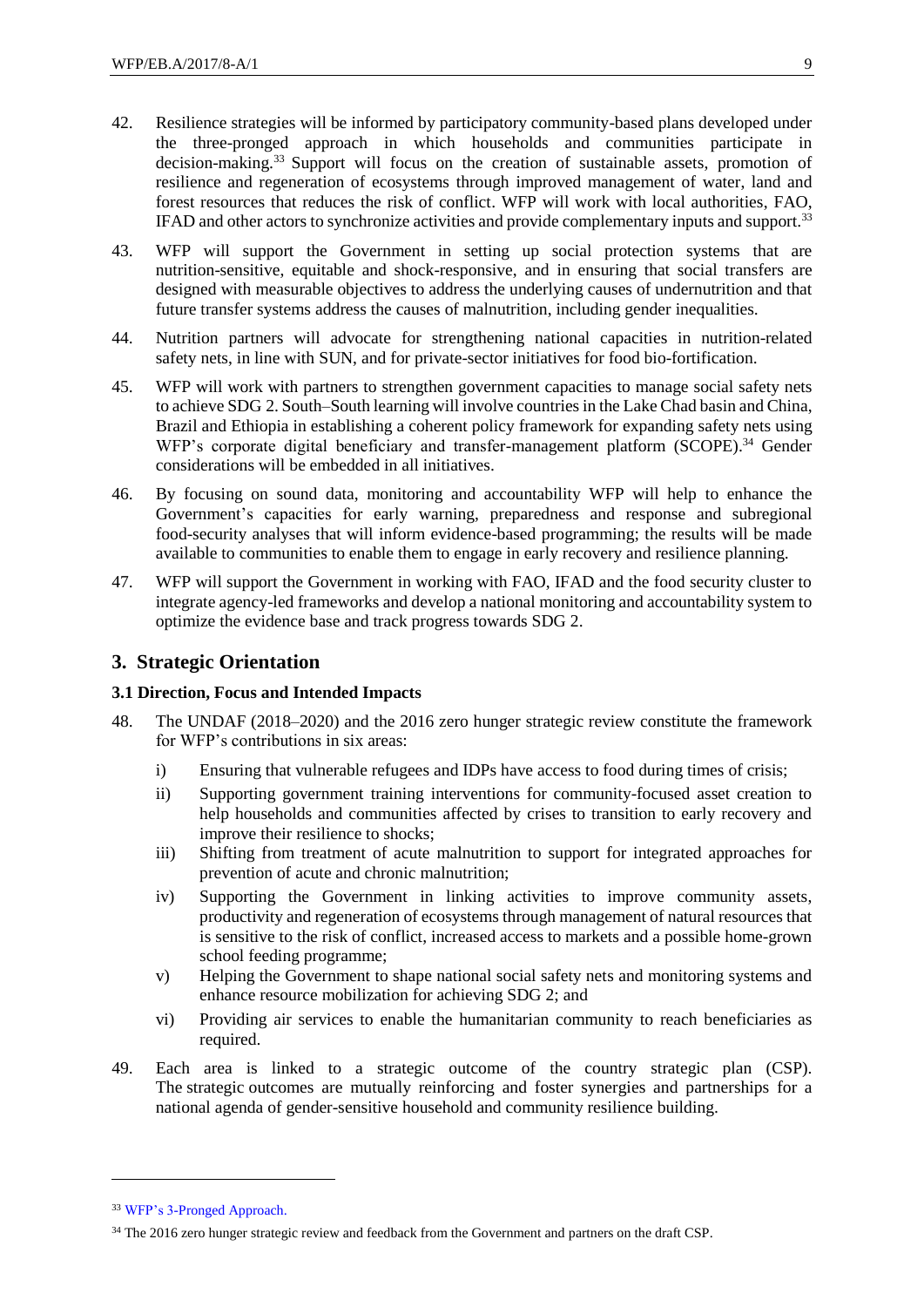50. Implementation of the CSP will focus on Far North, North, Adamaoua and East regions; the related strategic outcomes are shown in Figure 1. Some capacity strengthening and support for the development of social protection systems will be implemented at the national level.



#### **Figure 1: Strategic outcomes: target regions and localities**

- 51. Cross-cutting issues such as protection and accountability to affected populations are central to CSP operations. In accordance with the WFP Strategic Plan (2017–2021) and the Gender Policy (2015–2020) and Gender Action Plan, gender will be integrated throughout the design, implementation and monitoring of the CSP to ensure gender-transformative programmes and policies for a world free from hunger.
- 52. WFP will work with the Government and partners to ensure that a policy framework is in place that recognizes the contributions to food and nutrition security of women and men smallholders, promotes social safety nets and common approaches, and guarantees humanitarian access to beneficiary groups.

#### **3.2 Strategic Outcomes, Focus Areas, Expected Outputs and Key Activities**

#### *Strategic outcome 1: Populations affected by disasters, including refugees, IDPs and host populations in Far North, North, Adamaoua and Eastern regions, have safe access to adequate and nutritious food during and after crises*

53. WFP will continue to provide life-saving food assistance for populations affected by crises. Population displacements and returns are expected to continue, requiring immediate life-saving support and subsequent livelihood assistance. The number of beneficiaries is likely to fluctuate: major displacements are to be expected if Boko Haram attacks continue in Far North and the security situations in Nigeria and the Central African Republic deteriorate. WFP will adapt its approach to the evolving context.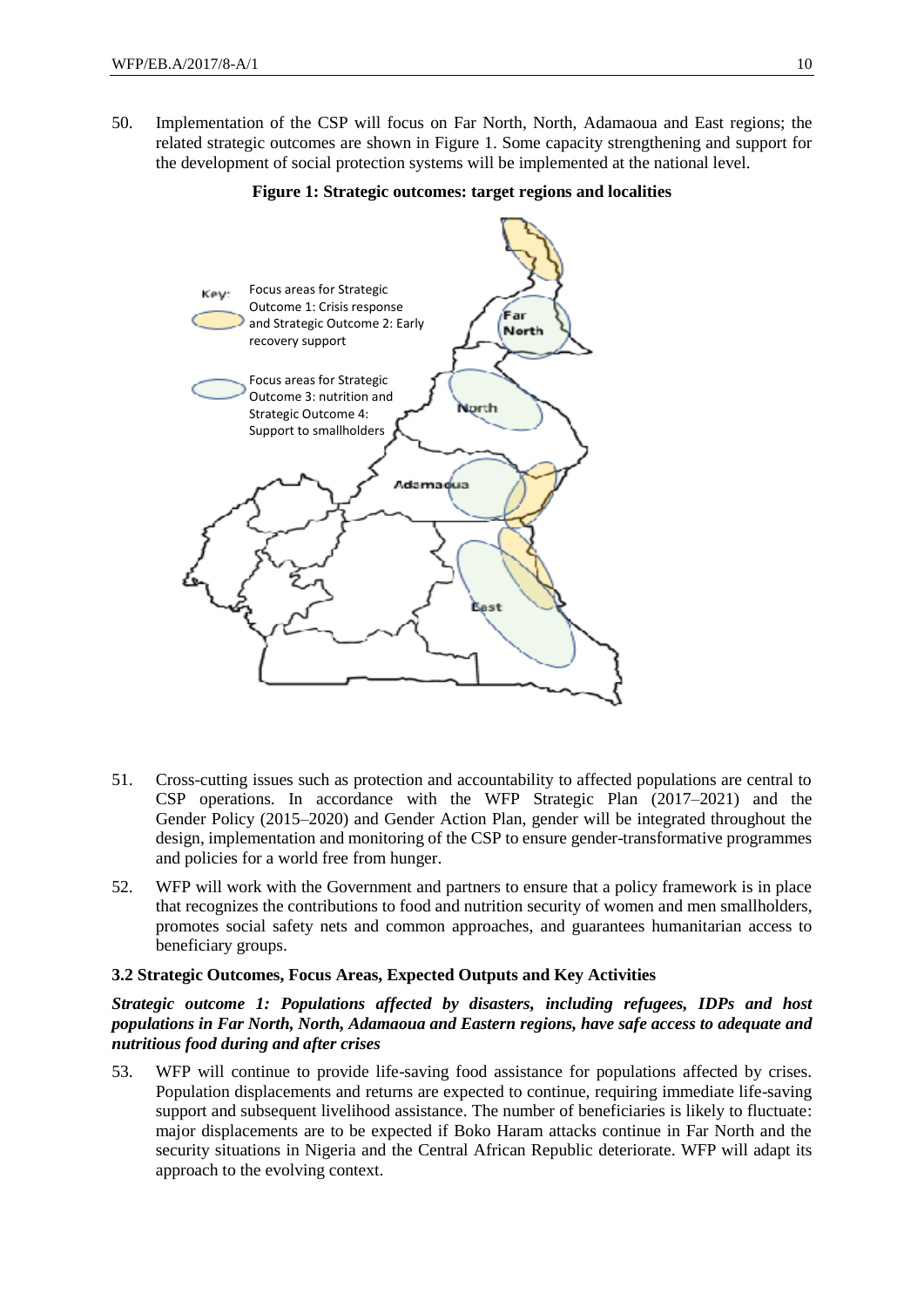#### *Focus area*

54. Strategic outcome 1 focuses on providing effective crisis response to refugees, IDPs and crisis-affected communities facing food insecurity.

#### *Expected output*

- 55. WFP assistance will contribute to strategic outcome 1 through one expected output:
	- i) Women, men, girls, boys, communities at risk and refugees and IDPs (tier  $1$ )<sup>35</sup> in crisis-affected areas receive food assistance to meet their basic food and nutrition requirements.

#### *Key activities*

- 56. *Activity 1: Provide unconditional food assistance with accompanying social and behavioural change communication for vulnerable households affected by disaster*. WFP will provide immediate emergency food assistance to prevent food insecurity among refugees and IDPs affected by shocks. The transfer modality will be adapted to the needs and preferences of target groups, taking into account age, gender, diversity, and economic and security-related changes. Community leaders will be sensitized to social and behavioural change messaging, which will be accompanied by awareness-raising on food and nutrition security and will focus on diversified food consumption, sanitation, hygiene and gender equality.
- 57. Vulnerable, recently displaced populations in the target regions will be assisted with a general food distribution package that includes SuperCereal. WFP will work with United Nations agencies, ministries, NGOs and civil society organizations to ensure that vulnerability-based targeting takes age, gender and diversity into account.
- 58. In line with WFP's commitment to protection, vulnerable groups will be identified through participatory gender and protection analyses. Feedback mechanisms will enable beneficiaries<sup>36</sup> to express their views, to which WFP will respond through SCOPE, adjusting operations accordingly.
- 59. WFP will adhere to data protection and privacy standards in beneficiary registrations and food or cash disbursements,<sup>37</sup> with attention to gender and protection issues such as the registration of polygamous households and households headed by women, and the risks associated with having a United Nations identification card. Staff, partners and contractors will be trained in protection from sexual exploitation and abuse.

#### *Strategic outcome 2: Vulnerable households in protracted displacement and communities at risk in chronically food-insecure areas have safe year-round access to adequate and nutritious food, and increase their resilience to shocks*

60. WFP will support the Government in intervening at an early stage with a community-centred approach that transitions to long-term resilience building to enable communities to sustain their assets through crisis periods to re-establish their livelihoods quickly. This shift enables WFP to work in partnership with state and non-state partners and United Nations agencies to implement asset creation activities alongside complementary food and nutrition interventions. Nutrition education will be introduced with food and cash-based transfers (CBTs) to support equitable livelihood opportunities for women and men refugees, IDPs and targeted residents.

#### *Focus area*

1

61. Strategic outcome 2 provides an early recovery response linked to a resilience-building approach that supports the livelihoods of refugee, IDP and host communities in protracted crises while building their resilience.

 $35$  Tier 1 beneficiaries are individuals – not institutions or systems – who benefit directly from WFP interventions. Those in tiers 2 and 3 benefit indirectly.

<sup>36</sup> See: [WFP minimum standards.](http://newgo.wfp.org/documents/minimum-standards-for-implementing-a-cfm)

<sup>37</sup> See: [WFP Guide to personal data protection and privacy.](http://newgo.wfp.org/documents/wfp-guide-to-personal-data-protection-and-privacy)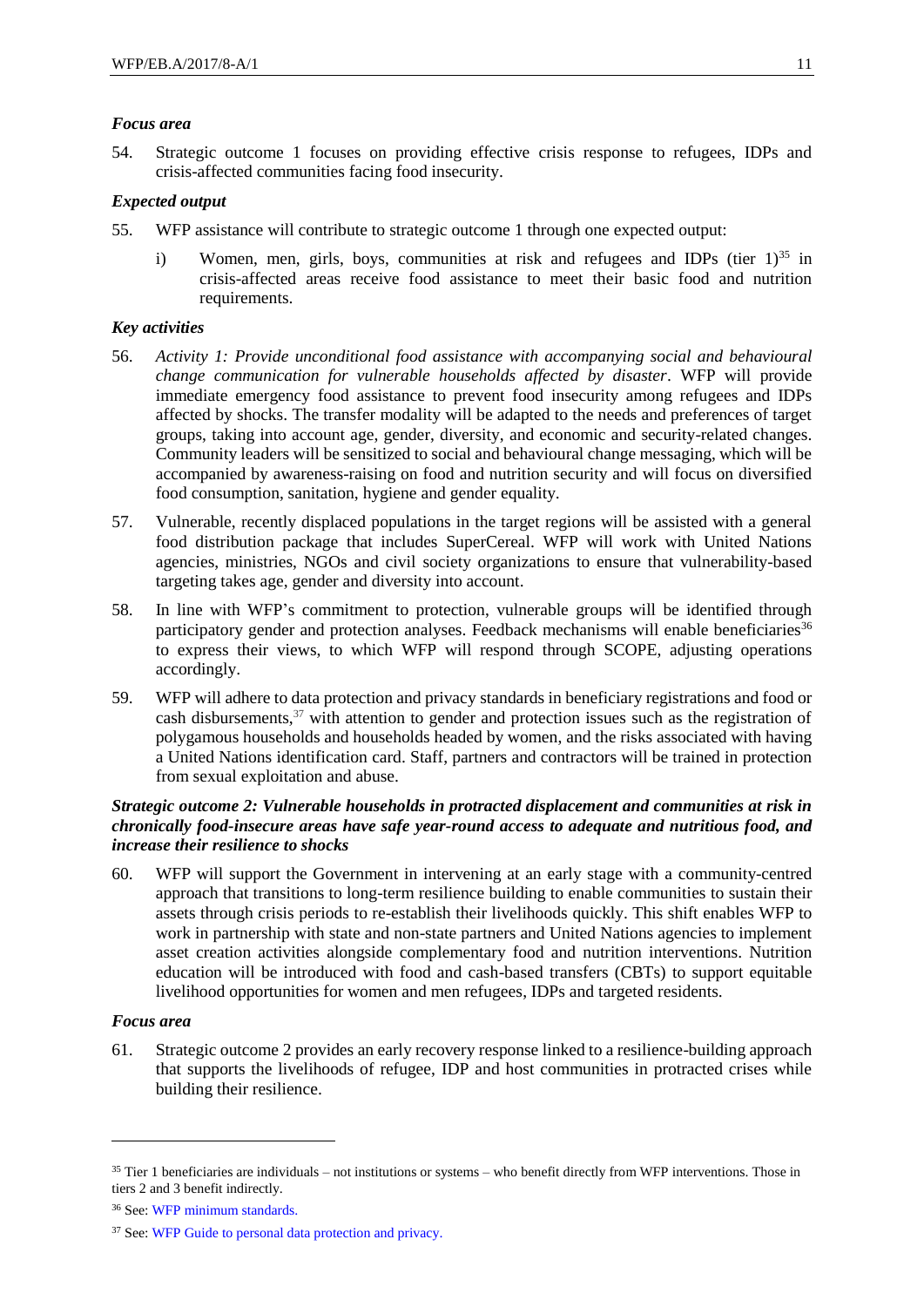#### *Expected outputs*

- 62. WFP's assistance will contribute to strategic outcome 2 through four outputs:
	- i) Food-insecure women, men, boys and girls in communities at risk (tier 1) receive food assistance to meet their basic food and nutrition requirements.
	- ii) Food-insecure women, men and communities emerging from crisis (tier 1) receive food assistance to enhance livelihoods, with a view to early recovery.
	- iii) Food-insecure women and men in target areas (tier 1) participate in asset creation during lean seasons in exchange for food or cash to meet short-term food gaps.
	- iv) Food-insecure women and men in target areas (tier 1) participate in asset creation and productive safety net programmes to improve their productivity and food security and, in the long term, to adapt to environmental changes and support the regeneration of ecosystems.

#### *Key activities*

- 63. *Activity 2. Provide school feeding and a home-grown school feeding pilot for primary schoolchildren in target regions.* WFP will implement a school feeding programme to complement the Government's education inputs and its work in addressing emergency needs, and to support the education of children affected by crises, particularly girls. It will provide incentives for children to enrol in schools to minimize the risk in Far North of forced recruitment into armed groups.
- 64. Schools will be identified for the pilot home-grown school feeding voucher scheme, which will enable schools to procure nutritious foods from local smallholders, thereby stimulating purchases from women and men smallholder farmers and establishing a value chain partnership with schools and linking school feeding to resilience building under strategic outcome 4. The pilot will inform the planned national school feeding programme, as outlined in the draft National School Feeding Policy.
- 65. Locally produced nutritious foods will be purchased, mainly from women smallholders many of whom will be mothers of schoolchildren. This will facilitate the women's market entry, technical transformation and economic empowerment.
- 66. *Activity 3. Provide targeted seasonal food assistance to food-insecure host populations during lean seasons to address short-term hunger gaps.* Vulnerable women, men, girls and boys in host communities in chronically food-insecure and shock-prone areas will receive food assistance during lean seasons to maintain their nutrition status and prevent negative coping strategies.
- 67. *Activity 4. Provide food assistance for asset creation in target communities to support early recovery.* Early-recovery activities will use food assistance for assets (FFA) to mitigate community stresses. Women and men will be equal participants, decision-makers and beneficiaries in food and cash-based support to enhance resilience and promote reconciliation between host and displaced communities. FFA activities will support low-risk, self-help technologies that can be managed by men and women and households and communities, in line with the recent joint strategy of WFP and the Office of the United Nations High Commissioner for Refugees (UNHCR) for enhancing self-reliance in food and nutrition security in protracted refugee situations.
- 68. *Activity 5. Provide food assistance to create productive assets and community market infrastructure, and support environmental protection and adaptation.* WFP, the Government and partners will support asset-building and income-generating activities that promote resilience and provide opportunities for women and men in vulnerable communities by synchronizing interventions with those of the RBAs, in line with the UNDAF.
- 69. To increase community productivity and resilience, WFP will provide technical assistance to complement the work of the Government and FAO in ways that increase production, stabilize degraded landscapes and promote environmental regeneration and ensure that women and men benefit equitably. This will complement emergency food security and livelihood support within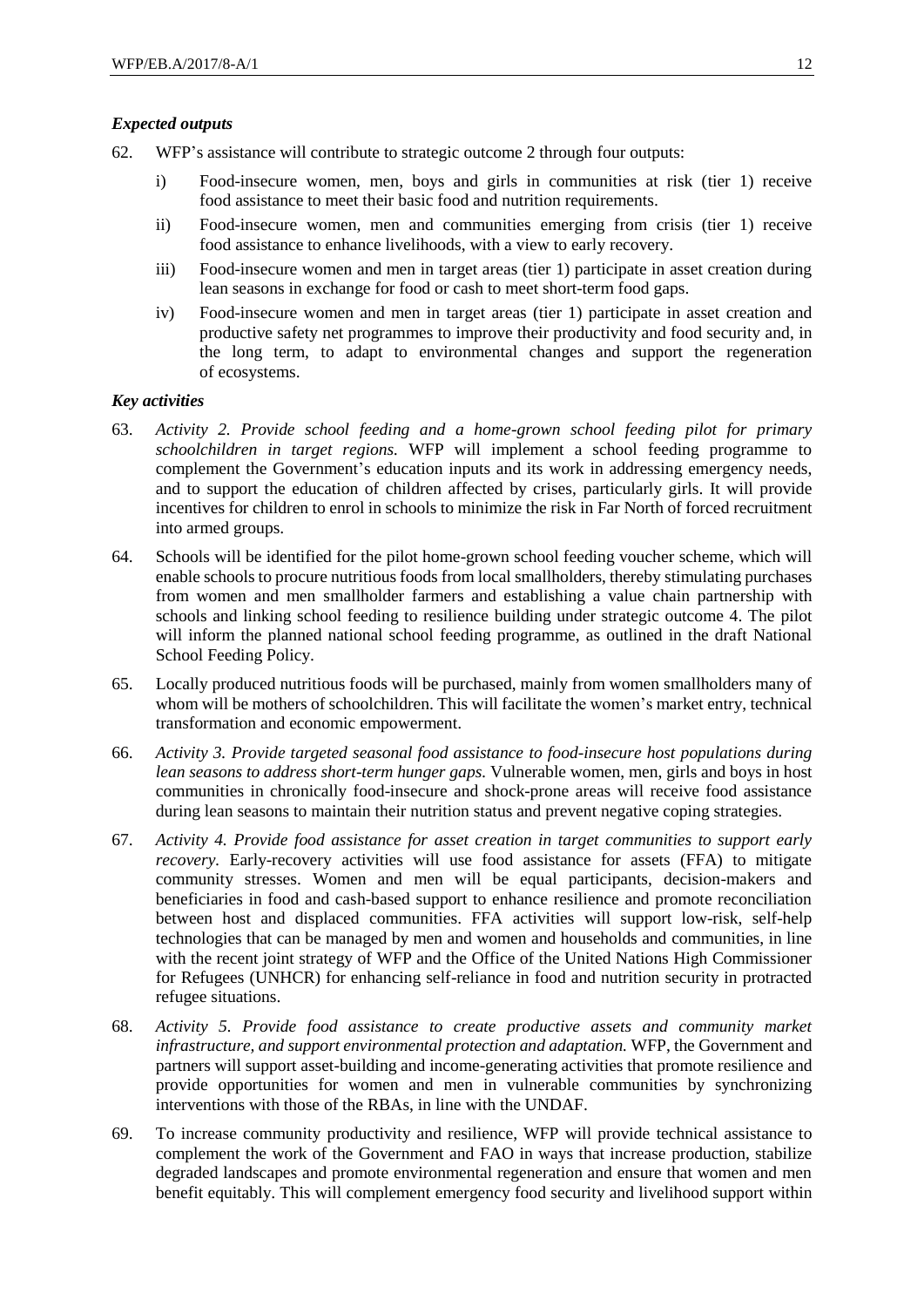the FAO country programme framework.<sup>38</sup> Resilience strategies will be informed by seasonal livelihood programming and community-based participatory planning to ensure equitable leadership and decision-making.

70. The FFA programme will also be used to promote green enterprise initiatives led by IFAD that help women and young people to market products from agroforestry and multi-purpose nurseries to diversify their incomes. Priority will be given to products over which women have control, such as cereals, pulses, small ruminants, vegetables and fruit.

#### *Strategic outcome 3. Children aged 6–59 months and vulnerable women and men in food-insecure prioritized districts have reduced malnutrition rates in line with national standards by 2020*

71. WFP will prioritize integrated approaches for prevention of acute and chronic malnutrition over treatment of acute malnutrition, targeting children aged  $6-23$  months<sup>39</sup> and moderately malnourished children aged 24–59 months in food-insecure areas with high malnutrition rates. Blanket supplementary feeding (BSF) programmes will support complementary services provided by other agencies, in line with the Joint Action Plan for the Prevention of All Forms of Malnutrition and the United Nations Network for SUN. Working through health centres will help communities to take charge of malnutrition prevention and will reduce the distances beneficiaries have to cover to obtain assistance. Malnourished ART patients will receive food by prescription; general food distributions, FFA and school feeding under strategic outcomes 1 and 2 will provide nutrition-sensitive interventions and nutrition education.

#### *Focus areas*

72. This strategic outcome focuses on preventing malnutrition and contributes to the long-term resilience of individuals, households and communities.

#### *Expected outputs*

- 73. WFP's assistance contributes to this strategic outcome through three outputs:
	- i) Targeted girls and boys aged 6–59 months and malnourished women and men on ART (tier 1) receive a comprehensive package for the prevention of malnutrition.
	- ii) Children aged 6–59 months, pregnant and lactating women and girls and malnourished people living with HIV on ART in target areas (tier 1) receive specialized nutritious foods and accompanying social and behavioural change communications to improve their nutrition status.
	- iii) Vulnerable populations using district health facilities (tier 2) benefit from the enhanced capacity of districts to deliver on the joint action plan for the prevention of malnutrition.

#### *Key activities*

- 74. *Activity 6. Implement malnutrition prevention activities including BSF for children aged 6–59 months, treatment of MAM for children aged 24–59 months and food by prescription for malnourished ART patients.* WFP will provide nutrition-specific interventions through BSF for children aged 6–23 months in target health districts; BSF will be integrated with general food distributions and support for children aged 6–59 months with MAM. Community health workers will identify severe acute malnutrition cases and refer them to health facilities for treatment.
- 75. The vehicle for partners' coordinated provision of complementary nutrition-sensitive services will be BSF programmes. Services will include promotion of improved water, sanitation and hygiene practices, family planning, early identification and treatment of infectious diseases, support for agriculture and food security initiatives, support for child protection and early development, capacity development for community infant and young child feeding groups, and nutrition education.

<sup>&</sup>lt;sup>38</sup> [Cameroon and FAO: partnering for sustainable food and nutrition security.](http://www.fao.org/3/a-az143e.pdf)

<sup>39</sup> Except those being treated with support from UNICEF.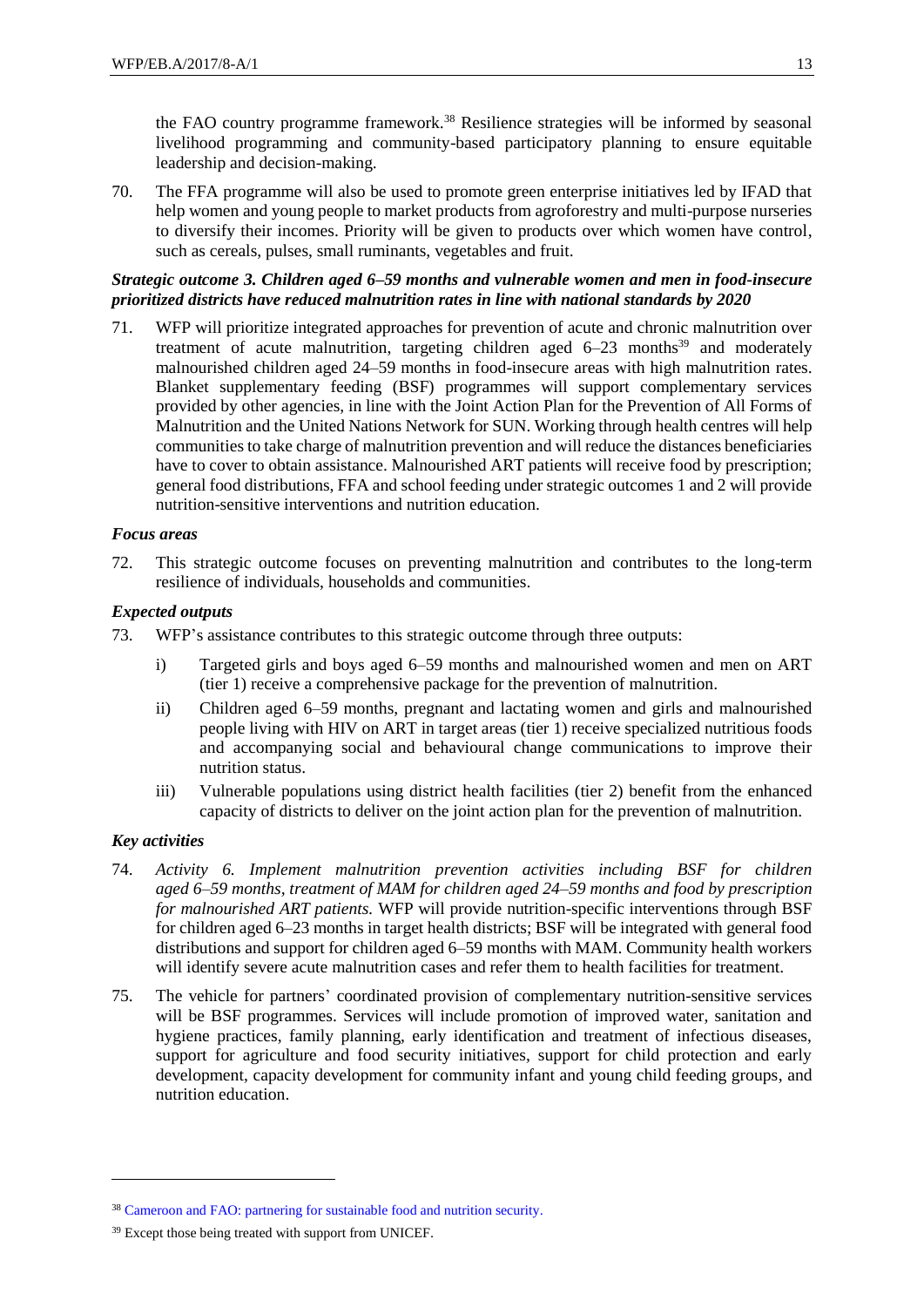- 76. These initiatives will have a social and behavioural change communications component to encourage mothers of young children to consume locally produced nutritious foods, diversify their diets, and adopt optimum infant and young child feeding practices such as exclusive breastfeeding of infants for the first six months, continued breastfeeding until 24 months of age, and use of micronutrient supplements.
- 77. Because malnutrition is a major reason for discontinuing ART, nutrition and food support will be integrated into HIV programmes. Research shows that severely malnourished individuals are six times more likely to die in the first three months of infection than those with normal nutrition status. Malnourished people living with HIV and on ART will, accordingly, receive food supplements through food by prescription to improve their nutrition status and adherence to treatment under the WFP/UNAIDS joint programme.
- 78. *Activity 7: Train community health workers in malnutrition prevention through multi-sectoral coordination systems and partnerships.* To maximize the effects of malnutrition prevention interventions and increase their scale, WFP will work with the United Nations Children's Fund (UNICEF), the Government and NGOs to train infant and young child feeding groups, community health workers and health centre staff, with a view to improving community-led malnutrition prevention and nutrition-sensitive interventions.
- 79. *Activity 8: Enhance capacities in health districts to implement the joint action plan and support SUN.* To maximize community outreach, WFP will focus on the Joint Action Plan for the Prevention of all forms of malnutrition, working with UNICEF to provide a training and support package for health districts, health centre staff and community health workers: this will establish health centres as the first tier for integrated and gender-transformative services. Communications will cover malnutrition prevention, and community health workers will receive coaching in screening by mid-upper arm circumference, timely referral of children with severe acute malnutrition to treatment centres, and support for infant and young child feeding groups.
- 80. To provide an enabling environment for the coordination and scale-up of malnutrition prevention, WFP will work with the Government and donors under the joint action plan and SUN. Multisectoral coordination will be enhanced, and nutrition monitoring and response systems will build on anticipated improvements in nutrition-related data, such as disaggregation by sex, age and other variables at the health area and district levels on the basis of community-level mid-upper arm circumference screening. WFP will work with SUN partners and private-sector food processors to develop fortified food products.

#### *Strategic outcome 4. Food-insecure smallholders, especially women, in priority districts of Far North, North, Adamaoua and Eastern regions have sustainably increased incomes to enhance their self-reliance and livelihoods and improve their productivity by 2020*

81. To enhance household and community resilience in secure areas of the target regions, WFP will work with the Government and the RBAs to increase the productivity of women and men smallholders through FFA implemented under strategic outcome 2, with technical and financial support for building and managing community infrastructure and grain stores. Smallholders with experience of marketing will be helped to develop local value chains using home-grown school feeding initiatives. WFP will purchase locally for FFA under strategic outcomes 1 and 2 and strengthen the capacities of smallholder cooperatives, prioritizing increased access for women.

#### *Focus area*

82. This strategic outcome builds the long-term resilience of smallholder households and communities living in stable areas of the CSP's four target regions.

#### *Expected outputs*

- 83. WFP assistance will contribute to this outcome through one output:
- $\triangleright$  Women and men smallholders living in environments at risk (tier 1) have access to improved agricultural assets and practices to enhance their productivity and resilience and increase value chain opportunities.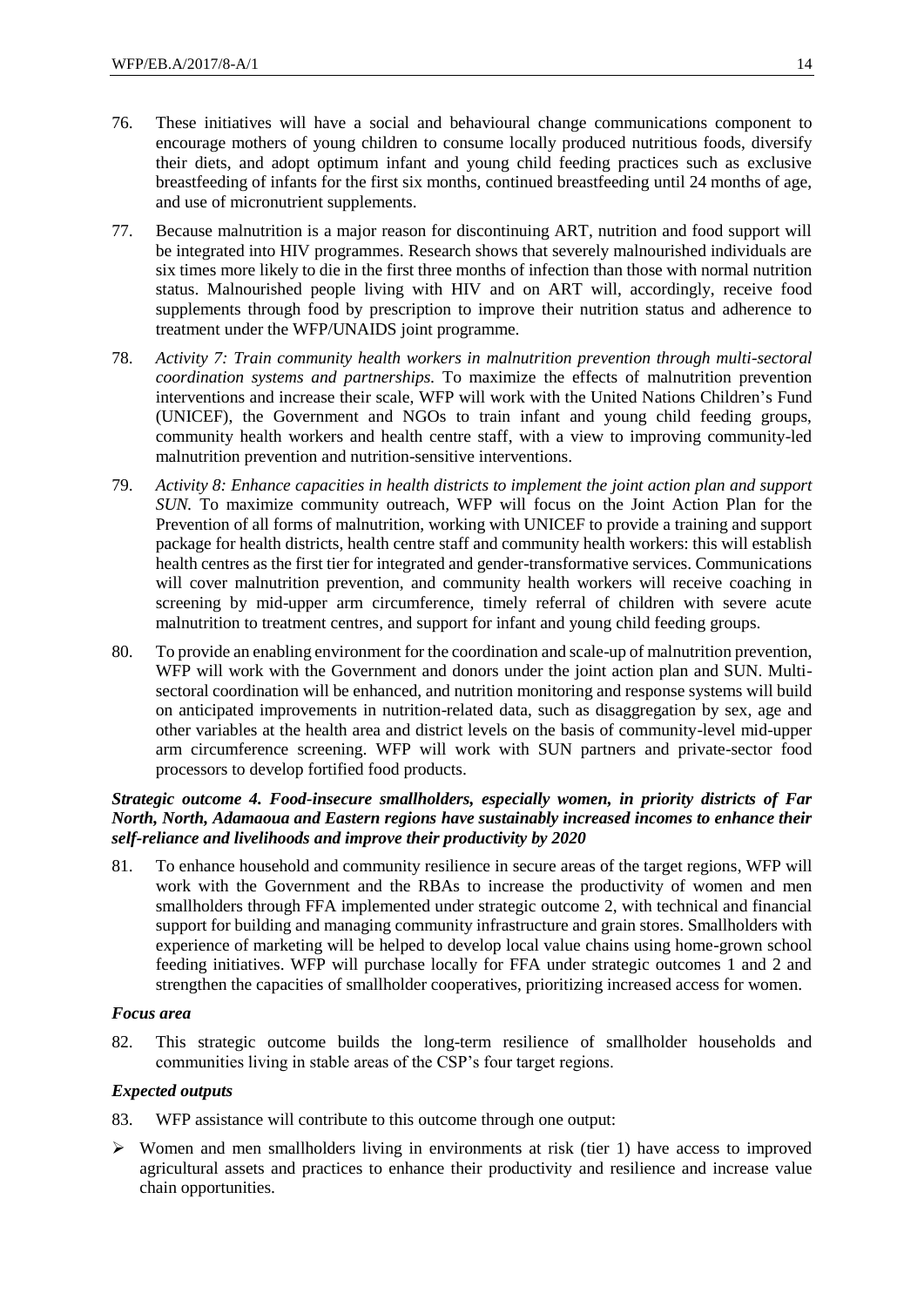#### *Key activities*

- 84. *Activity 9: Provide technical assistance for small-scale farmers and cooperatives – prioritizing women's representation and leadership – in post-harvest management and value-chain opportunities, in collaboration with IFAD and FAO.* The capacities of 5,000 smallholder farmers in stable areas of the target regions will be strengthened to promote the production and use of nutritious crops and participation in markets. Activities will increase as the planning and implementation capacities of farmers' associations improve.
- 85. WFP will work with local partners to increase smallholders' engagement in local value chains, enabling communities to build on productivity increases, with emphasis on building women's capacities to trade locally produced goods and improve their access to markets.<sup>40</sup> Technical and financial support will help the establishment of community crop storage facilities. This work will complement IFAD's promotion of market opportunities and financial services for smallholders and rural entrepreneurs.
- 86. Home-grown school feeding will be piloted in selected schools under strategic outcome 2: a voucher procurement mechanism will enable the schools to purchase food directly from smallholder cooperatives.
- 87. WFP, the Government, the RBAs and NGOs will build smallholders' capacities to engage in value chains by helping them to establish cooperatives and providing management and leadership training and skills for price negotiation. Value chain opportunities will be provided through local purchases from smallholder farmers, making communities both the producers and the consumers of nutritious foods in support of food assistance provided in the CSP.

#### *Strategic outcome 5: The Government's work to achieve zero hunger is supported by effective partnerships by 2030*

- 88. WFP will promote a national partnership to increase the Government's capacities to use safety nets to achieve SDG 2. South–South learning from African countries, Brazil and China will help to extend safety nets and establish national systems for cash transfers and home-grown school feeding.
- 89. WFP and its partners will integrate agency-led systems for data management, gender-responsive monitoring and accountability into a national framework to inform programming and track progress towards SDG 2. The 2017 CFSVA will be the baseline for the transfer of food security assessment skills to the Government. A cost-of-hunger study will inform future national policies and programmes and the decisions of donors and investors.<sup>41</sup>
- 90. WFP will continue to work with UNAIDS and UNICEF in support of the National AIDS Policy and assistance for people living with HIV (strategic outcome 3).

#### *Focus areas*

1

91. Strategic outcome 5 focuses on partnerships and strengthening national capacities for addressing the root causes of food insecurity and malnutrition.

#### *Expected outputs*

- 92. WFP assistance will contribute to strategic outcome 5 through three outputs:
	- i) Food-insecure people in target areas (tier 3) benefit from the expansion of social safety nets in a national system for the elimination of hunger*.*
	- ii) Food-insecure populations in target areas (tier 3) benefit from improved supply chain management and common services provided by operational partnerships*.*
	- iii) Food-insecure populations in target areas (tier 3) benefit from improved national systems for data handling, monitoring and accountability to track progress towards SDG 2.

<sup>40</sup> [Gender and Markets and Value Chain Analysis in the North and Far-North Regions of Cameroon;](http://documents.wfp.org/stellent/groups/public/documents/ena/wfp287842.pdf) [Gender and Markets](http://documents.wfp.org/stellent/groups/public/documents/ena/wfp287848.pdf)  [Case Study for the Lake Chad Basin.](http://documents.wfp.org/stellent/groups/public/documents/ena/wfp287848.pdf)

<sup>41</sup> [The cost of hunger in Malawi.](https://www.wfp.org/content/cost-hunger-malawi)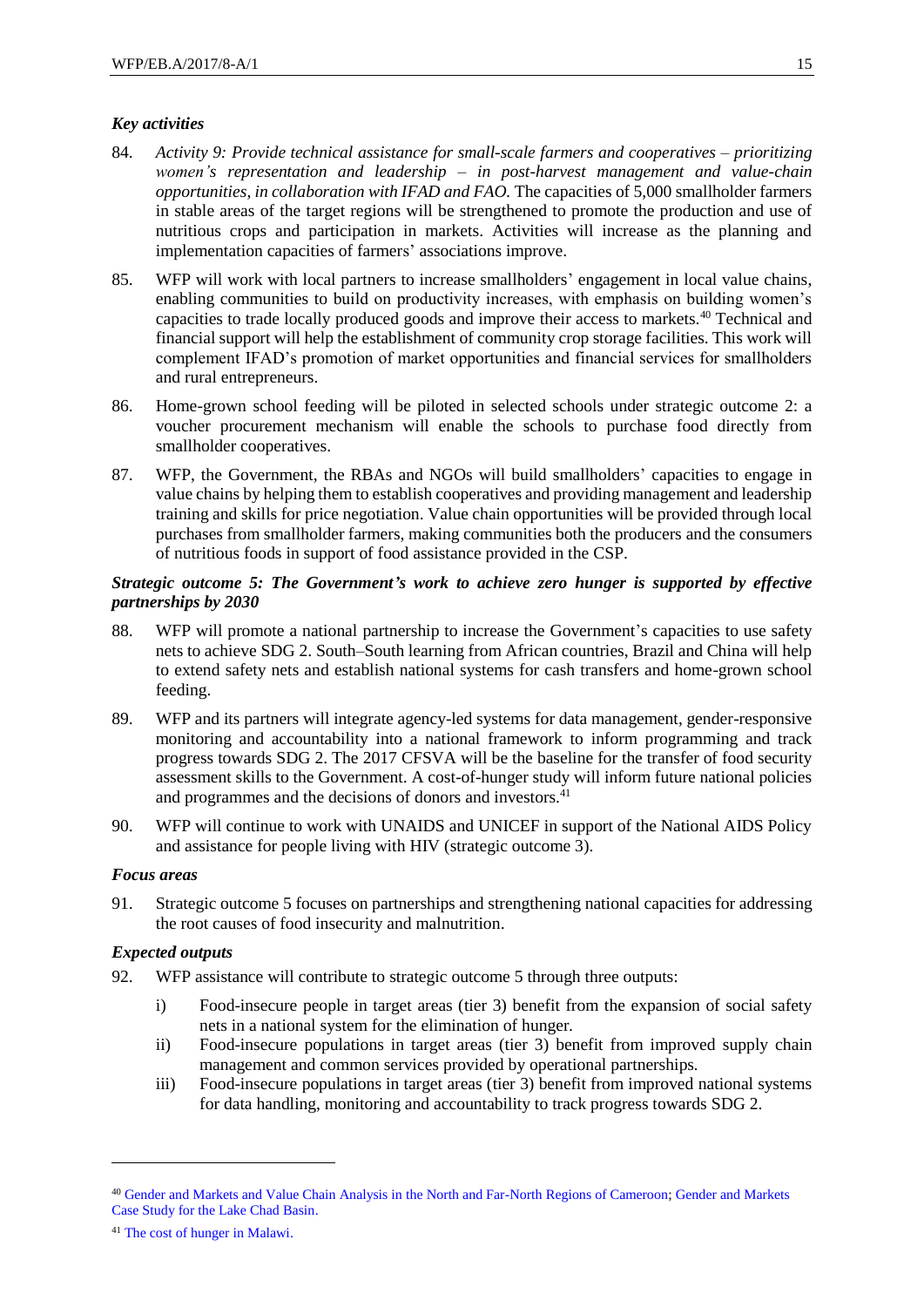#### *Key activities*

- 93. *Activity 10. Provide the Government with technical expertise to coordinate work for zero hunger and enhance early warning, preparedness and response planning.* WFP, the Government and partners will review policies for food security, nutrition, agriculture and resilience in support of the development of a national framework for achieving zero hunger. This inclusive and participatory process will inform the final evaluation of the CSP.
- 94. WFP and its partners will integrate agency-led data, monitoring and accountability systems into an evidence base to track progress towards SDG 2. This will draw on data from regular food security, nutrition, vulnerability, demographic and seasonal agricultural surveys, all of which integrate gender analysis, and from the 2017 CFSVA to provide the Government with baseline information on SDG 2 indicators.
- 95. WFP and its partners will enhance regional early warning, preparedness and response planning by collecting more detailed data, improving gender disaggregation and coordinating analyses of food security monitoring. Data will be integrated into an evidence base for regional contingency planning and decision-making, with real-time updates, to enable WFP and its partners to identify transition points between emergency response, early recovery, nutrition and resilience-building and enable the Government to adapt national contingency plans and reactivate the national rapid alert system.
- 96. Use of SCOPE will enable the Government and UNDAF partners to store and manage detailed information about beneficiaries, enable service partners to make safe and accurate transfers, and provide beneficiary feedback on activities.
- 97. *Activity 11. Provide technical expertise to partners and stakeholders in support of a national nutrition-sensitive, shock-responsive and gender-responsive safety net system, in collaboration with the World Bank, the International Labour Organization (ILO) and the Ministry of Territorial Administration and Decentralization, and provide common management of information technology, warehouses and delivery corridors.* WFP will set up partnerships for common services and supply chain management with the Government, United Nations agencies and private-sector actors to promote convergence, quality and cost-effectiveness in humanitarian services. It will partner the Government in supporting national resource mobilization for common services contributing to zero hunger.
- 98. To promote support for communities facing food and nutrition insecurity through a national social safety net system, WFP, the Government, UNICEF, ILO and the World Bank will develop policies and institutional arrangements to establish a support structure and provide the human and technical resources to administer and monitor national platforms, which will incorporate disaggregated data and gender analysis.
- 99. To improve the quality, cohesion and cost-effectiveness of common services, WFP will build partnerships for supply chain management with UNDAF agencies and public- and private-sector actors. As leader of the logistics cluster, WFP will provide logistics services to deliver food through corridors with linked distribution centres in the target regions, and will promote common warehouse services. The Government and private-sector actors will negotiate joint storage systems to streamline transport arrangements. WFP will manage United Nations telecommunications and provide SCOPE services.

#### *Strategic outcome 6. The humanitarian community in Cameroon has access to UNHAS services until satisfactory alternatives are available*

100. Given the lack of commercial air operators and the significant road distances and insecurity limiting humanitarian access to the target regions, WFP will operate the United Nations Humanitarian Air Service (UNHAS) to enable humanitarian actors to reach remote beneficiary groups and support achievement of Cameroon's SDG priorities. WFP will also work with national aviation authorities and operators to promote initiatives that will support eventual Government ownership of the air transport services.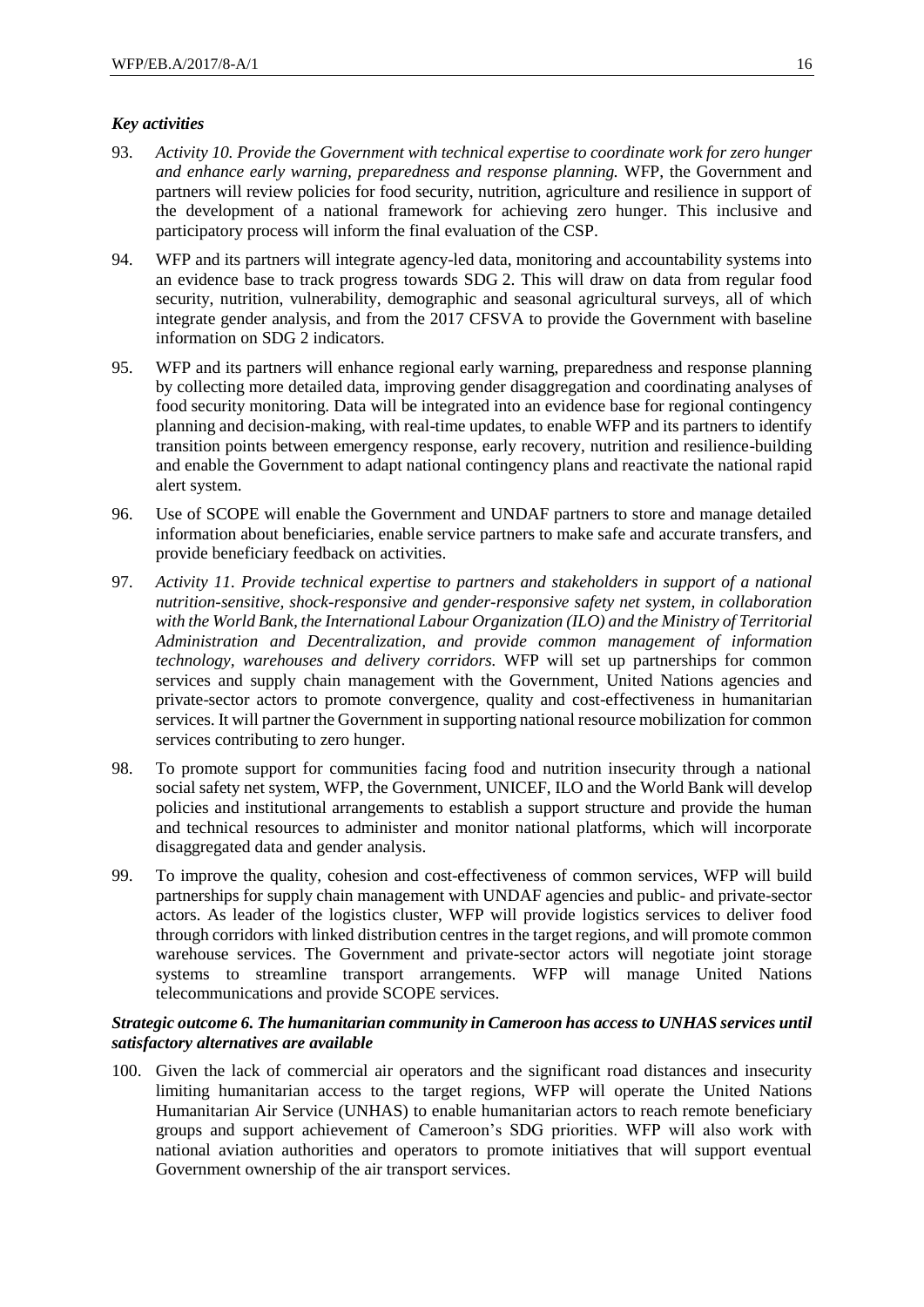#### *Focus areas*

101. This strategic outcome focuses on providing effective crisis response to refugees, IDPs and crisis-affected local populations in the Far North region.

#### *Expected outputs*

102. WFP assistance will contribute to strategic outcome 6 through two outputs:

- i) The humanitarian community (tier 2) has access to safe and cost-effective humanitarian air services to reach beneficiaries and implementation sites unhindered.
- ii) The humanitarian community (tier 2) has adequate air transport capacity to move staff and cargo for urgent humanitarian responses and medical and security evacuations.

#### *Key activities*

- 103. *Activity 12. Provide safe and reliable air services for the humanitarian community until alternatives are available.* UNHAS will give the humanitarian community rapid access to needy populations in the target regions. WFP will deploy aircraft adapted to local conditions to provide weekly flights to priority locations using its standard management structures and systems for bookings, customer services, flight tracking, and quality and safety management. UNHAS will provide transport for light cargo such as medical equipment, and medical and security evacuations as required.
- 104. WFP will organize meetings of user groups and steering committees, and carry out surveys to ensure that the service is aligned with needs.

## **4. Implementation Arrangements**

#### **4.1 Beneficiary Analysis**

| <b>TABLE 1: FOOD AND CASH-BASED TRANSFER BENEFICIARIES</b><br><b>BY STRATEGIC OUTCOME AND ACTIVITY</b> |                                                                                                                                                                      |          |         |              |  |
|--------------------------------------------------------------------------------------------------------|----------------------------------------------------------------------------------------------------------------------------------------------------------------------|----------|---------|--------------|--|
| <b>Strategic</b><br>outcome                                                                            | <b>Activity</b>                                                                                                                                                      | Women    | Men     | <b>Total</b> |  |
|                                                                                                        | 1. Provide food and CBTs for vulnerable<br>households affected by disasters                                                                                          | 106 973  | 102 778 | 209 750      |  |
| 2                                                                                                      | 2. Provide food and vouchers for school feeding                                                                                                                      | 42 570   | 42 230  | 84 800       |  |
|                                                                                                        | 3. Provide targeted seasonal food assistance for<br>food-insecure populations                                                                                        | 28 5 6 0 | 27 440  | 56 000       |  |
|                                                                                                        | 4. Provide food and CBTs for asset creation for<br>early recovery                                                                                                    | 66 198   | 63 602  | 129 800      |  |
|                                                                                                        | 5. Provide food and CBTs for asset creation for<br>resilience                                                                                                        | 13 974   | 13 4 26 | 27 400       |  |
| 3                                                                                                      | 6. Provide BSF for children aged 6–23 months,<br>treatment of MAM <sup>*</sup> for children<br>aged 24–59 months and food by prescription for<br><b>ART</b> patients | 117,110  | 121,890 | 239,000      |  |
| <b>TOTAL*</b>                                                                                          |                                                                                                                                                                      | 261,932  | 257,498 | 519,430      |  |

\* Without overlaps, so does not reflect column totals.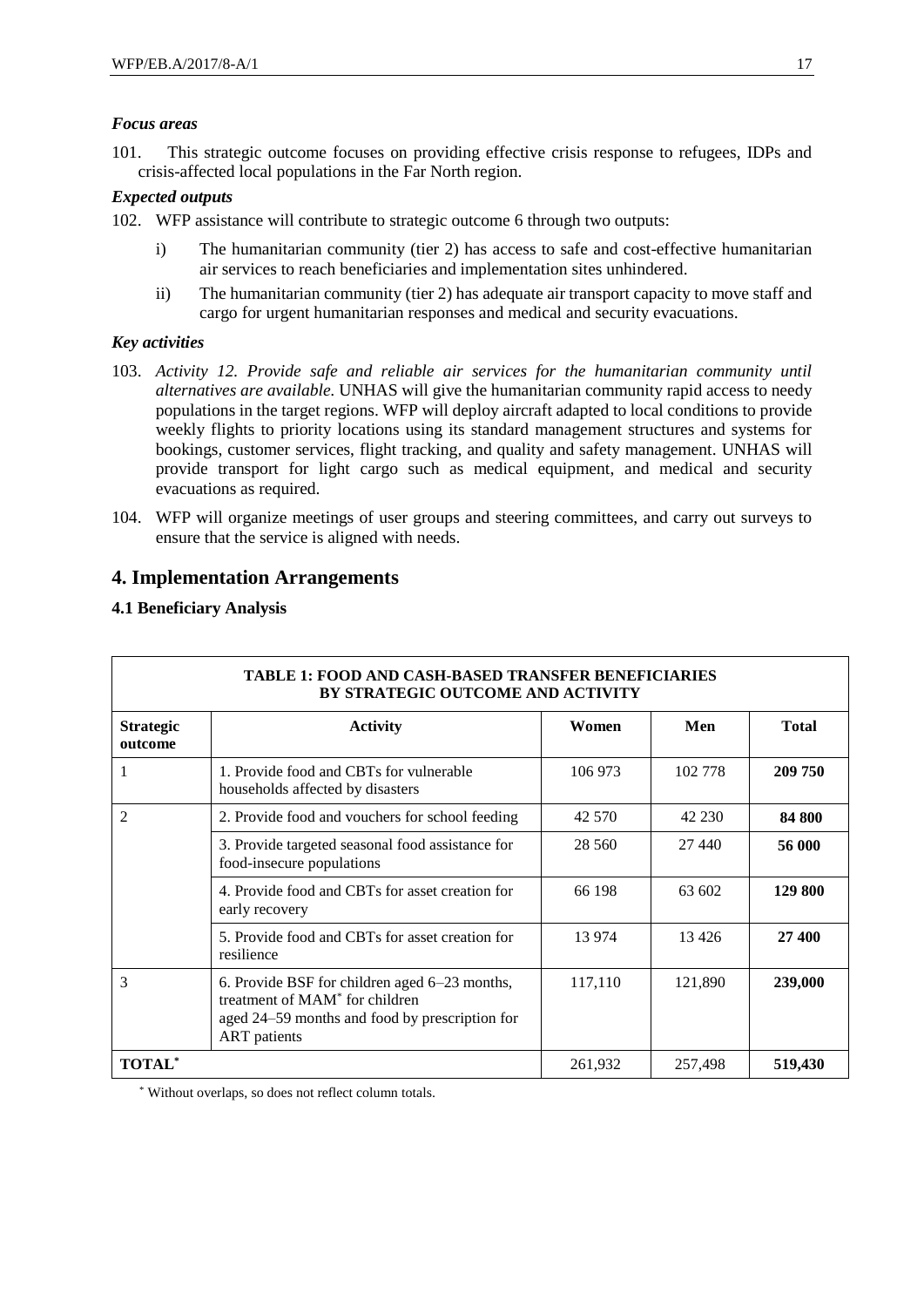- 105. Refugees in the target regions and new IDPs will receive food assistance to address immediate needs. Food-insecure IDP and host-population households in chronically food-insecure and risk-prone areas will receive supplementary relief assistance during food deficits. Vulnerable women and men in communitiesin stable zones in crisis-affected areas will engage in community asset creation for early recovery and resilience-building. As the security situation and livelihood opportunities improve, the number of beneficiaries of general food distributions will fall while the numbers of beneficiaries of early recovery and resilience-building activities increase.
- 106. School feeding will assist 80,000 schoolchildren of whom 50 percent will be girls with flexibility to ensure that schools in crisis areas are targeted. Home-grown school feeding will be piloted in line with recommendations of the Systemic Approach for Better Education Results (SABER). School voucher procurements will incentivize purchases from men and women smallholders to create a value chain.
- 107. A package of nutrition-specific and nutrition-sensitive interventions in health districts with the highest global acute malnutrition and stunting rates will target children aged 6–23 months, children aged 24–59 months with MAM and women of reproductive age; beneficiary numbers will fall as nutrition rates improve. In year 3, WFP will begin to hand over the programme to the Government through the integration of services within existing health structures.

#### **4.2. Transfers**

#### *Food and cash-based transfers*

108. Rations for vulnerable refugees, IDPs and resident populations meet food and nutrition needs, are in line with the preferences of different age and gender groups and include fortified and blended foods. Refugees in camps will receive a 12-month general food ration; vulnerable residents will receive half rations during lean seasons. The rations will be regularly reviewed according to beneficiaries' food-security status.

| TABLE 2: FOOD RATIONS (G/PERSON/DAY) AND CBTs (USD/PERSON/DAY)<br>BY STRATEGIC OUTCOME AND ACTIVITY |                                                         |                          |                            |                                                             |            |                            |                                           |                                                              |                        |
|-----------------------------------------------------------------------------------------------------|---------------------------------------------------------|--------------------------|----------------------------|-------------------------------------------------------------|------------|----------------------------|-------------------------------------------|--------------------------------------------------------------|------------------------|
|                                                                                                     | <b>Strategic outcome 1</b>                              |                          | <b>Strategic outcome 2</b> |                                                             |            | <b>Strategic outcome 3</b> |                                           |                                                              |                        |
|                                                                                                     | <b>Activity 1</b>                                       |                          | <b>Activity 2</b>          | <b>Activity 3</b><br><b>Activities 4</b><br>and 5           |            | <b>Activity 6</b>          |                                           |                                                              |                        |
|                                                                                                     | Refugees,<br>IDPs,<br>vulnerable<br>host<br>populations | Refugees,<br><b>IDPs</b> | School-age<br>children     | <b>Seasonal</b><br>assistance<br>for<br>vulnerable<br>hosts | <b>FFA</b> | <b>FFA</b>                 | $BSF -$<br>children<br>$6 - 23$<br>months | <b>MAM</b><br>treatment<br>– children<br>$24 - 59$<br>months | <b>ART</b><br>patients |
|                                                                                                     | Food                                                    | <b>CBTs</b>              | Food                       | Food                                                        | Food       | <b>CBTs</b>                | Food                                      | Food                                                         | Food                   |
| Cereals                                                                                             | 350                                                     |                          | 140                        | 140                                                         | 350        |                            |                                           |                                                              |                        |
| Pulses                                                                                              | 100                                                     |                          | 40                         | 40                                                          | 100        |                            |                                           |                                                              |                        |
| Vegetable oil                                                                                       | 35                                                      |                          | 15                         | 15                                                          | 35         |                            |                                           |                                                              | 25                     |
| Salt                                                                                                | 5                                                       |                          | 3                          | 3                                                           | 5          |                            |                                           |                                                              |                        |
| Sugar                                                                                               |                                                         |                          |                            |                                                             |            |                            |                                           |                                                              |                        |
| SuperCereal                                                                                         | 50                                                      |                          | 50                         | 50                                                          |            |                            |                                           |                                                              | 250                    |
| <b>SuperCereal Plus</b>                                                                             |                                                         |                          |                            |                                                             |            |                            | 100                                       | 200                                                          |                        |
| Micronutrient<br>powder                                                                             |                                                         |                          |                            |                                                             |            |                            |                                           |                                                              |                        |
| Kcal/day                                                                                            | 2058                                                    |                          | 945                        | 945                                                         | 1870       |                            | 394                                       | 788                                                          | 1 1 6 0                |
| % kcal from protein                                                                                 | 12.2                                                    |                          |                            |                                                             | 11.8       |                            | 16.6                                      | 33.2                                                         | 13.2                   |
| Cash<br>(USD/person/day)                                                                            |                                                         | 0.62                     |                            |                                                             |            | 0.62                       |                                           |                                                              |                        |
| Feeding<br>days/month                                                                               | 30                                                      | 30                       | 18                         | 30                                                          | 20         | 20                         | 30                                        | 30                                                           | 30                     |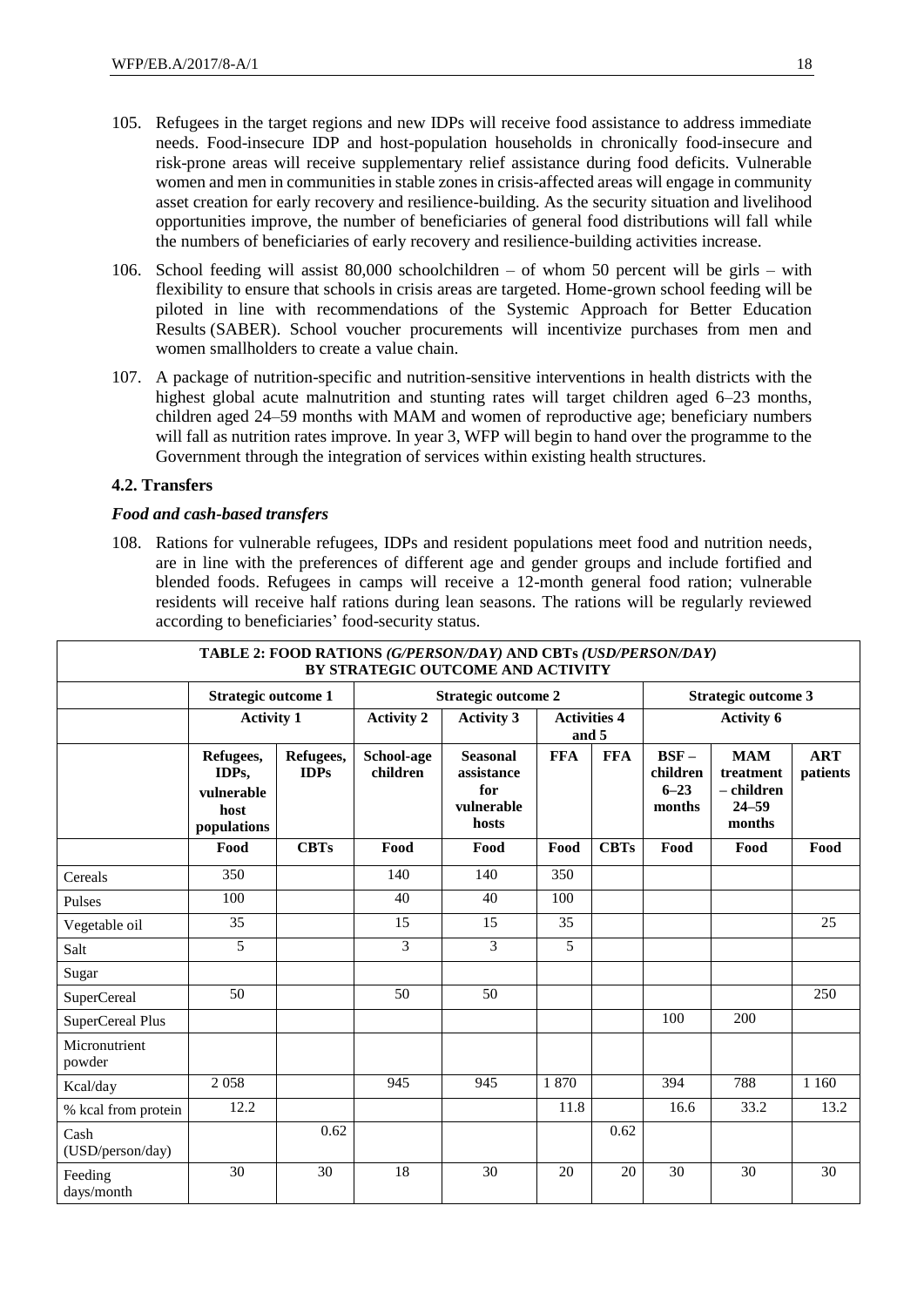-

- 109. The value of CBTs and food vouchers will be equivalent to the market value of daily food transfers. The choice of transfer modality will depend on assessments of food availability, preferences, protection risks, seasonal factors, price trends, cost-efficiency, and gender and protection considerations.
- 110. Children aged 6–23 months, those aged 24–59 months affected by MAM, and those referred from treatment for severe acute malnutrition will receive BSF rations of SuperCereal Plus. Malnourished people living with HIV on ART will receive a food by prescription ration for six months to support adherence to treatment.
- 111. School feeding will provide 43 percent of the recommended nutrient intake for children of primary school age. WFP and the Government will pilot the home-grown school feeding model in ten schools to improve the nutritional value of rations with locally produced foods.

| <b>TABLE 3: FOOD AND CASH-BASED TRANSFER REQUIREMENTS</b> |              |             |  |
|-----------------------------------------------------------|--------------|-------------|--|
| Food type/CBT                                             | Total $(mt)$ | Total (USD) |  |
| Cereals                                                   | 53 184       | 16822 068   |  |
| Pulses                                                    | 15 195       | 7935159     |  |
| Oil and fat                                               | 5421         | 4 9 38 9 41 |  |
| Mixed and blended foods                                   | 26 074       | 22 966 767  |  |
| Other                                                     | 809          | 159 340     |  |
| <b>Total food</b>                                         | 100 683      | 52 822 275  |  |
| <b>CBTs</b>                                               |              | 26 387 135  |  |
| <b>Total food and CBTs</b>                                | 100 683      | 79 209 410  |  |

#### *Capacity strengthening including South–South cooperation*

- 112. WFP will build on the findings of the zero hunger strategic review, focusing on optimizing delivery systems and creating an enabling environment for zero hunger interventions in the five pathways outlined in WFP's draft framework for country capacity strengthening:<sup>42</sup>
	- *Pathway 1: Policies and legislation.* WFP, the Government, United Nations agencies and the World Bank will ensure convergence in the design, coordination and delivery of national policies for gender-responsive social safety nets, which will include CBTs, nutrition-specific and nutrition-sensitive services and school feeding.
	- *Pathway 2: Institutional accountability.* Gender-sensitive management of national social safety nets will be supported by SCOPE. WFP will assist the Government in establishing logistics capacities and corridors to supply food through linked distribution centres and common warehouse services.
	- *Pathway 3: Strategic planning and financing.* WFP and its partners will improve the collection and analysis of data disaggregated by sex and age and enhance preparedness and response capacities in the National Food Security Programme. A cost-of-hunger study in partnership with the Government will inform future zero hunger programmes.
	- *Pathway 4: Stakeholder programme design and management.* WFP and UNICEF will enhance the capacities of the Government to design malnutrition prevention programmes for regional and district health authorities and coordinate nutrition services through health centres. Partnerships with the RBAs will focus on improving the design of interventions and related management capacities.

<sup>42</sup> [WFP Framework for Country Capacity Strengthening \(CCS\): The Zero Hunger Capacity \(ZHC\) Model;](http://capacitydevelopment.manuals.wfp.org/Introduction/phase-i-positioning-partnerships-participatory-processes/the-zero-hunger-governance-model/) [the Design And](http://docustore.wfp.org/stellent/groups/public/documents/forms/wfp267077.pdf)  [Implementation Of Technical Assistance And Capacity Development \(2015\).](http://docustore.wfp.org/stellent/groups/public/documents/forms/wfp267077.pdf)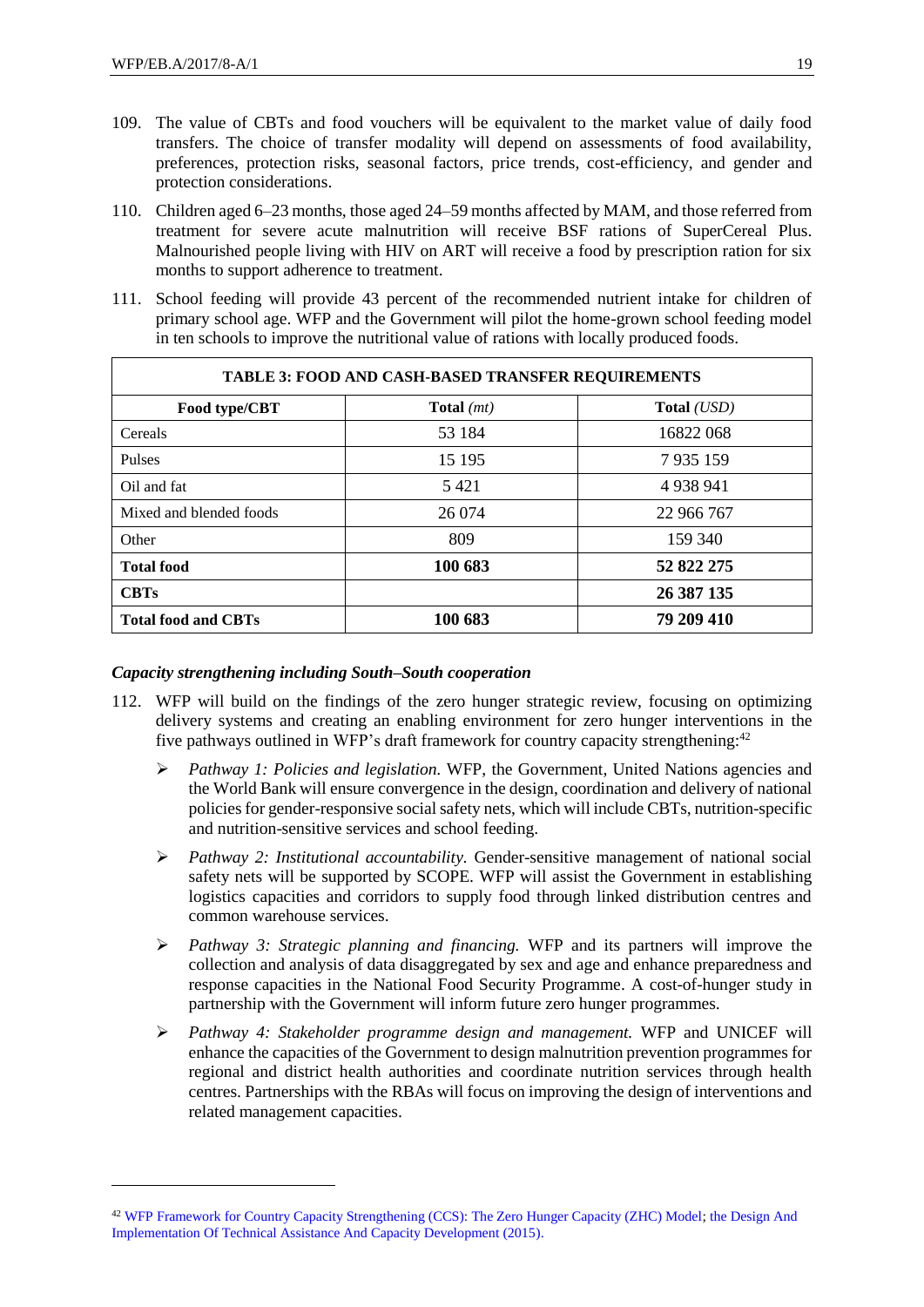- *Pathway 5: Engagement and participation of non-state actors.* WFP will enhance the capacities of the Government to design and implement social safety net programmes for zero hunger and will operate UNHAS.
- 113. Before the CSP starts, WFP will establish a baseline using the Zero Hunger Capacity Scorecard to assess capacities in the five pathways and identify opportunities for institutional capacity enhancement, including gender equality and women's empowerment.
- 114. South–South learning will focus on the formulation of a common approach to resilience in the Lake Chad basin<sup>43</sup> building on learning from WFP's China Centre of Excellence to set up safety net policies and programmes. The SABER collaboration with the Brazil Centre of Excellence will support the Government in nationalizing school feeding and pilot home-grown school feeding activities.

#### **4.3 Supply Chain**

- 115. WFP will use food transfers and CBTs under strategic outcomes 1, 2 and 3 to support households' access to food and promote equitable livelihood opportunities for women and men. Food will be purchased from local and regional suppliers or through the Global Commodity Management Facility to minimize delays; otherwise, it will be purchased internationally. WFP will sign agreements with traders, including former beneficiaries, to ensure that food is available for CBT beneficiaries and to strengthen local markets.
- 116. A superintendent will check the quality of food arriving in Cameroon. There will be periodic quality controls of transported and warehoused goods.<sup>44</sup> Laboratories in Yaoundé, Ngaoundéré and Douala are available to verify food quality if required.
- 117. WFP will continue to chair the National Humanitarian Supply and Logistics Working Group to: i) ensure that preparedness plans and rapid response capacities are in place; ii) deliver food assistance; and iii) ensure protection of and accountability to affected populations.<sup>45</sup> Logistics capacity assessments<sup>46</sup> will inform annual revisions to operations. Training needs will be addressed by the global logistics cluster.<sup>47</sup>
- 118. WFP will provide a rail and road delivery corridor through Douala to Chad, the Central African Republic, the Congo, the Democratic Republic of the Congo and Nigeria.
- 119. WFP will support the use of private-sector providers of food and logistics, and will form a partnership with the International Committee of the Red Cross to address supply chain challenges within Cameroon. WFP's logistics capacities will be made available to partners on the basis of full cost recovery.

#### **4.4 Country Office Capacity and Profile**

- 120. To ensure readiness for the changes linked to the Integrated Road Map process and implementation of the CSP, WFP will: i) ensure that staff are aware of and ready for the transformation; ii) align responsibilities to support the Integrated Road Map; iii) ensure that appropriate skills are in place to meet objectives; and iv) develop staff skills in line with requirements for implementing the Integrated Road Map.
- 121. WFP will ensure that staff working on the CSP have the required information about the change process; the country office will assess the extent to which staff adopt the "winning as one" attitude.
- 122. WFP will identify new roles and responsibilities to ensure that the strategic outcomes are achieved and will optimize staff talents. It will utilize the local labour market and United Nations volunteers and publish detailed job descriptions to attract talent.

<sup>43</sup>[Global Alliance for Resilience –](http://www.oecd.org/site/rpca/agir/) Sahel and West Africa.

<sup>44</sup> [Logistics Operational Guide.](http://dlca.logcluster.org/display/LOG/Logistics+Operational+Guide+%28LOG%29+Home)

<sup>45</sup> SLWG *Compte Rendu* [December 2016.](https://www.humanitarianresponse.info/en/operations/cameroon/document/cameroun-compte-rendu-réunion-du-supply-and-logistic-working-group-slwg)

<sup>46</sup> [Logistics Capacity Assessments.](http://dlca.logcluster.org/display/public/DLCA/LCA+Homepage)

<sup>47</sup> [Logistics Cluster.](http://www.logcluster.org/logistics-cluster)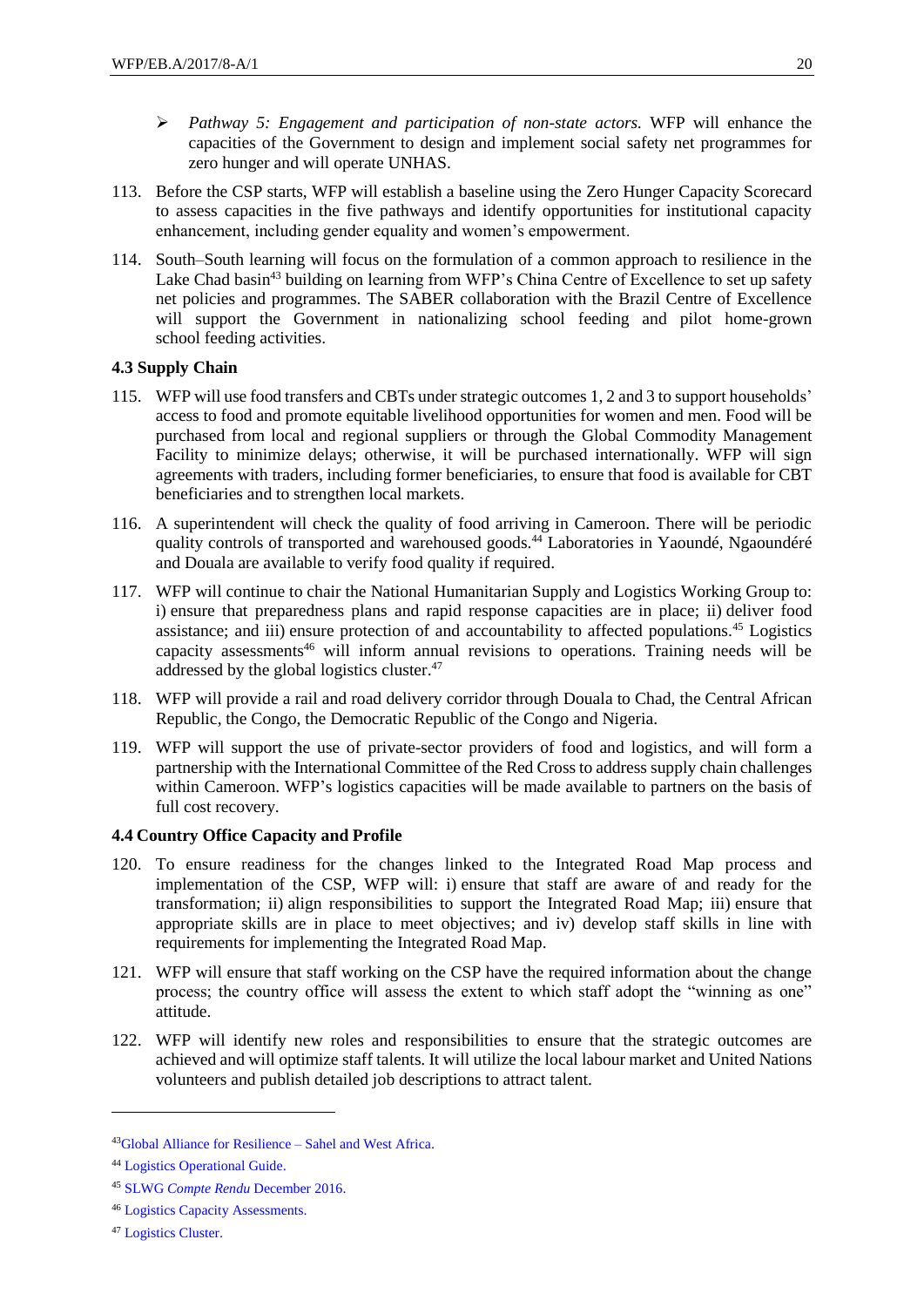#### **4.4 Partnerships**

- 123. WFP's government partners for the implementation of early recovery, resilience, early warning, monitoring and response components are the *Programme National de Securité Alimentaire* and the Ministry of Agriculture and Rural Development. WFP's partnership with the Ministry of Territorial Administration and Decentralization and the Ministry of the Promotion of Women and the Family will expand social safety nets, including cash transfers. The Ministry of Public Health will be the principal partner for prevention of malnutrition. WFP will also sign long-term partnerships with NGOs and women's associations.
- 124. WFP's United Nations partners will include the RBAs for early recovery and resilience under strategic outcomes 2 and 4, UNICEF for nutrition and school feeding under strategic outcome 3, UNAIDS and UNICEF for nutrition under strategic outcome 3, ILO, UNHCR and UNICEF for coordination of social protection and mainstreaming of protection under strategic outcome 1, and UN Women for gender analysis and social inclusion under strategic outcomes 1 to 4.
- 125. WFP, the Government and United Nations focal points will develop an annual operational plan for each strategic outcome that will detail the gender commitments of each partner and align CSP activities and outcomes with the GESP and the UNDAF. Partners will be invited to join a national steering committee to oversee CSP delivery.

# **5. Performance Management and Evaluation**

#### **5.1 Monitoring and Evaluation Arrangements**

- 126. The Government will track progress towards SDGs 2 and 17 using a contribution assessment system with technical support from WFP.<sup>48</sup> Baselines for each strategic outcome will be established in 2017 in a CFSVA disaggregated by region, gender and age. The country office will commission a decentralized evaluation at the end of 2018, and a WFP country portfolio evaluation will take place in 2019 to inform planning of the subsequent CSP and contribute to the evaluation of the UNDAF (2018–2020).
- 127. Alignment of the programmes of the RBAs will be supported by evaluations of their country programmes as part of the joint commitment to the 2030 Agenda. The RBAs and the Government will also assess their strategic positioning, complementarity, and policy and programme coherence. A joint paper will be published in late 2017 to coincide with a workshop held by the RBAs.
- 128. To ensure that monitoring and evaluation recommendations are implemented, monitoring, data collection, analysis and dissemination of results will be carried out by sub-offices. Analysis of output indicators will be enabled through COMET.<sup>49</sup> Monitoring results and lessons learned will inform validation of the theory of change, with interventions adapted accordingly.
- 129. Stunting prevention will be assessed in six-monthly surveys by WFP and the Ministry of Public Health in the target regions. A SABER exercise every two years will track the impacts of school feeding activities. The home-grown school feeding pilots will be evaluated in 2020 to inform scale-up by the Government. The relief and livelihood components of strategic outcomes 1, 2 and 4 and cross-cutting activities will be tracked every two months in post-distribution monitoring and through the food security and nutrition monitoring system.
- 130. Data will be collected and managed through WFP's open data kit mobile data collection system.<sup>50</sup> A third-party complaints and feedback mechanism will be set up that comprises complaints' committees at distribution sites and a hotline. WFP will train its partners in the use of digital platforms and monitoring techniques.

<sup>48</sup> WFP's contributions to achievement of the SDGs will be assessed annually by the Ministry of Economy and validated by a workshop for partners.

<sup>49</sup> [Country Operation Management Enhancement Tool.](http://documents.wfp.org/stellent/groups/public/documents/op_reports/wfp250141.pdf)

<sup>50</sup> [Open Data Kit.](https://opendatakit.org/about/)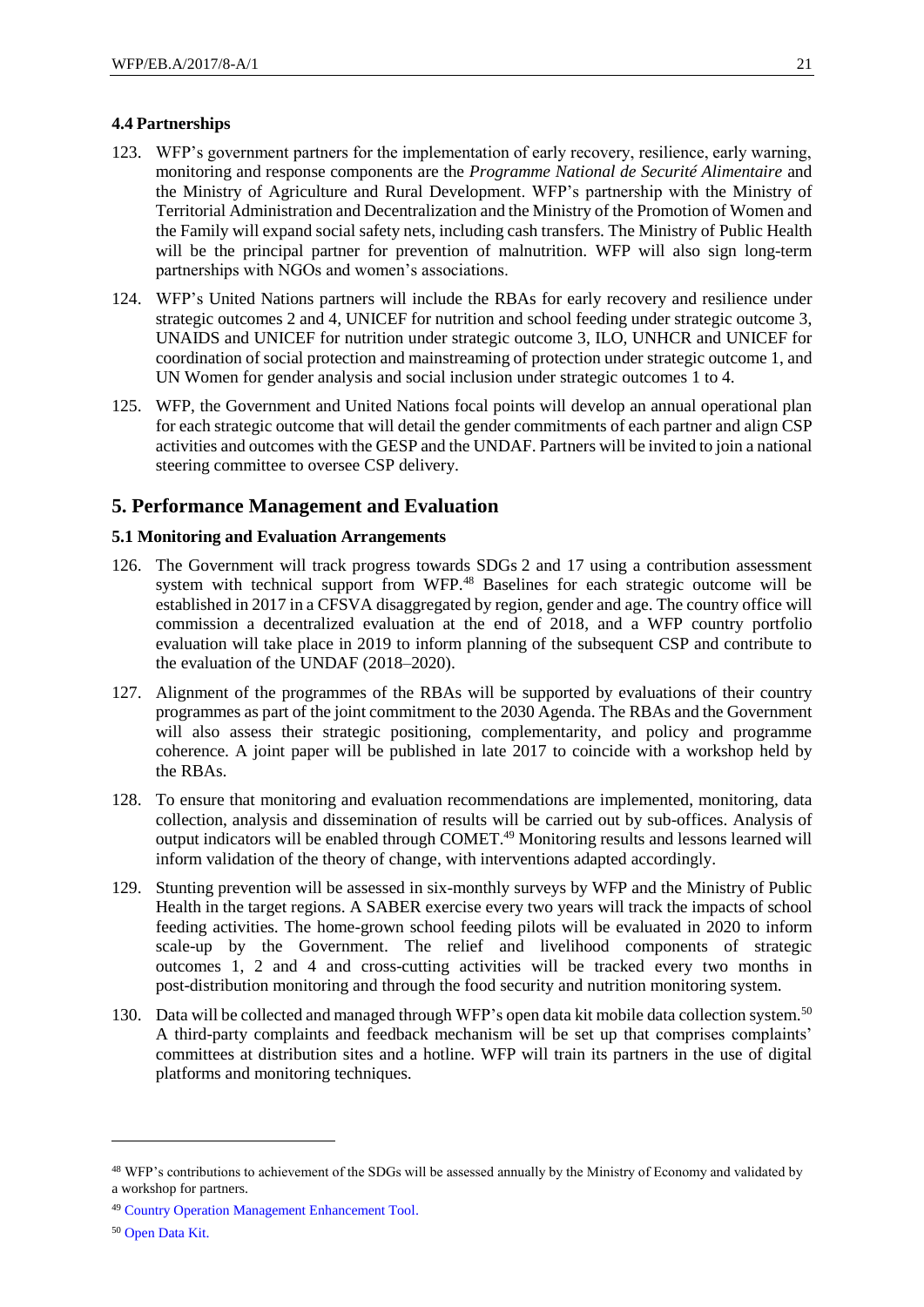#### **5.2. Risk Management**

#### *Contextual risks*

- 131. Food and climate shocks and malnutrition could exacerbate current vulnerabilities, especially in northern regions. To mitigate the risks, the CSP focuses on long-term resilience-building as well as response to humanitarian needs.
- 132. Insecurity resulting from Boko Haram attacks in the subregion is expected to continue displacing populations: large-scale refugee and IDP movements will exacerbate competition over scarce natural resources, particularly in border areas of Far North and Eastern regions. The alignment of the CSP with WFP's Peace Building Policy (2013) will help to mitigate the risks.
- 133. WFP will work with the Government to maintain up-to-date contingency plans. Ensuring the security of staff and communities will involve compliance with minimum operating security standards, the use of UNHAS, the establishment of secure access and the use of military escorts as a last resort.

#### *Programmatic risks*

- 134. Implementation of the CSP will require political commitment to the resilience agenda and government support for the introduction of national programmes to address vulnerability using CBTs. CSP objectives are based on the zero hunger strategic review, peer reviews and other consultations.
- 135. The Government will require adequate financial resources and staff capacities. WFP will support the Government with training and support for its employees. Rigorous recruitment procedures will help to ensure compliance with humanitarian principles and commitments to gender equality, protection and accountability to affected populations.

#### **6. Resources for Results**

#### **6.1 Country Portfolio Budget**

| <b>TABLE 4: INDICATIVE CSP BUDGET (USD)</b> |                |                |                |              |
|---------------------------------------------|----------------|----------------|----------------|--------------|
|                                             | Year 1<br>2018 | Year 2<br>2019 | Year 3<br>2020 | <b>Total</b> |
| Strategic outcome 1                         | 31 643,403     | 28,451,887     | 23,690,154     | 83,785,444   |
| Strategic outcome 2                         | 12 593 715     | 13 495 176     | 14 966 784     | 41 055 675   |
| Strategic outcome 3                         | 13 164 255     | 13 119 069     | 12 156 626     | 38 439 950   |
| Strategic outcome 4                         | 309 266        | 309 136        | 309 872        | 928 274      |
| Strategic outcome 5                         | 1 670 712      | 1 657 629      | 1887932        | 5 216 273    |
| Strategic outcome 6                         | 4 4 7 3 8 3 0  | 4 4 7 1 9 5 3  | 4 5 1 1 2 5 2  | 13 457 034   |
| <b>TOTAL</b>                                | 63 855 181     | 61 504 850     | 57 522 619     | 182 882 650  |

136. Table 4 outlines the planned budget for implementing the CSP.

# **6.2 Resourcing Outlook**

137. The estimated budget of this CSP for 2018–2020 is USD 182.9 million – an average annual cost of USD 60 million for six strategic outcomes, with a commitment to allocating 15 percent of funds to promoting gender equality. Past trends indicate that the emergency response, early recovery and nutrition components will continue to receive donor support. New funding sources will be explored to fund the resilience and capacity strengthening components.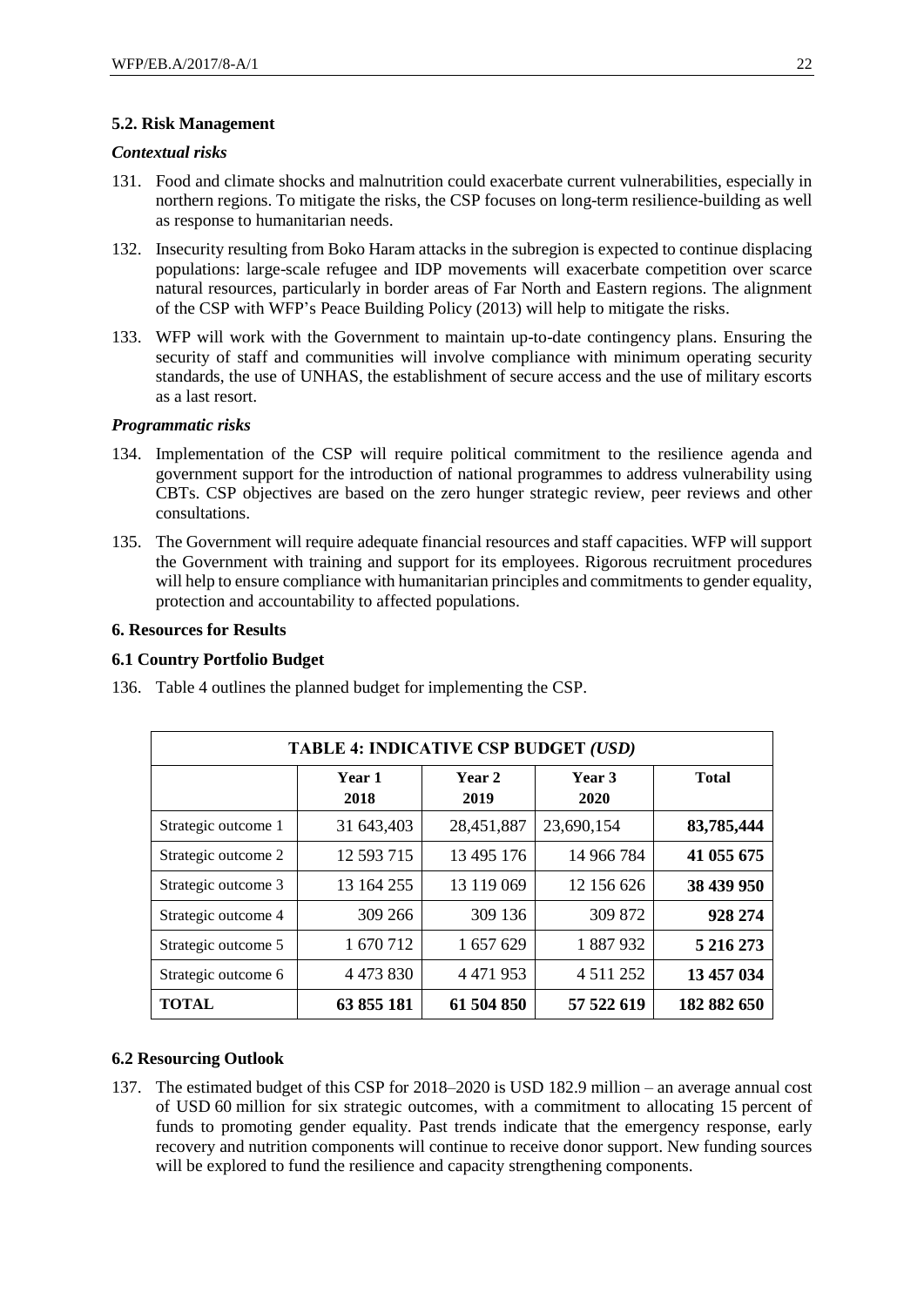- 138. WFP has received positive feedback from the *Agence Française de Développement*, the European Commission and the Japan International Cooperation Agency. Donors have expressed support for joint RBA projects for sustainable agriculture, access to markets, management of post-harvest losses and home-grown school feeding. Major donors in Cameroon recognize WFP's expertise in nutrition, working with the Government and UNICEF.
- 139. Donors are expected to be interested in funding the CSP because of its alignment with national priorities and planning cycles and the UNDAF. The Government's commitment to malnutrition prevention, school feeding and integration of early recovery with food security and resilience-building through SABER activities is also expected to attract donor support.

#### **6.3 Resource Mobilization Strategy**

140. To address the combination of CSP activities and position itself as the partner of choice, WFP will explore new long-term funding arrangements with traditional and non-traditional donors. If the anticipated decline in emergency funding materializes, WFP will consolidate its partnerships, diversify its donor base and explore new private and international funding streams, with a focus on in-kind and budget support from the Government, supported by donor and partnership mapping to identify further opportunities.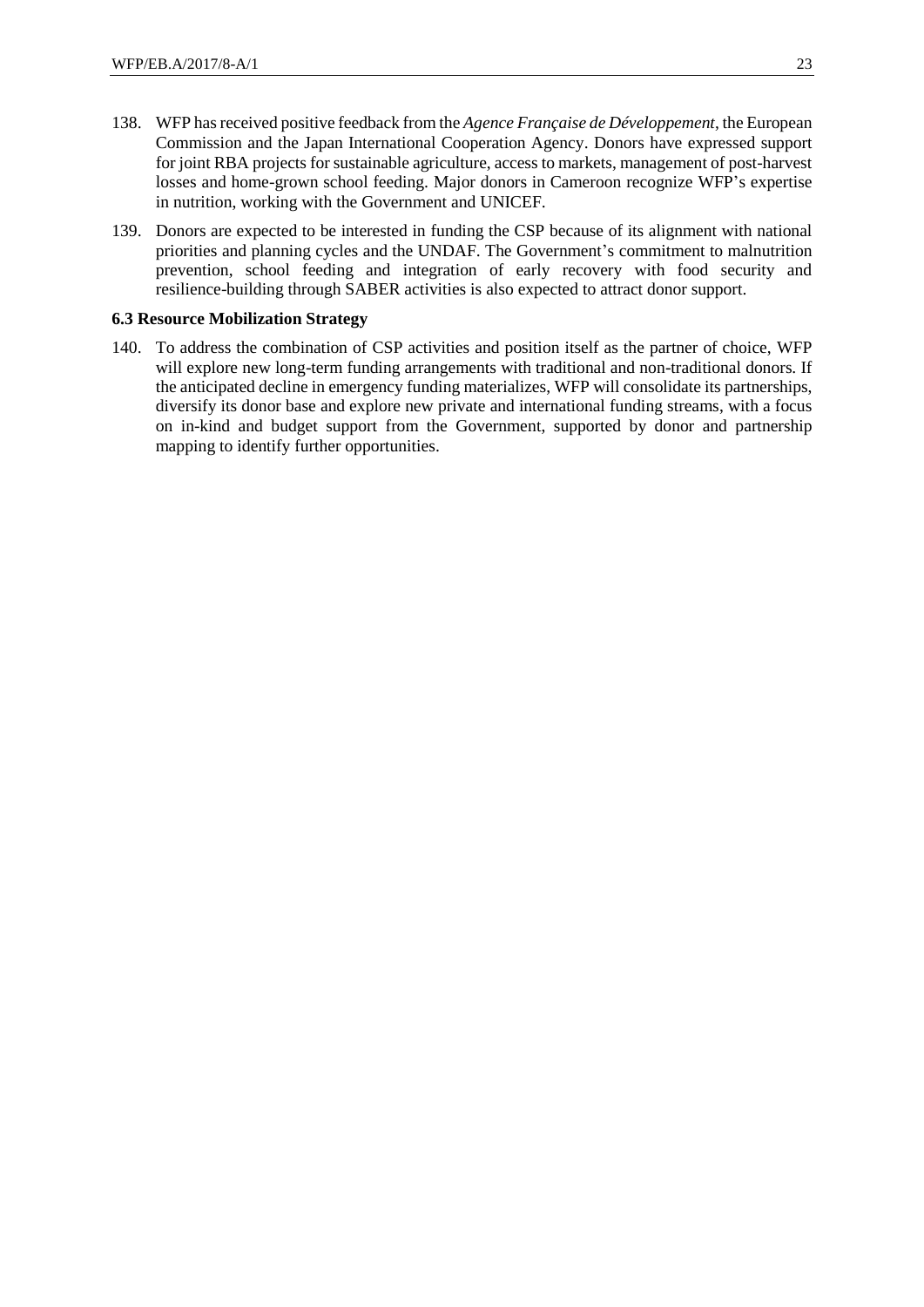# **LOGICAL FRAMEWORK OF CAMEROON COUNTRY STRATEGIC PLAN 2018-2020**

| Items formulated at the country level                                           | <b>Elements from the Strategic Plan</b> | Categories and indicators from the Corporate<br><b>Results Framework</b> |
|---------------------------------------------------------------------------------|-----------------------------------------|--------------------------------------------------------------------------|
| <b>Country: Cameroon</b><br>CSP Start Date: 01/01/2018 CSP End Date: 31/12/2020 |                                         |                                                                          |

| <b>LOGICAL FRAMEWORK</b>                                                                                                                                                                                                                                                                                                                                                                                      |                                                                                                            |  |
|---------------------------------------------------------------------------------------------------------------------------------------------------------------------------------------------------------------------------------------------------------------------------------------------------------------------------------------------------------------------------------------------------------------|------------------------------------------------------------------------------------------------------------|--|
| <b>Strategic Goal 1</b> Support countries to achieve zero hunger                                                                                                                                                                                                                                                                                                                                              |                                                                                                            |  |
| <b>Strategic Objective 1</b> End hunger by protecting access to food                                                                                                                                                                                                                                                                                                                                          |                                                                                                            |  |
| <b>Strategic Result 1</b> Everyone has access to food                                                                                                                                                                                                                                                                                                                                                         |                                                                                                            |  |
| National SDG targets and indicators: Commitment 1 of the 2016 Country Strategic Review of Food and Nutrition in Cameroon: Achieving Zero Hunger by 2030 – to secure<br>100 percent year-round access to adequate food for all. Commitments 1 and 3 of the National Food and Nutrition Policy (2015–2035) – to reduce undernutrition, and increase<br>production and consumption of safe and nutritious foods. |                                                                                                            |  |
| <b>UNDAF priorities in Cameroon:</b> Pillar 1 – Increase decent employment opportunities and measures to include and protect women, youth, children and socially vulnerable<br>people in target areas; Pillar 4 – Strengthen the resilience of target populations to address food insecurity, and environmental, social and economic shocks.                                                                  |                                                                                                            |  |
| <b>Strategic outcome 1:</b> Populations affected by disasters, including refugees, IDPs and host populations in<br>Far North, North, Adamaoua and Eastern Regions have safe access to adequate and nutritious food during                                                                                                                                                                                     | Alignment to outcome category 1.1: Maintained/enhanced<br>individual and household access to adequate food |  |
| and after crises.                                                                                                                                                                                                                                                                                                                                                                                             | <b>Outcome indicator 1.1.1:</b> Food consumption score, disaggregated                                      |  |
| Focus area: crisis response                                                                                                                                                                                                                                                                                                                                                                                   | by sex of household head                                                                                   |  |
| <i>Nutrition-sensitive</i>                                                                                                                                                                                                                                                                                                                                                                                    | <b>Outcome indicator 1.1.2:</b> Coping strategy index                                                      |  |
|                                                                                                                                                                                                                                                                                                                                                                                                               | Outcome indicator 1.1.3: Food expenditure share                                                            |  |
|                                                                                                                                                                                                                                                                                                                                                                                                               | <b>Outcome indicator 1.1.5:</b> Minimum dietary diversity – Women                                          |  |
|                                                                                                                                                                                                                                                                                                                                                                                                               | <b>Outcome indicator 1.1.6:</b> Food consumption score – Nutrition                                         |  |

**ANNEX**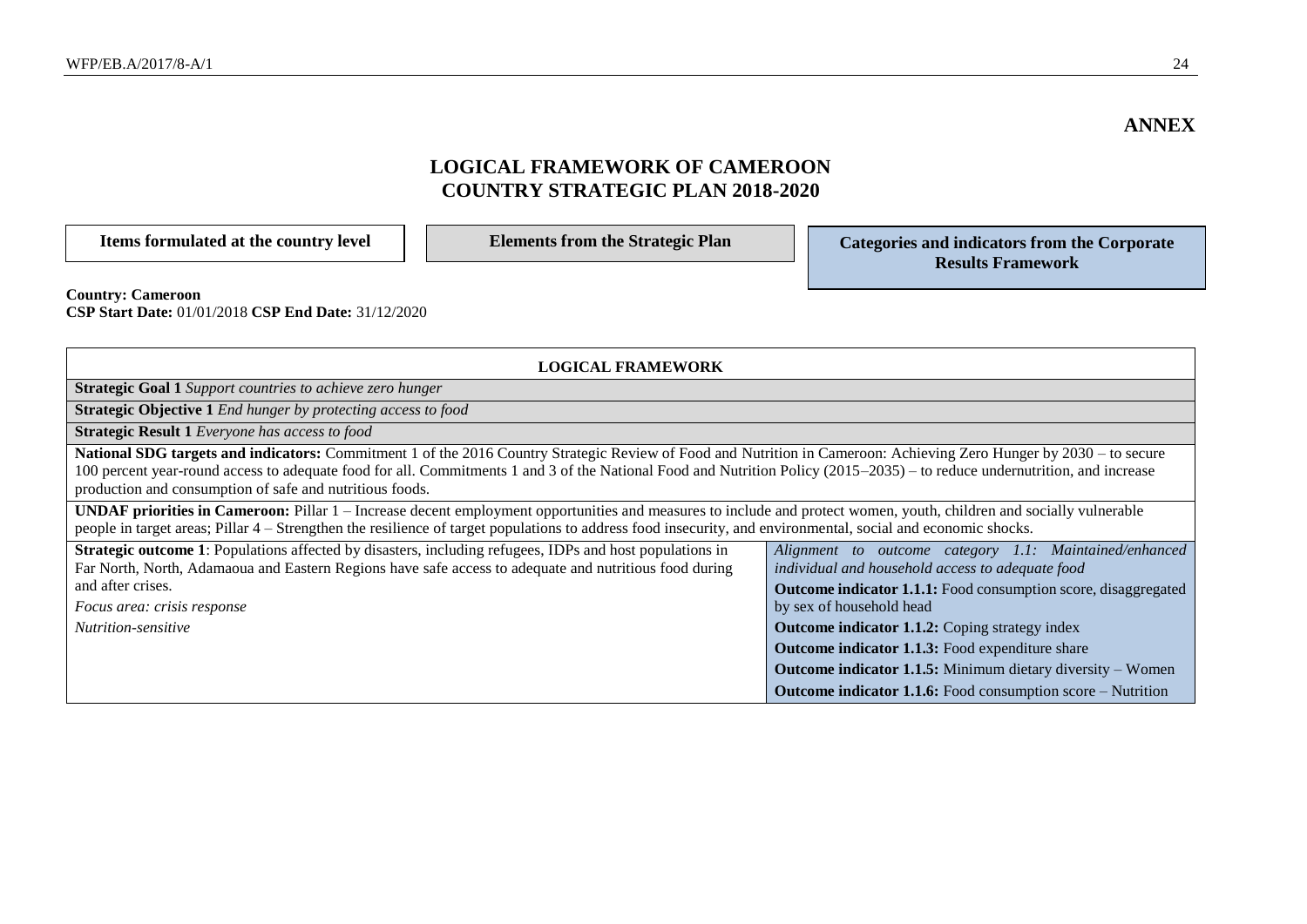| <b>LOGICAL FRAMEWORK</b>                                                                                                                                                                                                                                                                                                                                                                                                                               |                                                                                                    |
|--------------------------------------------------------------------------------------------------------------------------------------------------------------------------------------------------------------------------------------------------------------------------------------------------------------------------------------------------------------------------------------------------------------------------------------------------------|----------------------------------------------------------------------------------------------------|
| <b>Output 1.1</b> : Women, men, girls, boys, communities at risk and refugees and IDPs in crisis-affected areas<br>receive food assistance to meet their basic food and nutrition requirements.                                                                                                                                                                                                                                                        | Alignment to output A1: Unconditional resources transferred                                        |
|                                                                                                                                                                                                                                                                                                                                                                                                                                                        | A.1 Number of women, men, boys and girls receiving<br>food/cash-based transfers/commodity vouchers |
|                                                                                                                                                                                                                                                                                                                                                                                                                                                        | Quantity of food provided<br>A.2                                                                   |
|                                                                                                                                                                                                                                                                                                                                                                                                                                                        | Total amount of cash transferred to targeted beneficiaries<br>A.3                                  |
|                                                                                                                                                                                                                                                                                                                                                                                                                                                        | Total value of vouchers (expressed in food/cash) redeemed<br>A.4<br>by targeted beneficiaries      |
|                                                                                                                                                                                                                                                                                                                                                                                                                                                        | Quantity of non-food items distributed by type<br>A.5                                              |
|                                                                                                                                                                                                                                                                                                                                                                                                                                                        | Number of retailers participating in cash-based transfer<br>programmes                             |
|                                                                                                                                                                                                                                                                                                                                                                                                                                                        | Number of rations provided<br>A.8-                                                                 |
|                                                                                                                                                                                                                                                                                                                                                                                                                                                        | Number of people exposed to WFP-supported nutrition<br>E.2                                         |
|                                                                                                                                                                                                                                                                                                                                                                                                                                                        | messaging                                                                                          |
| Activity 1: Provide unconditional food assistance with accompanying social and behavioural change                                                                                                                                                                                                                                                                                                                                                      | Alignment to activity category 1: Unconditional resource                                           |
| communication for vulnerable households affected by disaster.                                                                                                                                                                                                                                                                                                                                                                                          | transfers to support access to food                                                                |
| <b>Strategic Goal 1</b> Support countries to achieve zero hunger                                                                                                                                                                                                                                                                                                                                                                                       |                                                                                                    |
| <b>Strategic Objective 1</b> End hunger by protecting access to food                                                                                                                                                                                                                                                                                                                                                                                   |                                                                                                    |
| <b>Strategic Result 1</b> Everyone has access to food                                                                                                                                                                                                                                                                                                                                                                                                  |                                                                                                    |
| National SDG targets and indicators: Commitment 1 of the 2016 Zero Hunger Strategic Review in Cameroon: Achieving Zero Hunger by 2030 – to secure 100 percent<br>year-round access to adequate food for all. Commitments 1 and 3 of the National Food and Nutrition Policy (2015–2035) – to reduce undernutrition, and increase production and<br>consumption of safe and nutritious foods.                                                            |                                                                                                    |
| UNDAF priorities in Cameroon: Pillar 1 – Increase decent employment opportunities and measures to include and protect women, youth, children and socially vulnerable<br>people in target areas; Pillar 3 - Improve access to education and quality vocational training, especially for vulnerable groups; and Pillar 4 - Strengthen the resilience of target<br>populations to address food insecurity, and environmental, social and economic shocks. |                                                                                                    |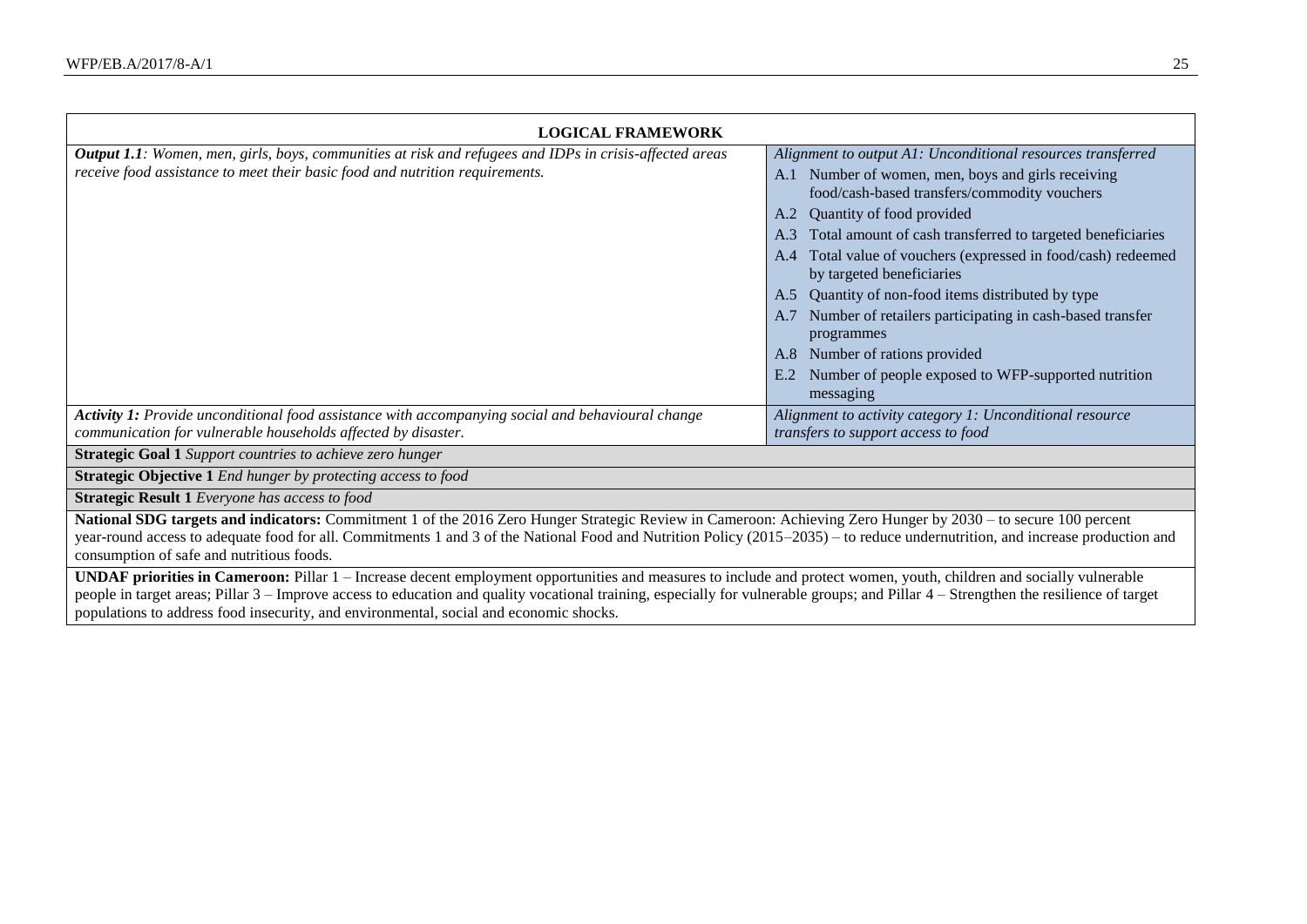| <b>LOGICAL FRAMEWORK</b>                                                                                      |                                                                                                                                    |
|---------------------------------------------------------------------------------------------------------------|------------------------------------------------------------------------------------------------------------------------------------|
| Strategic outcome 2: Vulnerable households in protracted displacement and communities at risk in              | Alignment to outcome category 1.1: Maintained/enhanced                                                                             |
| chronically food-insecure areas have safe year-round access to adequate and nutritious food, and increase     | individual and household access to adequate food                                                                                   |
| their resilience to shocks.                                                                                   | Outcome indicator 1.1.1: Food consumption score,                                                                                   |
| Focus area: resilience-building                                                                               | disaggregated by sex of household head                                                                                             |
| Nutrition-sensitive                                                                                           | Outcome indicator 1.1.2: Coping strategy index (food and<br>livelihood)                                                            |
|                                                                                                               | <b>Outcome indicator 1.1.3:</b> Food expenditure share                                                                             |
|                                                                                                               | Outcome indicator 1.1.4: Proportion of the population in<br>targeted communities reporting benefits from an enhanced<br>asset base |
|                                                                                                               | Outcome indicator 1.1.5: Minimum dietary diversity - Women                                                                         |
|                                                                                                               | Outcome indicator 1.1.6: Food consumption score - Nutrition                                                                        |
|                                                                                                               | <b>Country-specific indicators:</b>                                                                                                |
|                                                                                                               | Enrolment rate of boys and girls                                                                                                   |
|                                                                                                               | Retention rate of boys and girls                                                                                                   |
|                                                                                                               | Ratio of girls to boys                                                                                                             |
|                                                                                                               | Systemic Approach for Better Education Results (SABER)                                                                             |
| <b>Output 2.1:</b> Food-insecure women, men, boys and girls in communities at risk receive food assistance to | Alignment to output A1: Unconditional resources transferred                                                                        |
| meet their basic food and nutrition requirements.                                                             | A.1 Number of women, men, boys and girls receiving<br>food/cash-based transfers/commodity vouchers                                 |
|                                                                                                               | A.2 Quantity of food provided                                                                                                      |
|                                                                                                               | Quantity of non-food items distributed by type<br>A.5                                                                              |
|                                                                                                               | Number of institutional sites assisted                                                                                             |
|                                                                                                               | A.7 Number of retailers participating in cash-based<br>transfer programmes                                                         |
|                                                                                                               | A.8 Number of rations provided                                                                                                     |
| <b>Output 3.1:</b> Food-insecure women, men and communities emerging from crisis receive food assistance to   | Alignment to output A2: Conditional resources transferred                                                                          |
| enhance livelihoods, with a view to early recovery.                                                           | A.1 Number of women, men, boys and girls receiving<br>food/cash-based transfers/commodity vouchers                                 |
|                                                                                                               | A.2 Quantity of food provided                                                                                                      |
|                                                                                                               | Quantity of non-food items distributed<br>A.5                                                                                      |
|                                                                                                               | A.8 Number of rations provided                                                                                                     |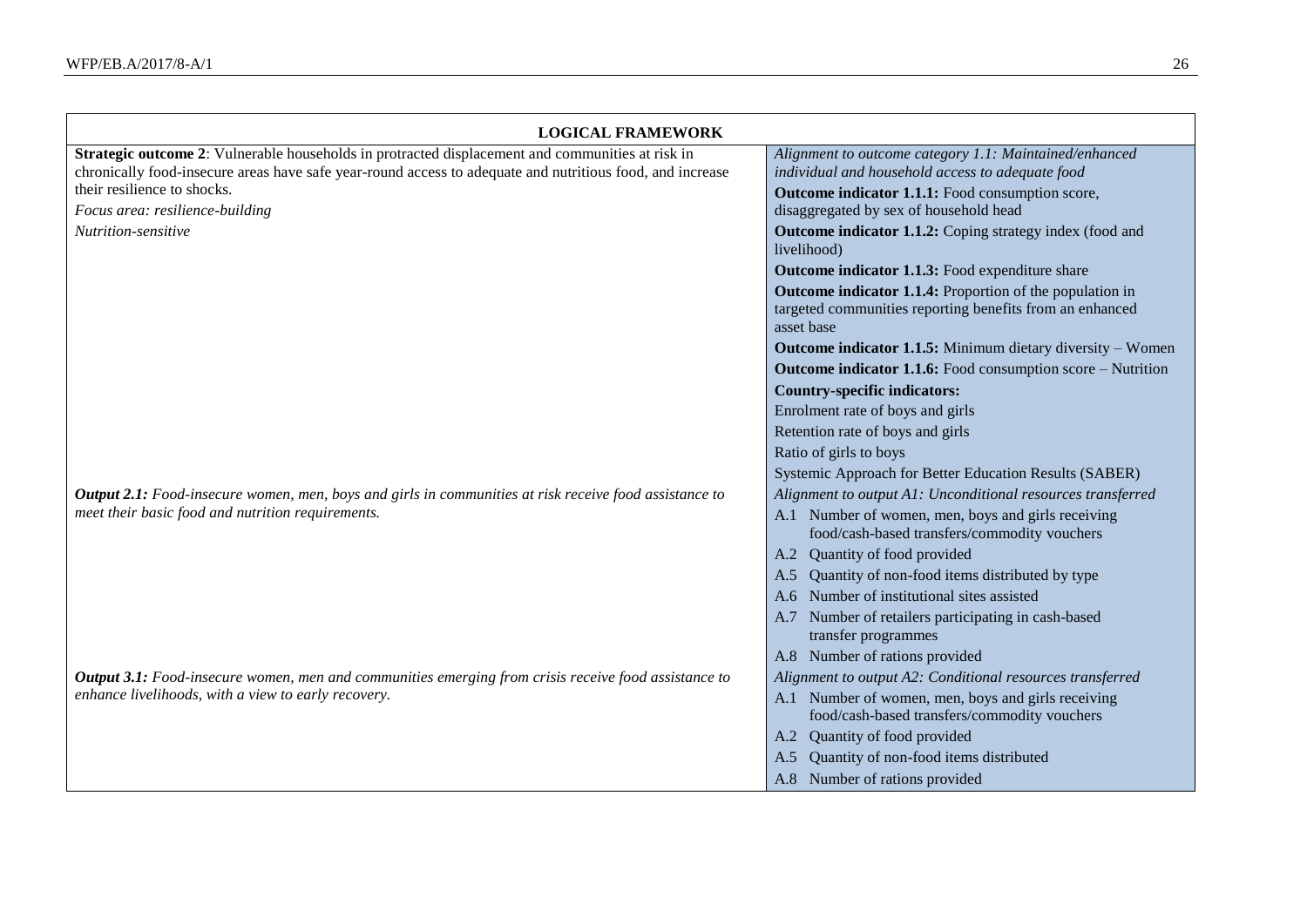| <b>LOGICAL FRAMEWORK</b>                                                                                                                                                      |                                                                                                                           |
|-------------------------------------------------------------------------------------------------------------------------------------------------------------------------------|---------------------------------------------------------------------------------------------------------------------------|
| <b>Output 4.1:</b> Food-insecure women and men in target areas participate in asset creation during lean seasons                                                              | Alignment to output A2: Conditional resources transferred                                                                 |
| in exchange for food or cash to meet short-term food gaps.                                                                                                                    | A.1 Number of women, men, boys and girls receiving<br>food/cash-based transfers/commodity vouchers                        |
|                                                                                                                                                                               | A.2 Quantity of food provided                                                                                             |
|                                                                                                                                                                               | A.3 Total amount of cash transferred to targeted beneficiaries                                                            |
|                                                                                                                                                                               | A.4 Total value of vouchers (expressed in food/cash) redeemed<br>by targeted beneficiaries                                |
|                                                                                                                                                                               | A.5 Quantity of non-food items distributed                                                                                |
|                                                                                                                                                                               | A.7 Number of retailers participating in cash-based<br>transfer programmes                                                |
|                                                                                                                                                                               | A.8 Number of rations provided                                                                                            |
| <b>Output 5.1:</b> Food-insecure women and men in target areas participate in asset creation and productive                                                                   | Alignment to output D: Assets created                                                                                     |
| safety net programmes to improve their productivity and food security and, in the long term, to adapt to<br>environmental changes and support the regeneration of ecosystems. | D.1 Number of assets built, restored or maintained by targeted<br>households and communities, by type and unit of measure |
|                                                                                                                                                                               | Alignment to output A2: Conditional resources transferred                                                                 |
|                                                                                                                                                                               | A.1 Number of women, men, boys and girls receiving<br>food/cash-based transfers/commodity vouchers                        |
|                                                                                                                                                                               | A.2 Quantity of food provided                                                                                             |
|                                                                                                                                                                               | A.3 Total amount of cash transferred to targeted beneficiaries                                                            |
|                                                                                                                                                                               | A.4 Total value of vouchers (expressed in food/cash) redeemed<br>by targeted beneficiaries                                |
|                                                                                                                                                                               | A.5 Quantity of non-food items distributed                                                                                |
|                                                                                                                                                                               | A.7 Number of retailers participating in cash-based<br>transfer programmes                                                |
|                                                                                                                                                                               | A.8 Number of rations provided                                                                                            |
|                                                                                                                                                                               | Alignment to output D: Assets created                                                                                     |
|                                                                                                                                                                               | D.1 Number of assets built, restored or maintained by targeted<br>households and communities, by type and unit of measure |
| Activity 2: Provide school feeding and a home-grown school feeding pilot for primary schoolchildren in<br>target regions.                                                     | Alignment to activity category 4: School meal activities                                                                  |
| Activity 3: Provide targeted seasonal food assistance to food-insecure host populations during lean seasons<br>to address short-term hunger gaps.                             | Alignment to activity category 1: Unconditional resource<br>transfers to support access to food                           |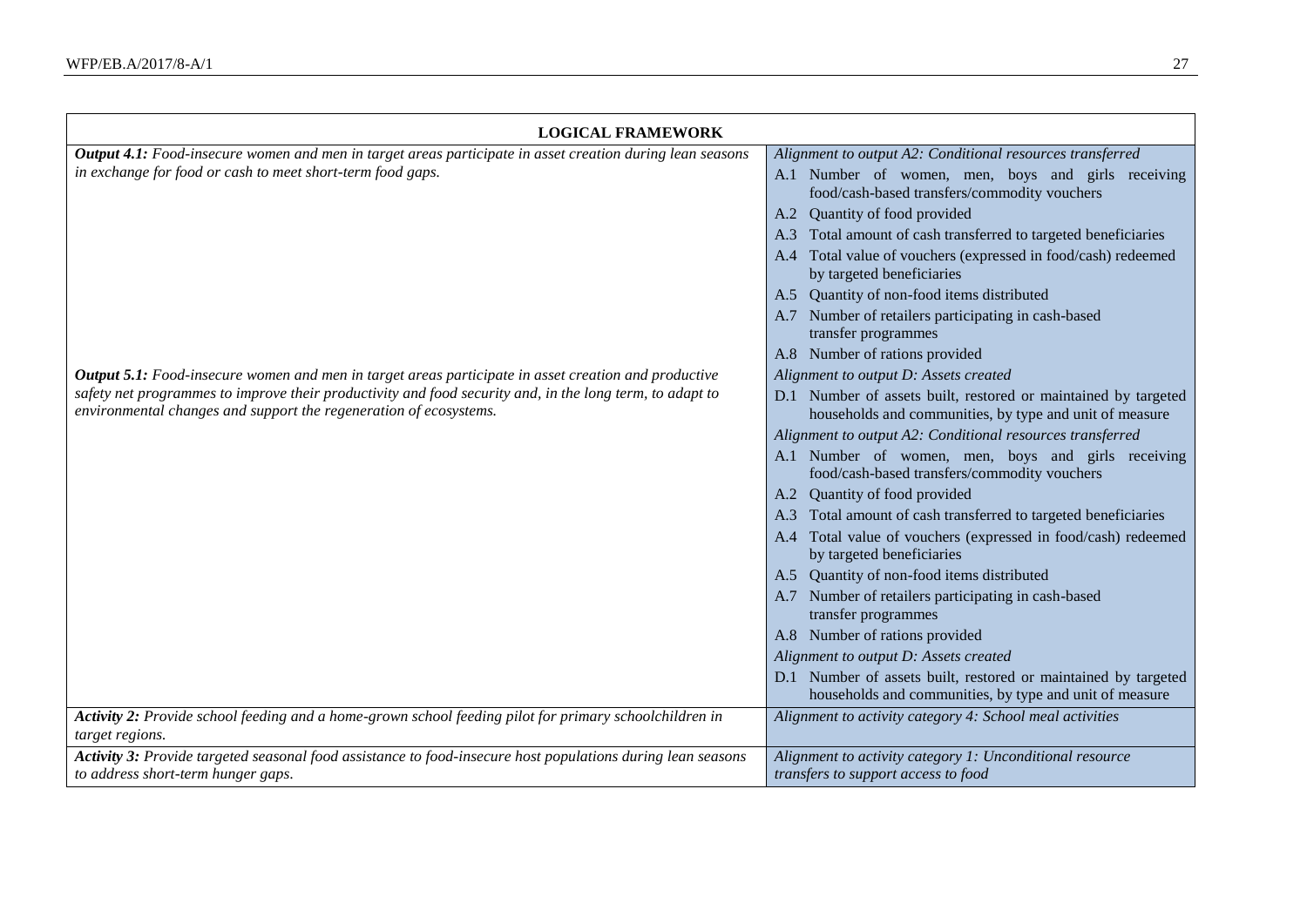| <b>LOGICAL FRAMEWORK</b>                                                                                                                                                                                                                                                                               |                                                                                                                                  |
|--------------------------------------------------------------------------------------------------------------------------------------------------------------------------------------------------------------------------------------------------------------------------------------------------------|----------------------------------------------------------------------------------------------------------------------------------|
| Activity 4: Provide food assistance for asset creation in target communities to support early recovery.                                                                                                                                                                                                | Alignment to activity category 2: Asset creation and livelihood<br>support activities                                            |
| Activity 5: Provide food assistance to create productive assets and community market infrastructure, and                                                                                                                                                                                               | Alignment to activity category 2: Asset creation and livelihood                                                                  |
| support environmental protection and adaptation.                                                                                                                                                                                                                                                       | support activities                                                                                                               |
| <b>Strategic Goal 1</b> Support countries to achieve zero hunger                                                                                                                                                                                                                                       |                                                                                                                                  |
| <b>Strategic Objective 2 Improve nutrition</b>                                                                                                                                                                                                                                                         |                                                                                                                                  |
| <b>Strategic Result 2</b> No one suffers from malnutrition                                                                                                                                                                                                                                             |                                                                                                                                  |
| National SDG targets and indicators: Addresses all areas of the National Food and Nutrition Policy (2015–2035) and commitment 3 of the 2016 Country Strategic Review of<br>Food and Nutrition in Cameroon: Achieving Zero Hunger by 2030: to eliminate stunting among children under two years of age. |                                                                                                                                  |
| <b>UNDAF priorities in Cameroon:</b> Pillar $2$ – Improve the health of target populations and prevent all forms of child malnutrition                                                                                                                                                                 |                                                                                                                                  |
| Strategic outcome 3: Children aged 6–59 months and vulnerable women and men in food-insecure prioritized<br>districts have reduced malnutrition rates in line with national standards by 2020.                                                                                                         | Alignment to outcome category 2.1: Improved consumption of<br>high-quality, nutrient-dense foods among targeted individuals      |
| Focus area: resilience-building                                                                                                                                                                                                                                                                        | Outcome indicator 2.1.1: Proportion of eligible population that<br>participates in programme (coverage)                          |
|                                                                                                                                                                                                                                                                                                        | Outcome indicator 2.1.2: Proportion of target population that<br>participates in an adequate number of distributions (adherence) |
|                                                                                                                                                                                                                                                                                                        | Outcome indicator 2.1.3: Proportion of children 6–23 months of<br>age who receive a minimum acceptable diet                      |
|                                                                                                                                                                                                                                                                                                        | Outcome indicator 2.1.4: Moderate acute malnutrition (MAM)<br>treatment performance: recovery, mortality, default and            |
|                                                                                                                                                                                                                                                                                                        | non-response rate                                                                                                                |
|                                                                                                                                                                                                                                                                                                        | Outcome indicator 2.1.5: Minimum Dietary Diversity - Women                                                                       |
| <b>Output 6.1:</b> Targeted girls and boys aged 6–59 months and malnourished women and men on ART receive a                                                                                                                                                                                            | Alignment to output B: Nutritious foods provided and                                                                             |
| comprehensive package for the prevention of malnutrition.                                                                                                                                                                                                                                              | Output A1: Unconditional resources transferred                                                                                   |
|                                                                                                                                                                                                                                                                                                        | B.1 Quantity of fortified food provided by type                                                                                  |
|                                                                                                                                                                                                                                                                                                        | Quantity of specialized nutritious foods provided by type                                                                        |
|                                                                                                                                                                                                                                                                                                        | A.1 Number of women, men, boys and girls receiving<br>food/cash-based transfers/commodity vouchers                               |
|                                                                                                                                                                                                                                                                                                        | A.2 Quantity of food provided by type of commodities                                                                             |
|                                                                                                                                                                                                                                                                                                        | A.3 Number of institutional sites assisted                                                                                       |
|                                                                                                                                                                                                                                                                                                        | Country specific: Number of sites that provide minimum                                                                           |
|                                                                                                                                                                                                                                                                                                        | prevention package                                                                                                               |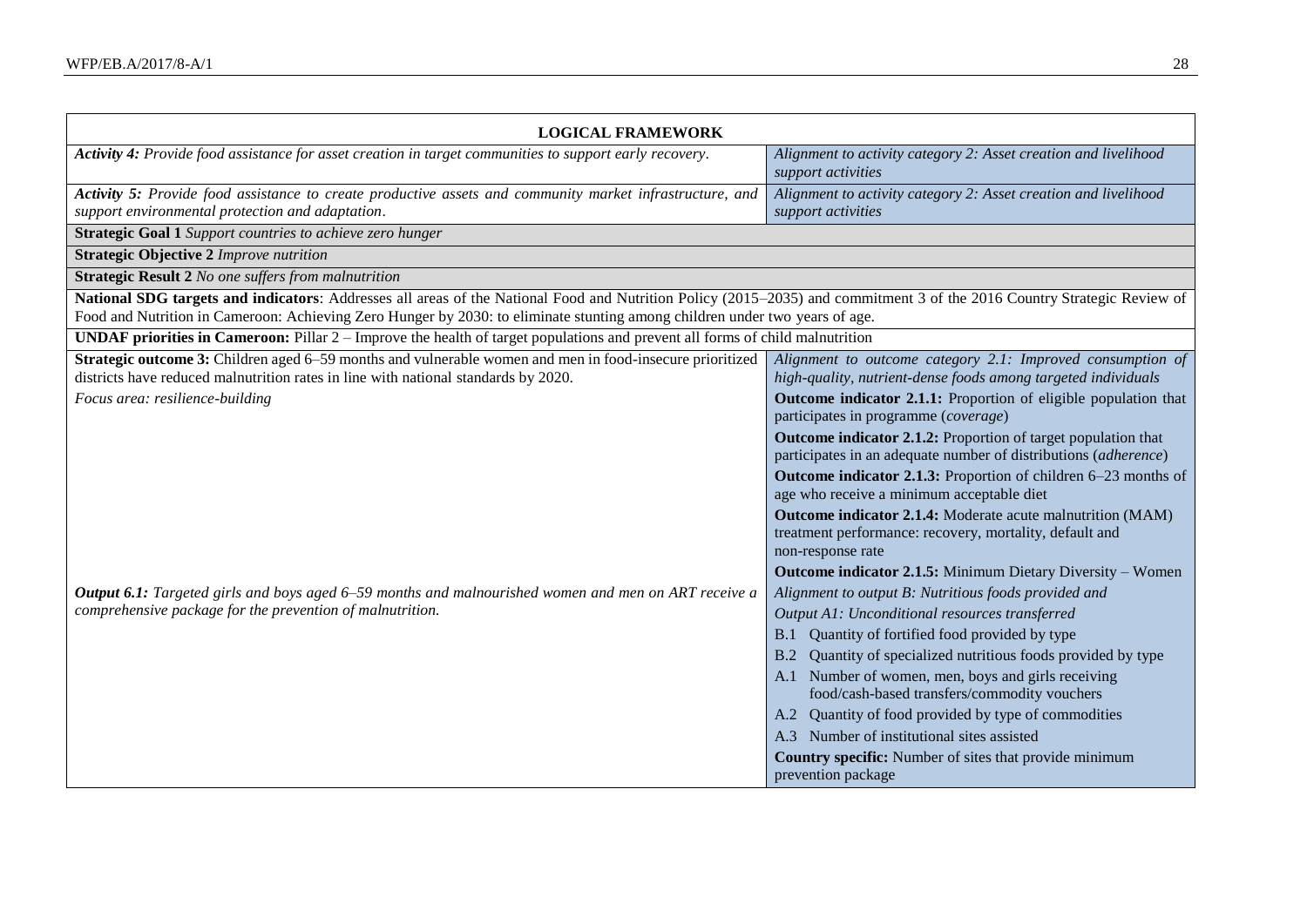| <b>LOGICAL FRAMEWORK</b>                                                                                                                                                                                                                                                                        |                                                                                                                                                                                                                                                                                                                                                                                                                                                                                                                                                                                                 |  |  |
|-------------------------------------------------------------------------------------------------------------------------------------------------------------------------------------------------------------------------------------------------------------------------------------------------|-------------------------------------------------------------------------------------------------------------------------------------------------------------------------------------------------------------------------------------------------------------------------------------------------------------------------------------------------------------------------------------------------------------------------------------------------------------------------------------------------------------------------------------------------------------------------------------------------|--|--|
| <b>Output 7.1:</b> Children aged 6–59 months, pregnant and lactating women and girls and malnourished people<br>living with HIV on ART in target areas receive specialized nutritious foods and accompanying social and<br>behavioural change communications to improve their nutrition status. | Alignment to output H: Shared services and platforms provided<br>H.1 Number of shared services provided, by type<br>H.2 Number of WFP-led clusters operational, by type<br>H.10 Number of humanitarian workers provided health services,<br>by agency and type<br>Country-specific indicator: Number of complementary services                                                                                                                                                                                                                                                                  |  |  |
| <b>Output 8.1:</b> Vulnerable populations using district health facilities benefit from the enhanced capacity of<br>districts to deliver on the joint action plan for the prevention of malnutrition.                                                                                           | provided, by type, and by organization.<br>Alignment to output E: Advocacy and education provided<br>Number of people (women, men, girls and boys) receiving<br>E.3<br>WFP-supported nutrition counselling through social and<br>behaviour change communication (SBCC)<br>Alignment to output C: Capacity development and technical<br>support provided<br>C.1 Number of health district and community health workers<br>trained in prevention of malnutrition<br>C.2 Number of capacity development activities provided by type<br>C.3 Number of technical support activities provided by type |  |  |
| Activity 6: Implement malnutrition prevention activities including BSF for children aged 6-59 months,<br>treatment of MAM for children aged 24–59 months and food by prescription for malnourished ART patients.                                                                                | Alignment to activity category 6: Malnutrition prevention<br>activities                                                                                                                                                                                                                                                                                                                                                                                                                                                                                                                         |  |  |
| Activity 7: Train community health workers in malnutrition prevention through multi-sectoral coordination<br>systems and partnerships.                                                                                                                                                          | Alignment to activity category 8: Individual<br>capacity-strengthening activities                                                                                                                                                                                                                                                                                                                                                                                                                                                                                                               |  |  |
| Activity 8: Enhance capacities in health districts to implement the joint action plan and support SUN.                                                                                                                                                                                          | Alignment to activity category 9: Institutional<br>capacity-strengthening activities                                                                                                                                                                                                                                                                                                                                                                                                                                                                                                            |  |  |
| <b>Strategic Goal 1</b> Support countries to achieve zero hunger                                                                                                                                                                                                                                |                                                                                                                                                                                                                                                                                                                                                                                                                                                                                                                                                                                                 |  |  |
| <b>Strategic Objective 3 Achieve food security</b>                                                                                                                                                                                                                                              |                                                                                                                                                                                                                                                                                                                                                                                                                                                                                                                                                                                                 |  |  |
| Strategic Result 3 Smallholders have improved food security and nutrition through improved productivity and incomes                                                                                                                                                                             |                                                                                                                                                                                                                                                                                                                                                                                                                                                                                                                                                                                                 |  |  |
| National SDG targets and indicators: Commitment 1 of the National Agricultural Investment Plan (2014–2020): to develop land and water resources and improve the standard<br>of living of rural producers through improved access to inputs, finance and markets.                                |                                                                                                                                                                                                                                                                                                                                                                                                                                                                                                                                                                                                 |  |  |

**UNDAF priorities in Cameroon:** Pillar 4 – Strengthen the resilience of target populations to address food insecurity, and environmental, social and economic shocks.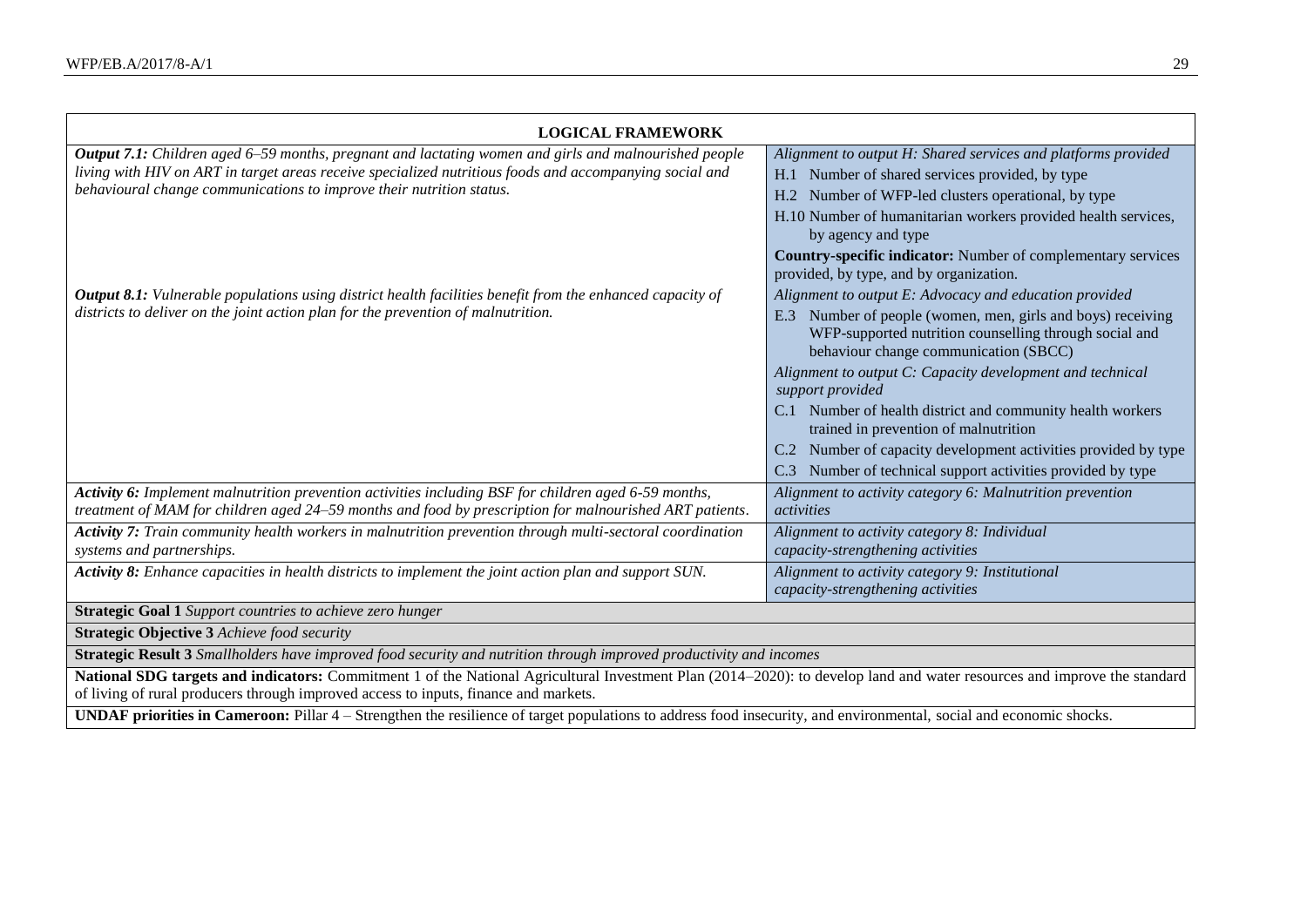| Strategic outcome 4: Food-insecure smallholders, especially women, in priority districts of Far North,<br>Alignment to outcome category 3.1: Increased smallholder<br>North, Adamaoua and Eastern regions have sustainably increased incomes to enhance their self-reliance and<br>production and sales<br>livelihoods and improve their productivity by 2020.<br><b>Outcome indicator 3.1.2:</b> Rate of post-harvest losses<br>Focus area: resilience-building<br><b>Outcome indicator 3.1.3:</b> Value and volume of pro-smallholder<br>sales through WFP-supported aggregation systems<br><b>Output 9.1</b> : Women and men smallholders living in environments at risk have access to improved<br>Alignment to output F: Purchases from smallholders completed<br>agricultural assets and practices to enhance their productivity and resilience and increase value chain<br>Number of smallholder farmers supported/trained<br>F <sub>1</sub><br><i>opportunities.</i><br>Quantity of fortified foods, complementary foods and<br>F.2 |  |  |
|---------------------------------------------------------------------------------------------------------------------------------------------------------------------------------------------------------------------------------------------------------------------------------------------------------------------------------------------------------------------------------------------------------------------------------------------------------------------------------------------------------------------------------------------------------------------------------------------------------------------------------------------------------------------------------------------------------------------------------------------------------------------------------------------------------------------------------------------------------------------------------------------------------------------------------------------------------------------------------------------------------------------------------------------|--|--|
| specialized nutritious foods purchased from local suppliers<br>Activity 9: Provide technical assistance for small-scale farmers and cooperatives – prioritizing women's<br>Alignment to activity category 8: Individual<br>representation and leadership - in post-harvest management and value-chain opportunities in collaboration<br>capacity-strengthening activities<br>with IFAD and FAO.                                                                                                                                                                                                                                                                                                                                                                                                                                                                                                                                                                                                                                             |  |  |
|                                                                                                                                                                                                                                                                                                                                                                                                                                                                                                                                                                                                                                                                                                                                                                                                                                                                                                                                                                                                                                             |  |  |
| <b>Cross-cutting results and indicators</b>                                                                                                                                                                                                                                                                                                                                                                                                                                                                                                                                                                                                                                                                                                                                                                                                                                                                                                                                                                                                 |  |  |
| C.1 Affected populations are able to hold WFP and partners accountable for meeting their hunger needs in a manner that reflects their views and preferences<br>C.1 Indicators:<br>C.1.1 Proportion of assisted people informed about the programme (who is included, what people will receive, length of assistance)<br>C.1.2 Proportion of project activities for which beneficiary feedback is documented, analysed and integrated into programme improvements                                                                                                                                                                                                                                                                                                                                                                                                                                                                                                                                                                            |  |  |
| C.2 Affected populations are able to benefit from WFP programmes in a manner that ensures and promotes their safety, dignity and integrity                                                                                                                                                                                                                                                                                                                                                                                                                                                                                                                                                                                                                                                                                                                                                                                                                                                                                                  |  |  |
| C.2 Indicators:                                                                                                                                                                                                                                                                                                                                                                                                                                                                                                                                                                                                                                                                                                                                                                                                                                                                                                                                                                                                                             |  |  |
| C.2.1 Proportion of targeted people accessing assistance without protection challenges                                                                                                                                                                                                                                                                                                                                                                                                                                                                                                                                                                                                                                                                                                                                                                                                                                                                                                                                                      |  |  |
| C.3 Improved gender equality and women's empowerment among WFP-assisted population                                                                                                                                                                                                                                                                                                                                                                                                                                                                                                                                                                                                                                                                                                                                                                                                                                                                                                                                                          |  |  |
| C.3 Indicators<br>C.3.1 Proportion of households where women, men, or both women and men make decisions on the use of food/cash/vouchers, disaggregated by transfer modality                                                                                                                                                                                                                                                                                                                                                                                                                                                                                                                                                                                                                                                                                                                                                                                                                                                                |  |  |

- *C.3.2 Proportion of food assistance decision-making entity – committees, boards, teams, etc. – members who are women*
- *C.3.3 Type of transfer (food, cash, voucher, no compensation) received by participants in WFP activities, disaggregated by sex and type of activity*

*C.4 Targeted communities benefit from WFP programmes in a manner that does not harm the environment*

*C.4 Indicators*

*C.4.1 Proportion of activities for which environmental risks have been screened and, as required, mitigation actions identified*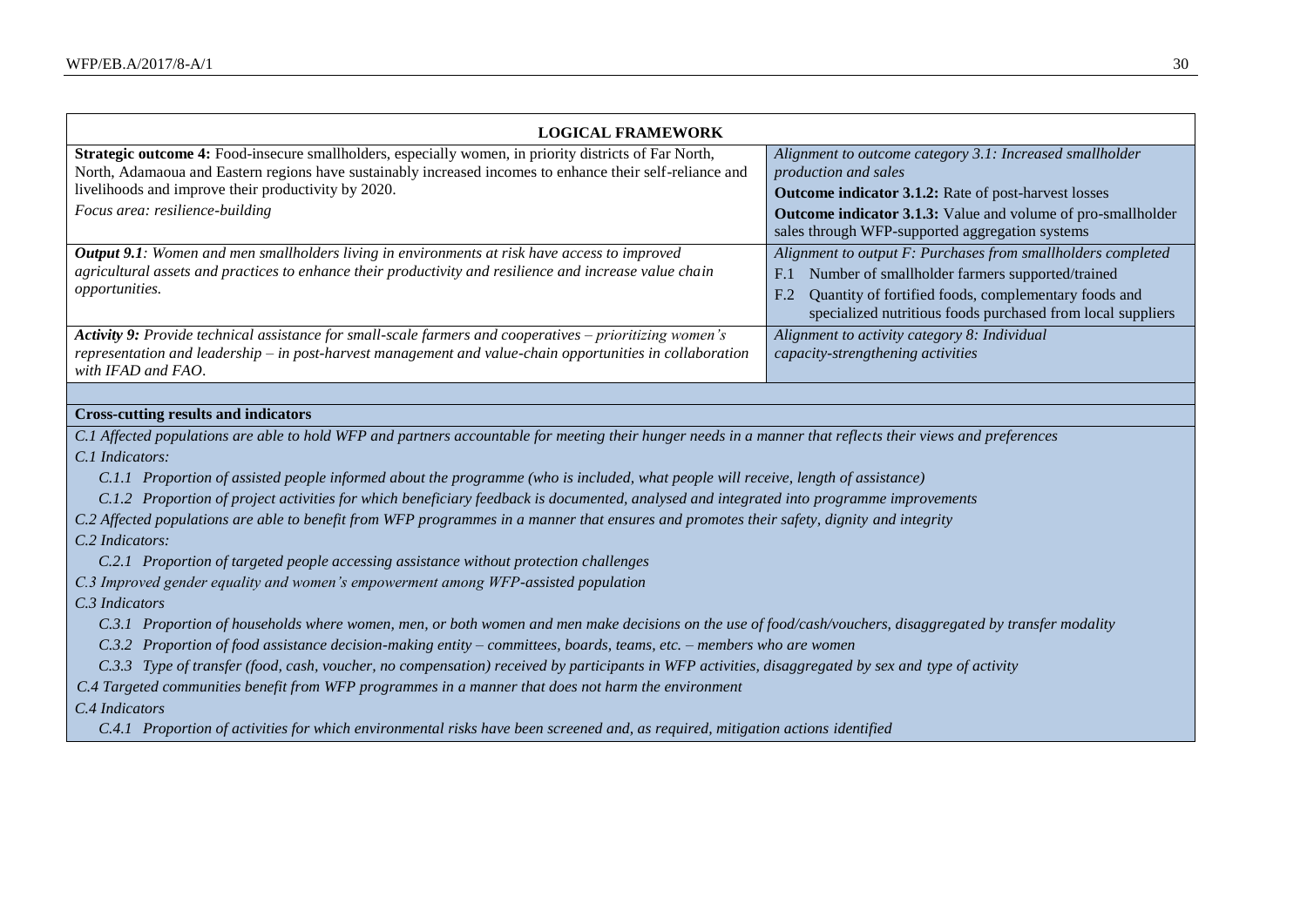| <b>LOGICAL FRAMEWORK</b>                                                                                                                                                                                                                 |                                                                                         |
|------------------------------------------------------------------------------------------------------------------------------------------------------------------------------------------------------------------------------------------|-----------------------------------------------------------------------------------------|
| Strategic Goal 2 Partner to support implementation of the SDGs                                                                                                                                                                           |                                                                                         |
| <b>Strategic Objective 4 Support SDG implementation</b>                                                                                                                                                                                  |                                                                                         |
| <b>Strategic Result 5</b> Developing countries have strengthened capacity to implement the SDGs (SDG target 17.9)                                                                                                                        |                                                                                         |
| National SDG targets and indicators: Commitment 4 of the National Food and Nutrition Policy (2015–2035): to establish a multi-sectoral system for the coordination of food<br>security and nutrition activities effective at all levels. |                                                                                         |
| <b>UNDAF priorities:</b> All UNDAF Priorities in Cameroon (SDG 17)                                                                                                                                                                       |                                                                                         |
| <b>Strategic outcome 5:</b> The Government's work to achieve zero hunger is supported by effective partnerships<br>by 2030.                                                                                                              | Alignment to outcome category 5.2 (Partners' demand for quality<br>services fulfilled*) |
| Focus area: root causes                                                                                                                                                                                                                  | <b>Outcome indicator 5.2.1</b> User satisfaction rate                                   |
|                                                                                                                                                                                                                                          | Country-specific indicator: Zero Hunger Capacity Scorecard                              |
| <b>Output 10.1:</b> Food-insecure people in target areas benefit from the expansion of social safety nets in a national                                                                                                                  | Alignment to output H: Shared services and platforms provided                           |
| system for the elimination of hunger.                                                                                                                                                                                                    | H.11 Number of agencies using common cash-based<br>transfer platforms                   |
| <b>Output 11.1:</b> Food-insecure populations in target areas benefit from improved supply chain management and                                                                                                                          | Alignment to output M: National coordination mechanisms                                 |
| common services provided by operational partnerships.                                                                                                                                                                                    | supported                                                                               |
|                                                                                                                                                                                                                                          | National coordination mechanisms supported<br>M.1                                       |
| <b>Output 11.2:</b> Food-insecure populations in target areas benefit from improved national systems for data<br>handling, monitoring and accountability to track progress towards SDG 2.                                                | Alignment to output H: Shared services and platforms provided                           |
|                                                                                                                                                                                                                                          | Number of shared services provided, by type<br>H.1                                      |
|                                                                                                                                                                                                                                          | Number of WFP-led clusters operational, by type<br>H. 2                                 |
|                                                                                                                                                                                                                                          | Number of agencies using WFP's cash-based<br>H.11<br>transfer platforms                 |
|                                                                                                                                                                                                                                          | <b>Country-specific indicators:</b>                                                     |
|                                                                                                                                                                                                                                          | Number of partners using WFP's beneficiary complaints and                               |
|                                                                                                                                                                                                                                          | feedback mechanism                                                                      |
|                                                                                                                                                                                                                                          | Alignment to output C: (Shared services and platforms provided)                         |
|                                                                                                                                                                                                                                          | C.1 Number of people trained                                                            |
|                                                                                                                                                                                                                                          | C.2 Number of capacity development activities provided                                  |
|                                                                                                                                                                                                                                          | Number of technical support activities provided                                         |
| Activity 10: Provide the Government with technical expertise to coordinate work for zero hunger and                                                                                                                                      | Alignment to activity category 9: Institutional                                         |
| early warning, preparedness and response planning.                                                                                                                                                                                       | capacity-strengthening activities                                                       |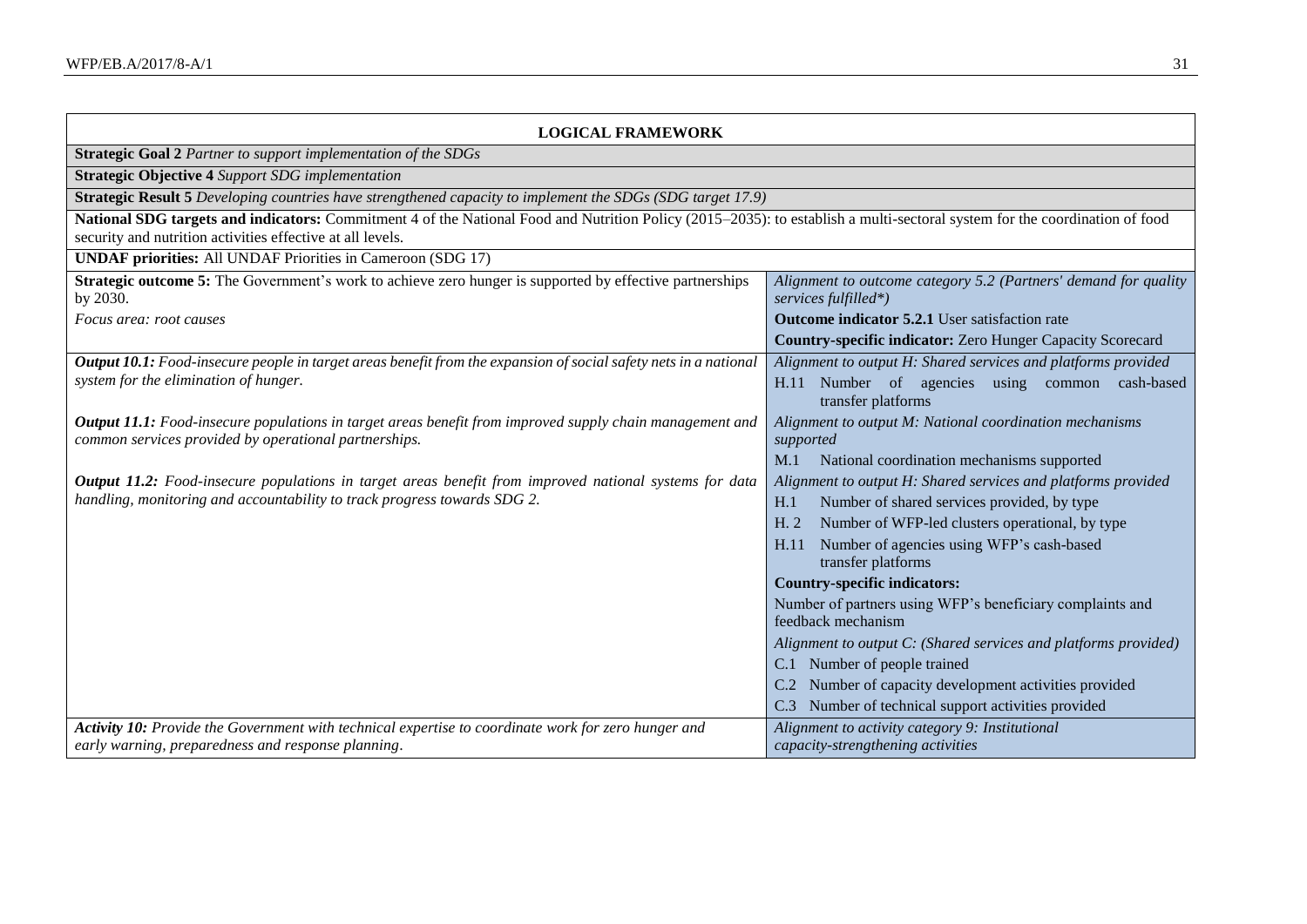| <b>LOGICAL FRAMEWORK</b>                                                                                                                                                                                                                                                                                                                                                                                                                                     |                                                                                                                                         |  |
|--------------------------------------------------------------------------------------------------------------------------------------------------------------------------------------------------------------------------------------------------------------------------------------------------------------------------------------------------------------------------------------------------------------------------------------------------------------|-----------------------------------------------------------------------------------------------------------------------------------------|--|
| Activity 11: Provide technical expertise to partners and stakeholders in support of a national<br>nutrition-sensitive, shock-responsive and gender-responsive safety net system, in collaboration with the<br>World Bank, International Labour Organization (ILO) and the Ministry of Territorial Administration,<br>Decentralization and Social Development, and provide common management of information technology,<br>warehouses and delivery corridors. | Alignment to activity category 10: Service provision and<br>platforms activities                                                        |  |
| <b>Strategic Goal 2</b> Partner to support implementation of the SDGs                                                                                                                                                                                                                                                                                                                                                                                        |                                                                                                                                         |  |
| <b>Strategic Objective 5 Partner for SDG results</b>                                                                                                                                                                                                                                                                                                                                                                                                         |                                                                                                                                         |  |
| Strategic Result 8 Sharing of knowledge, expertise and technology, strengthen global partnership support to country efforts to achieve the SDGs (SDG Target 17.16)                                                                                                                                                                                                                                                                                           |                                                                                                                                         |  |
| National SDG targets and indicators: N/A                                                                                                                                                                                                                                                                                                                                                                                                                     |                                                                                                                                         |  |
| <b>UNDAF priorities in Cameroon: N/A</b>                                                                                                                                                                                                                                                                                                                                                                                                                     |                                                                                                                                         |  |
| Strategic outcome 6: The humanitarian community in Cameroon has access to UNHAS services until<br>alternative means of air transport are available.<br>Focus area: crisis response                                                                                                                                                                                                                                                                           | Alignment to outcome category 8.1: Enhanced common<br>coordination platforms*<br><b>Outcome indicator 8.1.1:</b> User satisfaction rate |  |
| <b>Output 6.1:</b> The humanitarian community has access to safe and cost-effective humanitarian air services to<br>reach beneficiaries and implementation sites unhindered.                                                                                                                                                                                                                                                                                 | Alignment to output H: Shared services and platforms provided<br>Total number of passengers transported<br>H.7                          |  |
| <b>Output 6.2:</b> The humanitarian community has adequate air transport capacity to move staff and cargo for<br>urgent humanitarian responses and medical and security evacuations.                                                                                                                                                                                                                                                                         | Alignment to output H: Shared services and platforms provided<br>Total volume of cargo transported<br>H.4                               |  |
| Activity 12: Provide safe and reliable air services to the humanitarian community until satisfactory<br>alternatives are available.                                                                                                                                                                                                                                                                                                                          | Alignment to activity category 10: Service provision and platforms<br>activities                                                        |  |

\* Includes coordination of logistics, emergency telecommunications and food security clusters.